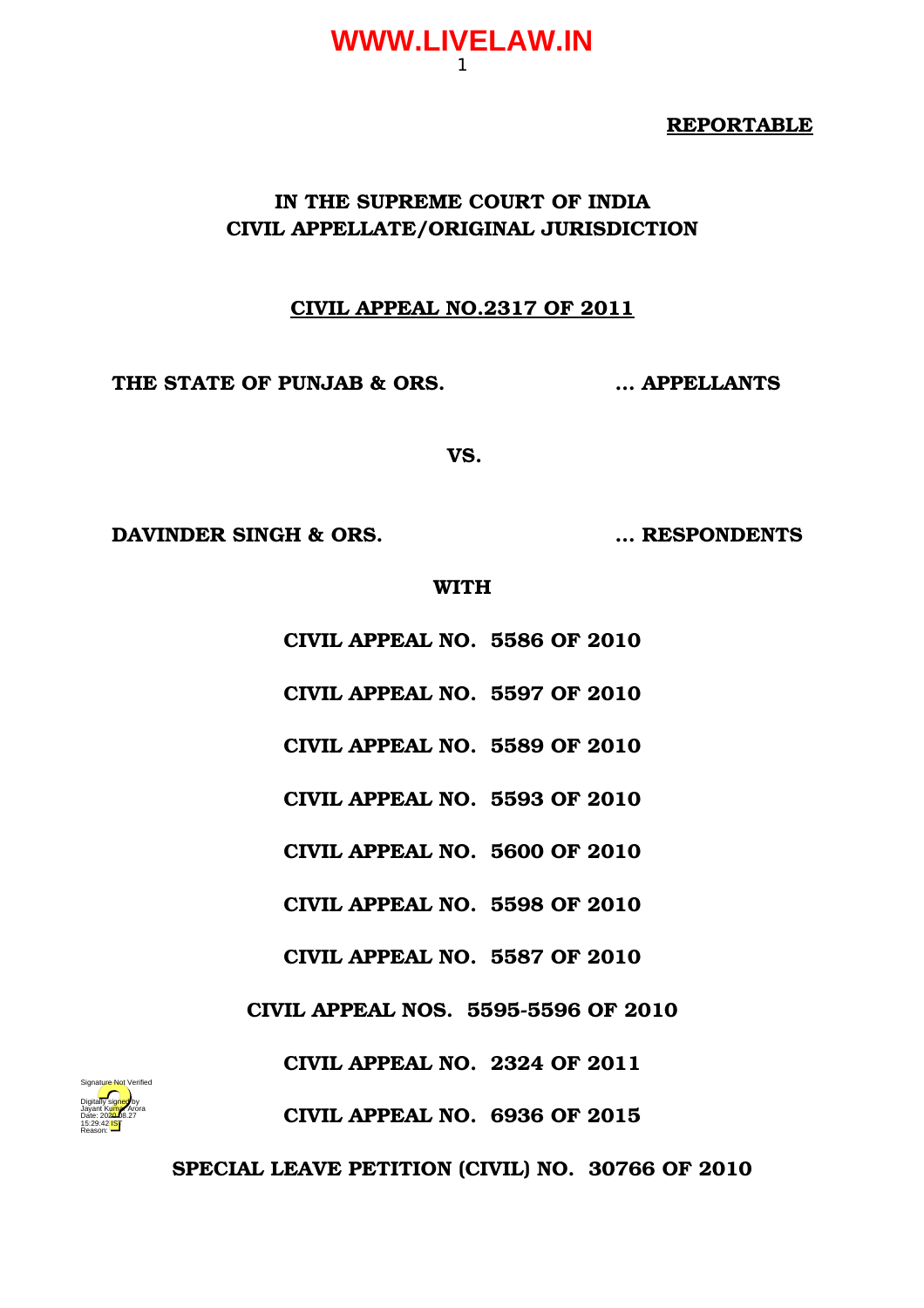#### **CIVIL APPEAL NO. 2318 OF 2011**

#### SPECIAL LEAVE PETITION (CIVIL) NOS. 5454-5459 OF 2011

#### **SPECIAL LEAVE PETITION (CIVIL) NO. 8701 OF 2011**

#### **SPECIAL LEAVE PETITION (CIVIL) NOS. 36500-36501 OF 2011**

#### **TRANSFERRED CASE (CIVIL) NO. 37 OF 2011**

**TRANSFERRED CASE (CIVIL) NO. 38 OF 2011**

#### **CIVIL APPEAL NO. 289 OF 2014**

#### **TRANSFER PETITION (CIVIL) NO. 464 OF 2015**

#### **AND**

# **WRIT PETITION (CIVIL) NO. 1477 OF 2019**

#### **J U D G M E N T**

#### **ARUN MISHRA, J.**

**1.** A Bench of three Judges vide order dated 20.8.2014 referred the matter to a larger Bench for consideration opining that the judgment of a 5Judge Bench in *E.V. Chinnaiah v. State of A.P. and Ors.*, (2005) 1 SCC 394, is required to be revisited in the light of Article 338 of the Constitution of India, and not correctly following the exposition of the law in *Indra Sawhney and Ors. v. Union of India & Ors.,* 1992 Suppl. (3) SCC 217. It was noted that matter involved interpretation and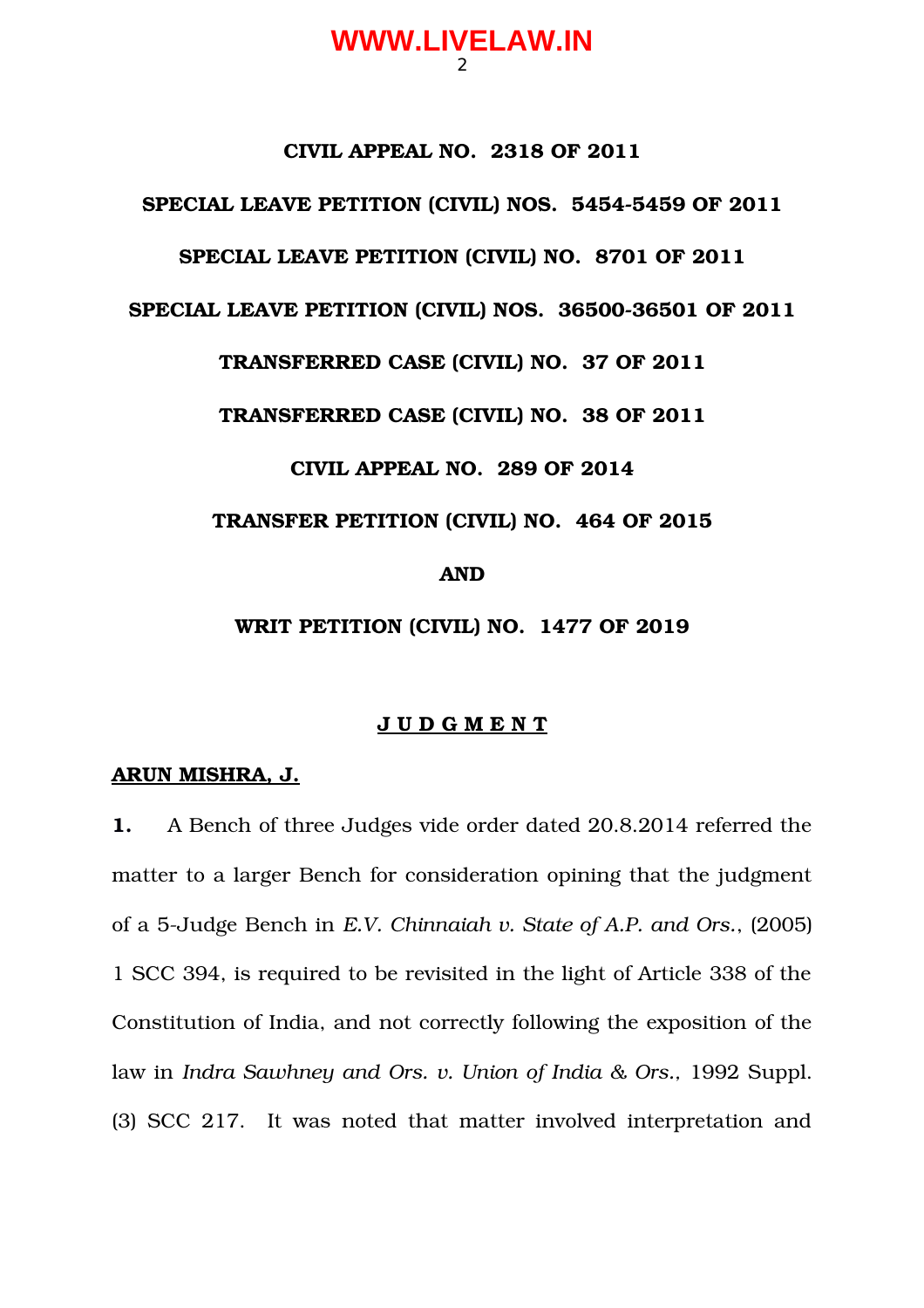interplay between Articles  $16(1)$ ,  $16(4)$ ,  $338$  and  $341$  of the Constitution of India.

**2.** We, in order to consider the constitutional validity of Section 4(5) of the Punjab Scheduled Caste and Backward Classes (Reservation in Services) Act, 2006 (for short, 'the Punjab Act') in the matter referred, framed the following issues on 4.2.2020:

> "i) Whether the provisions contained under Section 4(5) of The Punjab Scheduled Castes and Backward Classes (Reservation in Services) Act, 2006 are constitutionally valid?

> ii) Whether the State had the legislative competence to enact the provisions contained under Section 4(5) of the Act?

> iii) Whether the decision in E.V. Chinnaiah Vs. State of A. P. & Ors. reported in (2005) 1 SCC 394 is required to be revisited?"

**3.** The background facts are that the Punjab Government by Circular No.1818-SW-75/10451 dated 5.5.1975 provided that out of seats reserved for Scheduled Castes, fifty per cent of the vacancies would be offered to *Balmikis* and *Mazhabi Sikhs*. The Circular was struck down by a Division Bench of the Punjab and Haryana High Court vide judgment dated 25.7.2006. This Court dismissed the S.L.P. against the same on 10.3.2008.

**4.** The Punjab Act was notified on 5.10.2006. Section 4(5) of the Punjab Act made similar provisions as were made in the Circular,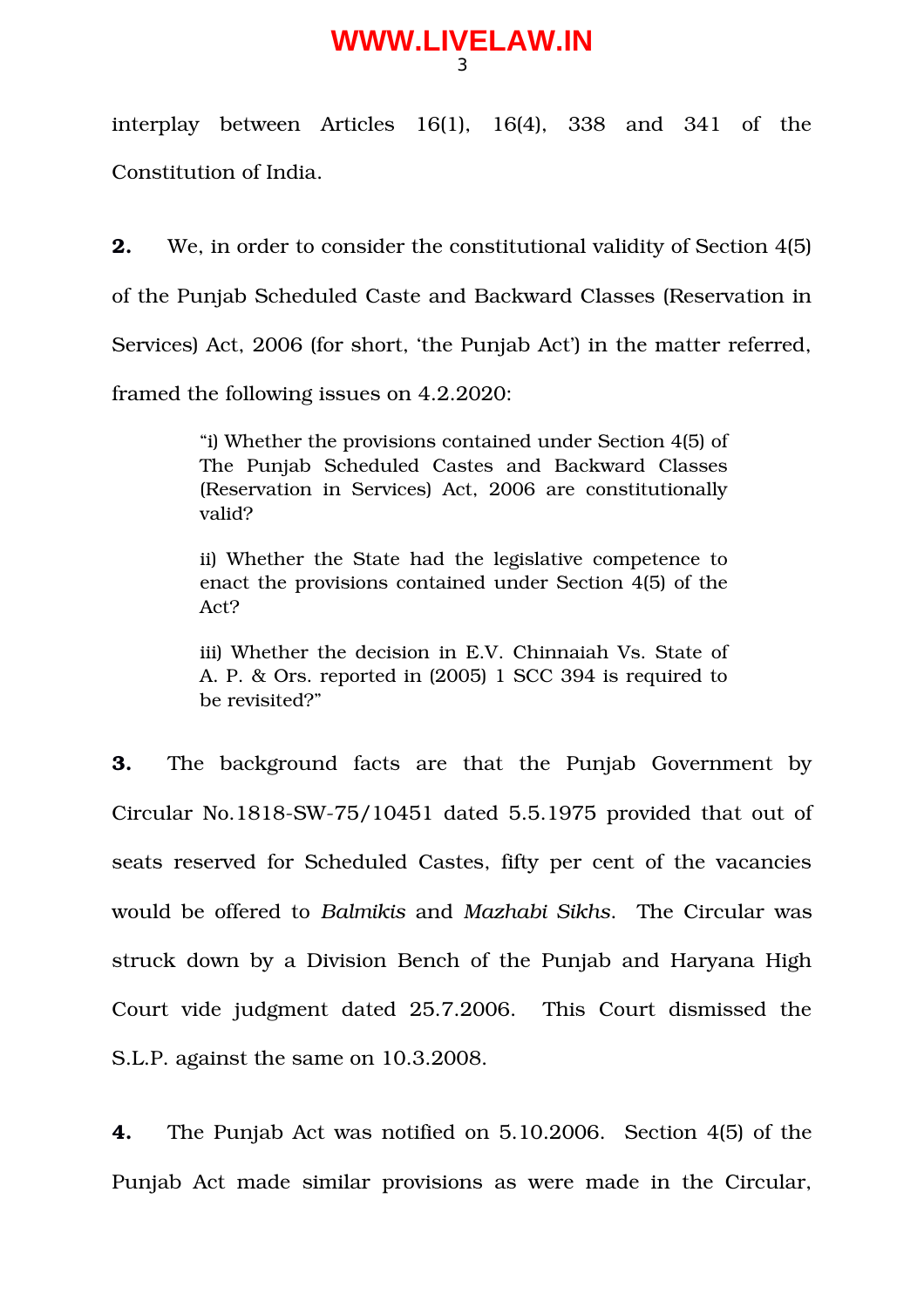which was struck down. It stipulated that fifty per cent of the vacancies of the quota reserved for Scheduled Castes in direct recruitment shall be offered to *Balmikis* and *Mazhabi Sikhs,* subject to their availability, by providing first preference from amongst the Scheduled Castes candidates.

**5.** A Division Bench of the Punjab and Haryana High Court struck down the provisions contained in Section 4(5) of the Punjab Act vide judgment dated 29.3.2010, relying upon the decision in *E.V. Chinnaiah.*

**6.** The constitutional validity of Section 4(5) of the Punjab Act depends upon whether any such classification can be made within the class of Scheduled Castes or Scheduled Tribes or are to be treated as a homogenous class. Whether it is not permissible to provide any further reservation to the weakest out the weak, particularly when it has not been possible to trickle down the benefit of reservation to the weakest and the same is utilised by the upper class within the group, who enjoy the benefit of reservation to the maximum creating disparities within its class.

#### **Submissions:**

**7.** Shri Ranjit Kumar, learned senior counsel appearing for the State of Punjab raised the following arguments: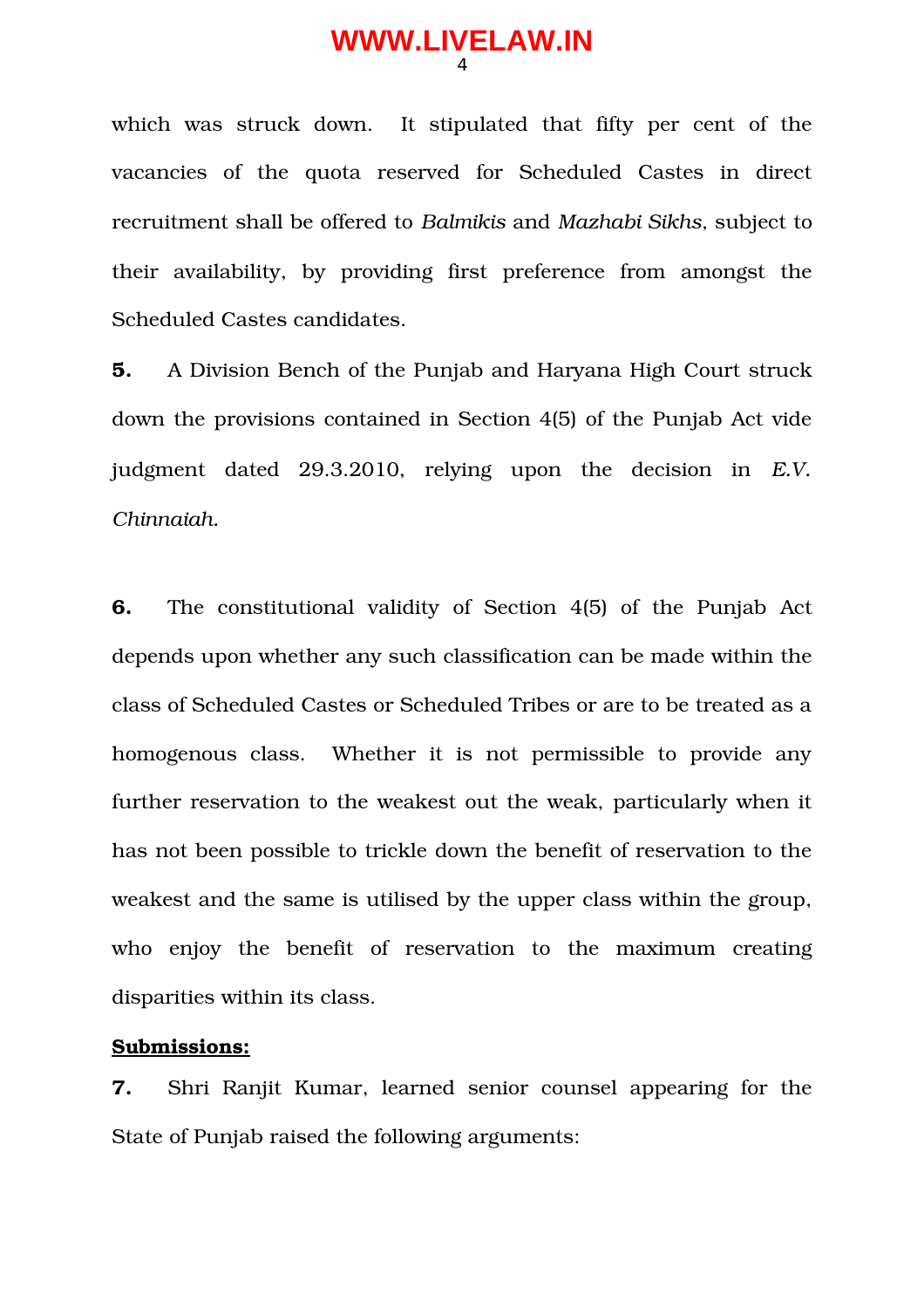(a) The decision in *E.V. Chinnaiah* erroneously proceeded on the premise that affirmative action taken by the States by giving preference to certain Scheduled Castes under Article 16(4) tinkers with the Presidential List under Article 341. Merely giving of preference does not tinker, rearrange, sub-classify, disturb or interfere with the list in any manner whatsoever since there is no inclusion or exclusion of any caste in the list as notified under the meaning of Article 341. The Punjab Act has been enacted under Article 16(1) and 16(4) read with Articles 245 and 246. The provisions of Section 4(5) of the Punjab Act are within the legislative competence of the State.

(b) The Court in *E.V. Chinnaiah* erred in correctly interpreting the majority ratio in *Indra Sawney* on the question of sub-classification within a class. At least five out of nine Judges in *Indra Sawney* held that amongst the backward, there may be some more backward, and when State chooses to make such classification, it would be permissible in law. Unequivocally in the majority*,* it was held that backward classes can be classified into more backward and less backward classes. The Scheduled Castes and Scheduled Tribes fall within backward classes. There is no warrant for the submission that there cannot be a classification within the Scheduled Castes.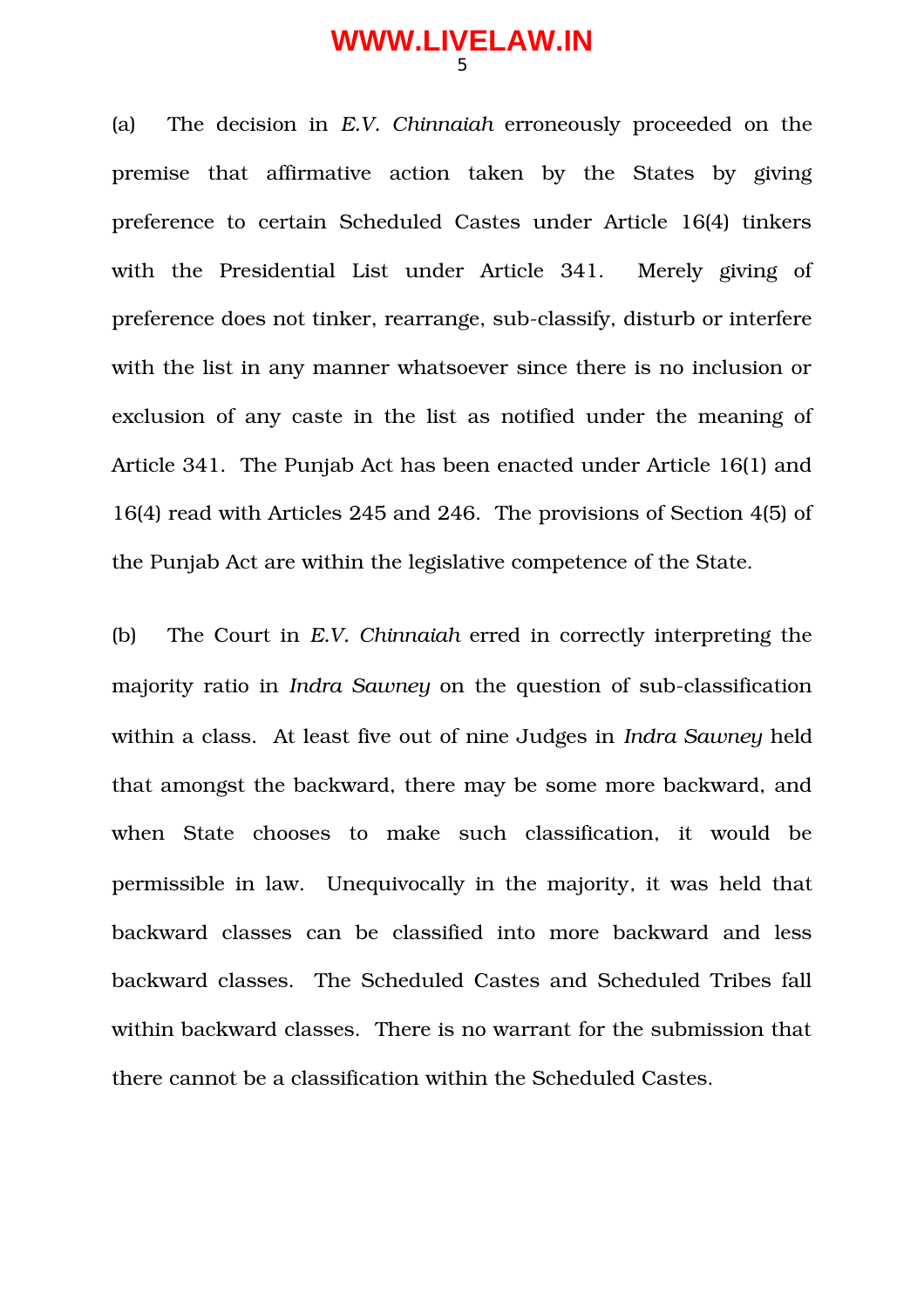(c) Article 16(4) covers all backward classes, including Scheduled Castes and Scheduled Tribes. The expression used in Article 16(4) is "any backward class of citizens". The expression "not adequately represented" covers all socially and educationally backward classes, who, on account of their backwardness, are inadequately represented in the State's services. The scope of Article 16(4) is wider in its ambit than Article 15(4). The expression "backward class of citizens" used in Article 16(4) covers in its ambit the Scheduled Castes and Scheduled Tribes and other backward classes, including the socially and educationally backward class.

(d) The preferential treatment is a facet of equality under Article 14. Any enactment by the State giving preference to more backward amongst the backward fulfils the object of Article 16(4). Six out of nine Judges in *Indra Sawney* held that Article 16(4) is not an exception to Article 16(1). The preferential treatment given to certain Scheduled Castes/Scheduled Tribes does not violate Article 14. It intends to provide proportional equality. The classification is based on intelligible differentia. The differentia bears a reasonable nexus with the object, which is sought to be achieved, of equitable representation of all Scheduled Castes in the Government service. The specific reservations are required to bring about real equality of opportunity between unequals and must be ensured by the State.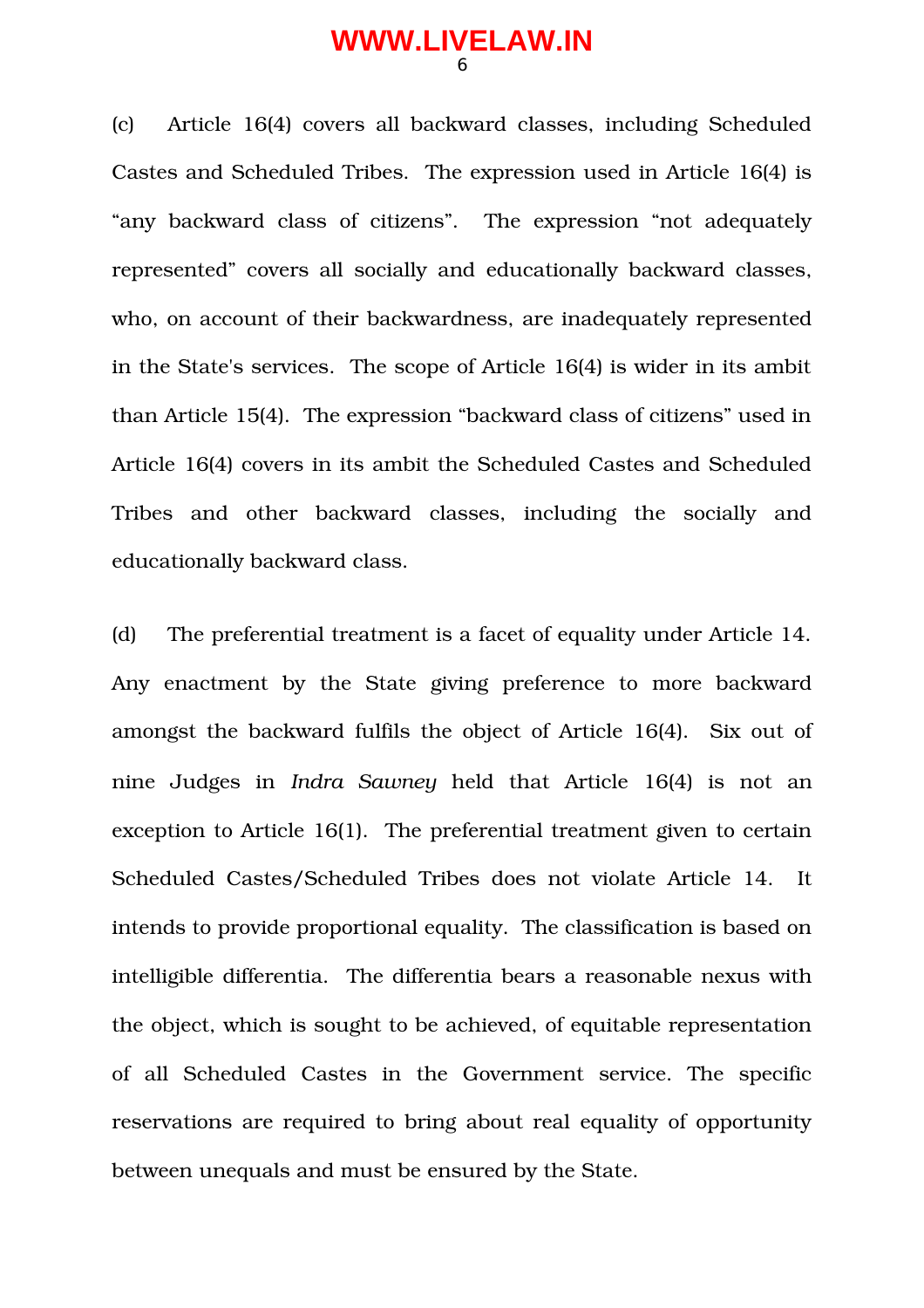(e) A new concept has been applied by this Court to Scheduled Castes also. While considering *Indra Sawney* in recent judgment by this Court in *Jarnail Singh & Ors. v. Lachhmi Narain Gupta & Ors.*, (2018) 10 SCC 396, it was held that the object of Article 16(4) is to ensure that all backward classes march forward hand in hand and that will not be possible if only selective few get selected in all the coveted services of the Government. It was opined that the application of the 'creamy layer concept' to Articles 341 and 342 does not tinker with the Presidential List.

(f) The decision in *E.V. Chinnaiah* is contrary to other binding judgments, such as *K.C. Vasanth Kumar & Anr. v. State of Karnataka,* 1985 Supp. SCC 714, which was approved in *Indra Sawney*. In *M.R. Balaji & Ors. v. State of Mysore & Ors.,* 1963 Supp. (1) SCR 439, it was held that sub-classification between backward and more backward classes is necessary to help more backward classes. In *E.V. Chinnaiah*, the decision in *State of Kerala & Anr. v. N.M. Thomas & Ors*., (1976) 2 SCC 310, was not properly appreciated. It was laid down in *N.M. Thomas* that there could be no objection to further classification within a class. Men are born different, and some sort of differential treatment is required to achieve proportional equality.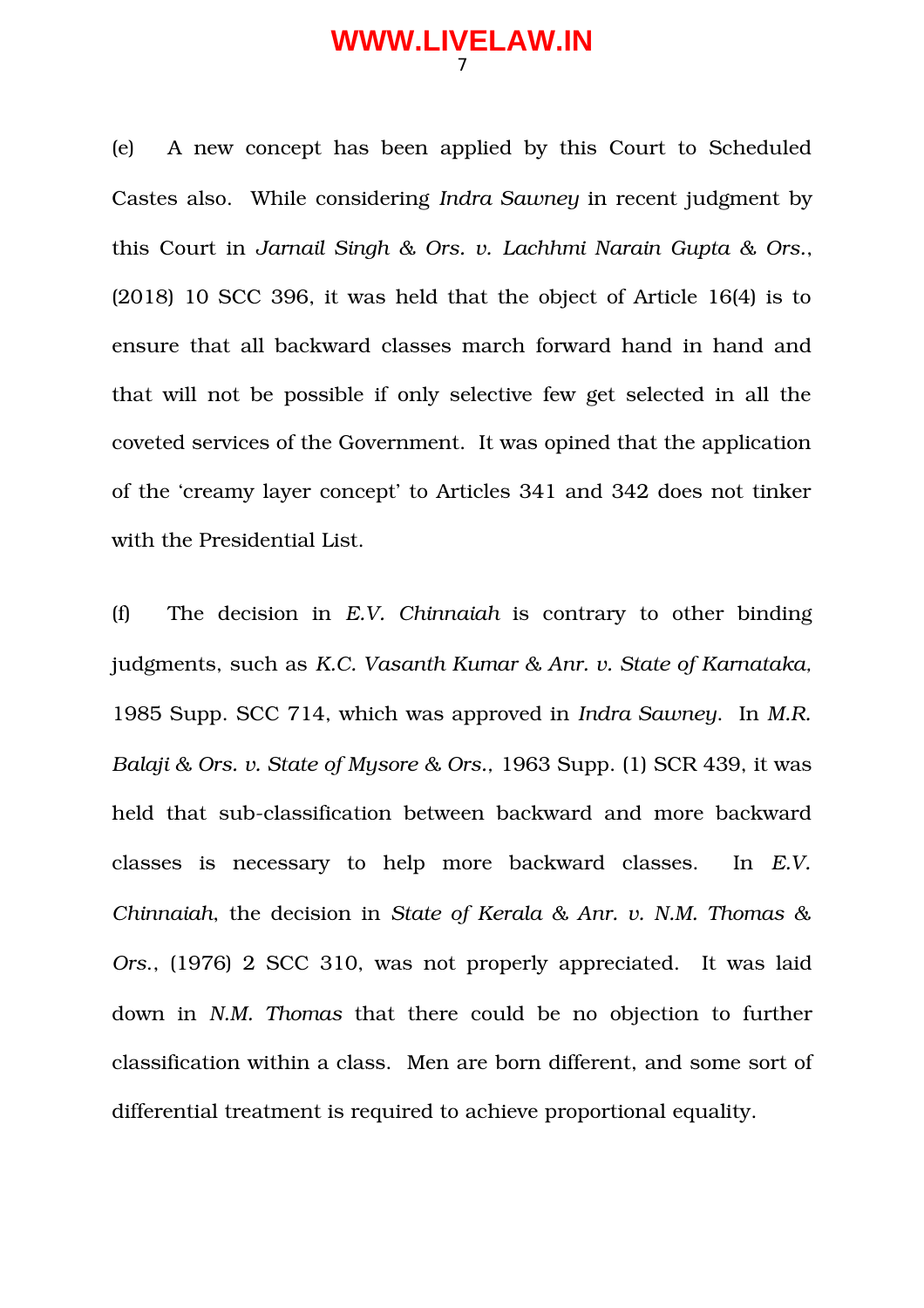(g) In case it is assumed that all castes are homogeneous by virtue of being in the List within Article 341, it is only addition, or deletion of any caste in the list would be impermissible as held by the Constitution Bench in *State of Maharashtra v. Milind & Ors.,* (2001) 1 SCC 4 and *Bir Singh v. Delhi Jal Board & Ors.,* (2018) 10 SCC 312. It is permissible for the State to give preferential treatment within the list based on the comparative backwardness of any class, there is nothing in Article 341, which prohibits the same. Article 341 does not take away the power of the State under Article 16(4) to make provisions for giving preference. Such preferential treatment is not only permissible but necessary to bring equality. Thus, the decision in *E.V. Chinnaiah*, having been rendered by a Coordinate Bench of five Judges, deserves to be referred to a larger Bench for reconsideration as the question of interpretation of various provisions of the Constitution involves the larger public interest and the decision is contrary to earlier decisions, it is appropriate to refer to a larger Bench to settle the law.

**8.** Shri R. Venkataramani, learned senior counsel appearing for the State of Tamil Nadu argued that:

(a) The decision in *E.V. Chinnaiah* has and will continue to have an empirically demonstrable baneful effect on the general interests of the public and is inconsistent with the legal philosophy of the Constitution regarding equality and equal opportunity. The decision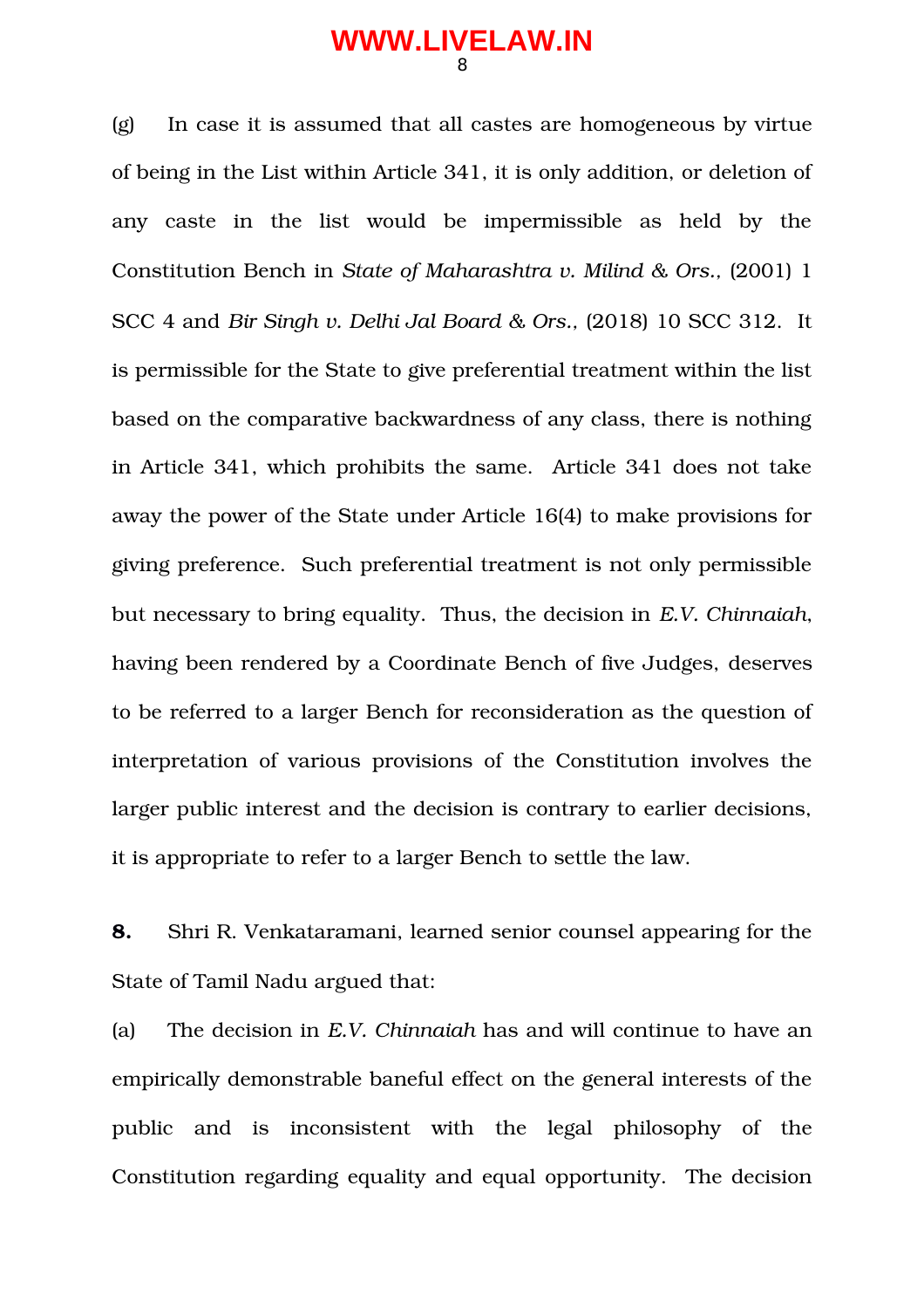in *E.V. Chinnaiah*, which holds that Scheduled Castes and Scheduled Tribes once classified are a homogenous class, is removed from social and economic reality. If the decision continues to operate, a large section of Scheduled Castes and Scheduled Tribes would be deprived of the guarantees under Articles 14 to 16. The decision in *E.V. Chinnaiah* deserves to be revisited by a larger Bench.

(b) Articles 14 to 16 constitute a triumvirate of citizens' rights and obligations and conceived as equality and social justice charters. The State is under corresponding obligations to devise measures and methods, fashion, policies to promote and protect these rights. There is an interplay between these rights as held in *Indra Sawney.* The equality rights under Article 14 and equal opportunity rights under Articles 15 and 16 have been mutually reinforcing facets. The State must undertake the emancipation of the deprived and weaker sections of the community. The obligation to eradicate inequalities in status and wealth is complex obligations involving redistribution and reallocation of resources, opportunities, and equitable access to all public and social goods. Education, health, and public employment are all public goods of immense value. Therefore, the State/States will always need the freedom to carry out informed experiments without being fettered by undue or disproportionate claims. The court has to keep social dynamics in mind and be careful not to chain the State or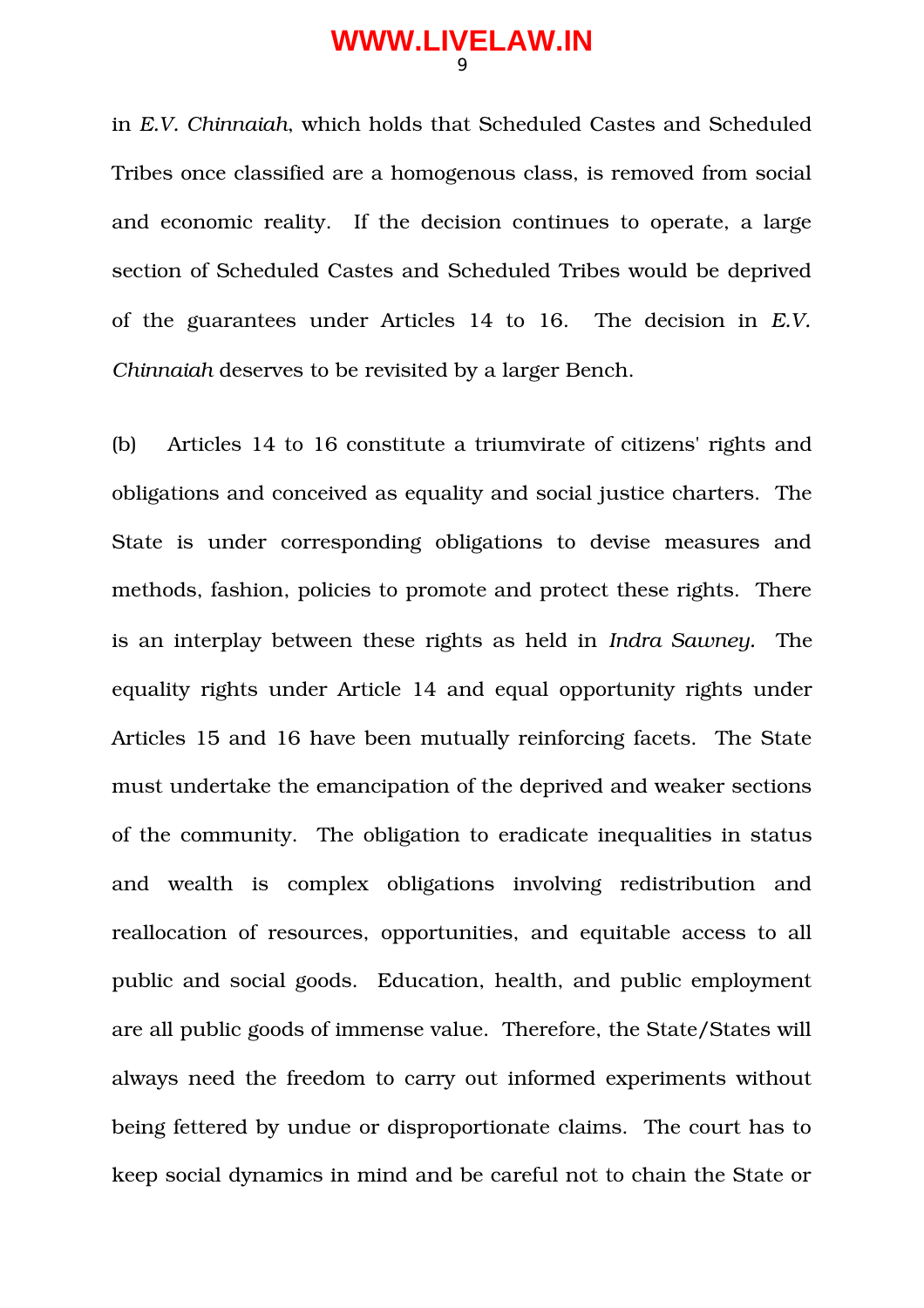clamp its hand while interpreting constitutional provisions. The rule of law demands that the State is able to harmonise and balance several competing claims and interests.

(c) In *Indra Sawney*, the word "backward classes" have been declared to include Scheduled Castes and Scheduled Tribes and what all consideration involved in dealing with backward classes would also be attracted to the Scheduled Castes and Scheduled Tribes, i.e., grouping, classification or sub-classification of castes and tribes for effectuating the rights under Article 16(1) and 16(4) is permissible. There are inter-se distinctions and inequalities within Scheduled Castes/Scheduled Tribes in their ability to access education and employment, afford healthcare, and enjoy the same social status. They are undeniably classes within a class. The data documented by the State shows that inter-se inequality persists. It is open to the State/States to deal with backward classes based on each group's needs or sub-class and handle the pervading imbalances.

(d) The decision in *E.V. Chinnaiah* has frozen all State authorities under Articles 14 to 16 of the Constitution. *E.V. Chinnaiah* does not answer many questions raised. It is based on the premise that all Scheduled Castes can and must collectively enjoy the benefits of reservation regardless of inter-se inequality. The broad statement in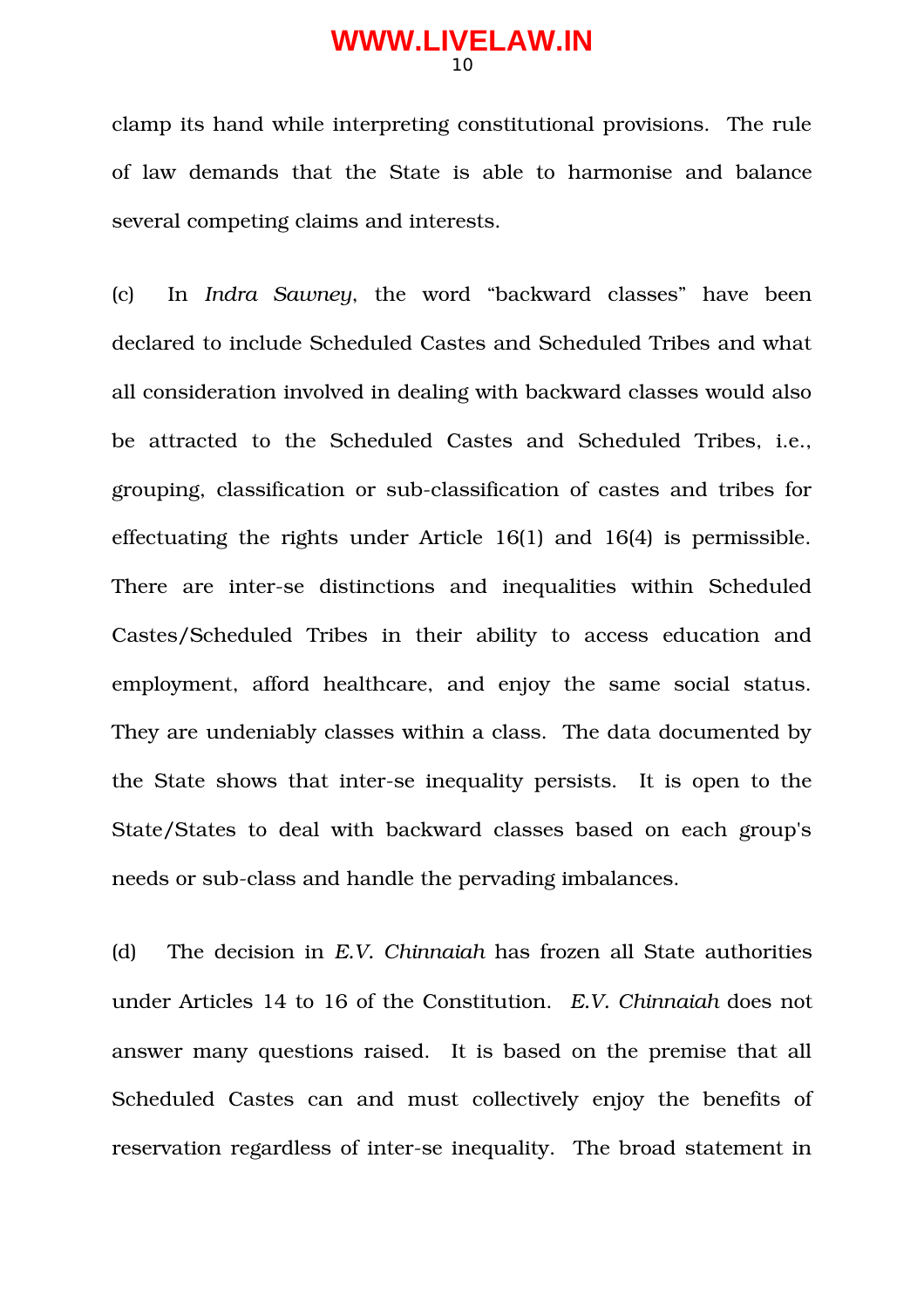*E.V. Chinnaiah* has no demonstrable truth in empirical terms and is not supported under the judgment itself. The decision in *E.V. Chinnaiah* cannot be said to be absolute to a standard so high based on *stare decisis* as to freeze our constitutional understanding permanently and place of the judicial pronouncement. Shri R. Venkataramani has attracted the Court's attention to various decisions concerning *stare decisis* in matters of its constitutional importance.

**9.** Shri M.S. Ganesh, learned senior counsel appearing on behalf of Haryana Dhanak Sewa Samiti, while supporting the aforesaid submissions, additionally argued that:

(a) the decision in *E.V. Chinnaiah* suffers from tunnel vision and lacks acuity, and he has referred to *M. Nagaraj & Ors. v. Union of India & Ors.,* (2006) 8 SCC 212. The impact test must also be applied to Article 341 read with the tautologous definition clause of Article 366(24) of the Constitution. The specification in Article 341 of the castes, races, and tribes is rendered qua legal fiction. The purpose of legal fiction must be ascertained, and then it is to be given full effect without letting the imagination boggle. It cannot be stretched beyond the purposes for which the legislature has created it. The legal fiction under Article 341 is limited to the specification. The specification is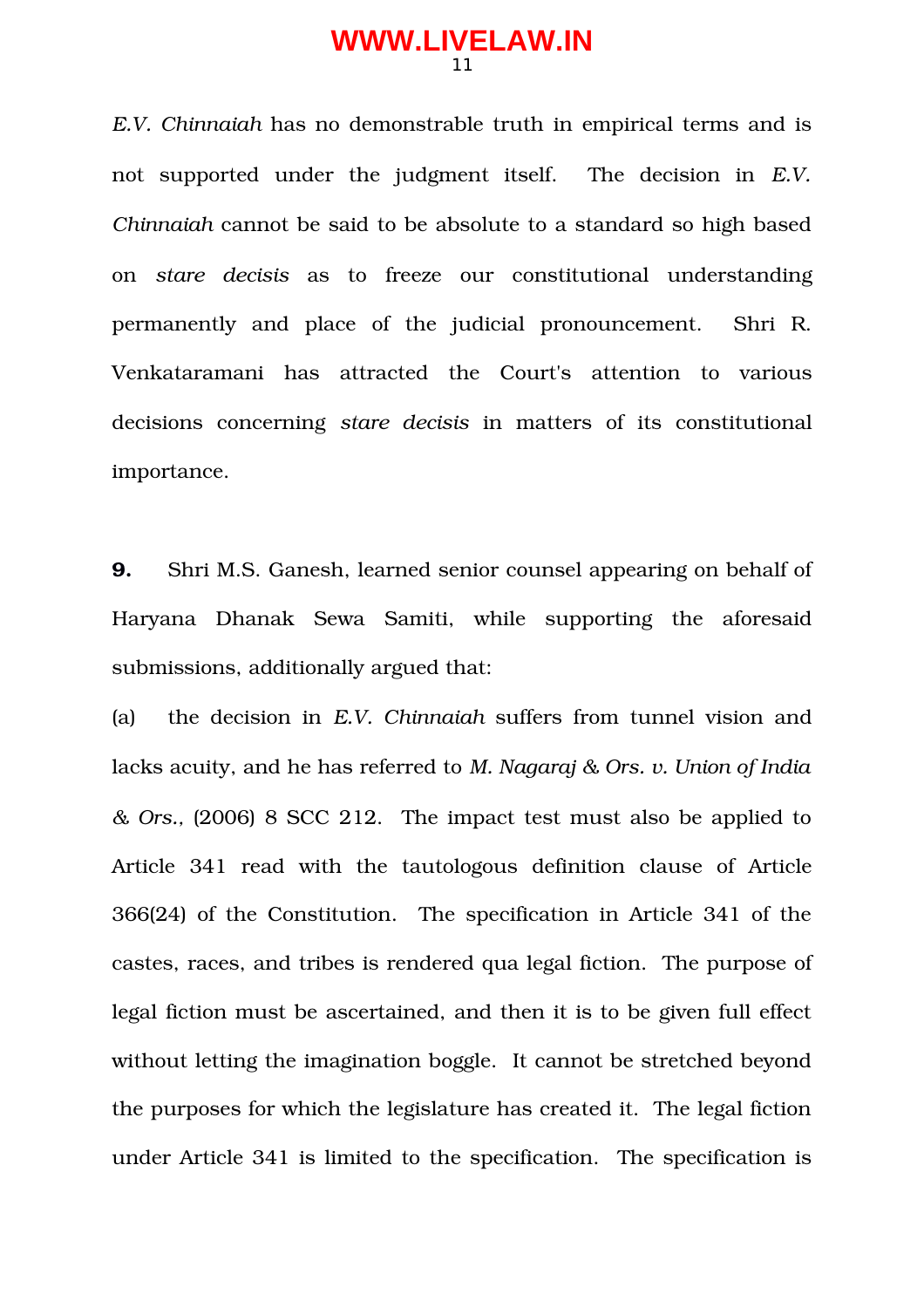not disturbed by sub-classification of the Scheduled Castes mentioned in the List.

(b) The caste given further reservation are not represented in the services of the State. The decision in *E.V. Chinnaiah* cannot be said to be laying down good law in view of the decision in *I.R. Coelho v. State of T.N.*, (2007) 2 SCC 1. The approach and reasoning in *E.V. Chinnaiah* were that for Scheduled Castes, Article 341 was the bedrock of the rights guaranteed by Articles 15(4) and 16(4) and was dominant tenement to which Articles 14 to 16 were subservient.

(c) That *E.V. Chinnaiah* is subject to Occam's Razor *entia non sunt multiplicanda praeter necessitate* (entities ought not to be multiplied except from the necessity), which means that all unnecessary or constituents in the subject being analysed are to be eliminated. The inclusion in the list cannot dictate to the enforcement and effectuation by the State of the rights guaranteed by Articles 15(4) and 16(4) between those specified castes, races, or group inter-se. The assignment of important role to ethical principles in behavioural relation of the society ranges from Aristotle, Aquinas, Ockham, and *Arthasastra* are referred to in 'The Idea of Justice' by Amartya Sen.

(d) That Articles 15(4) and 16(4) by themselves are substantive and enabling provisions. The power conferred is not limited in any way by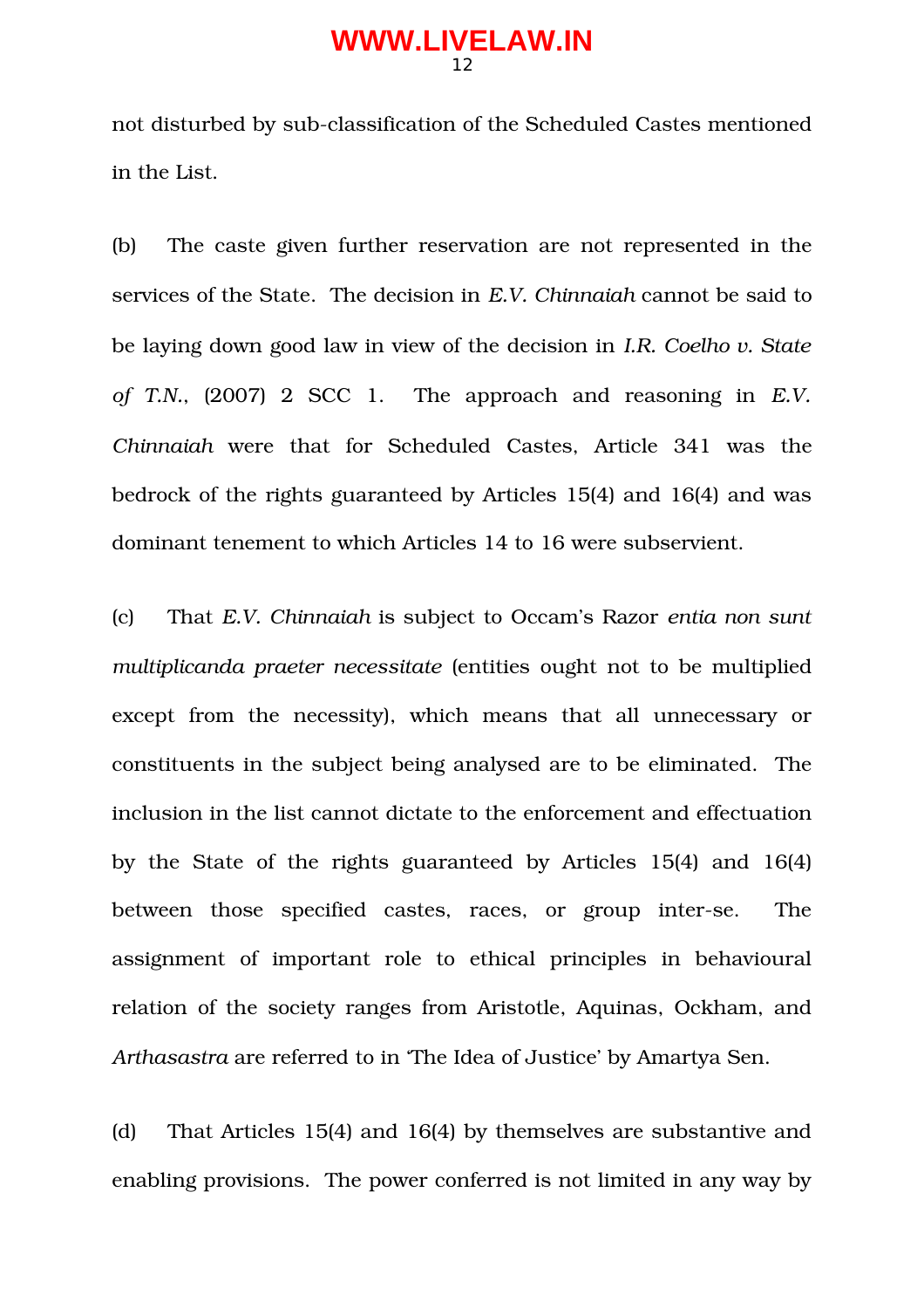the main provision, but falls outside it. It has not carved out an exception but has preserved the power untrammelled by the other provisions of the Article. The hands of the State cannot be restrained under Article 46 as done by *E.V. Chinnaiah.* In *E.V. Chinnaiah* has lost sight of the nature of Part-XVI of the role of the provisions of that Part.

(e) If *E.V. Chinnaiah* is a good law, its problematics give rise to prospects of challenge to the constitutional validity of Article 342A as inserted by the Constitution (One Hundred and Second Amendment) Act, 2018 necessitates revisiting the interpretation of Articles 341 and 342 of the Constitution.

**10.** Shri Nidesh Gupta, learned senior counsel argued that:

(a) there is no bar to grant a State's preference under Articles 341(2) and 342(2) of the Constitution. The Constitution does not forbid mere preference. The State Government cannot exercise power concerning inclusion and exclusion. This Court in *Indra Sawney* upheld a classification of the backward and more backward class under Article 16(4).

(b) In *M. Nagaraj* and *Jarnail Singh,* the exclusion of the Scheduled Castes' creamy layer under Article 16(4) was permitted*.* The creamy layer includes economic, social, educational, and other factors;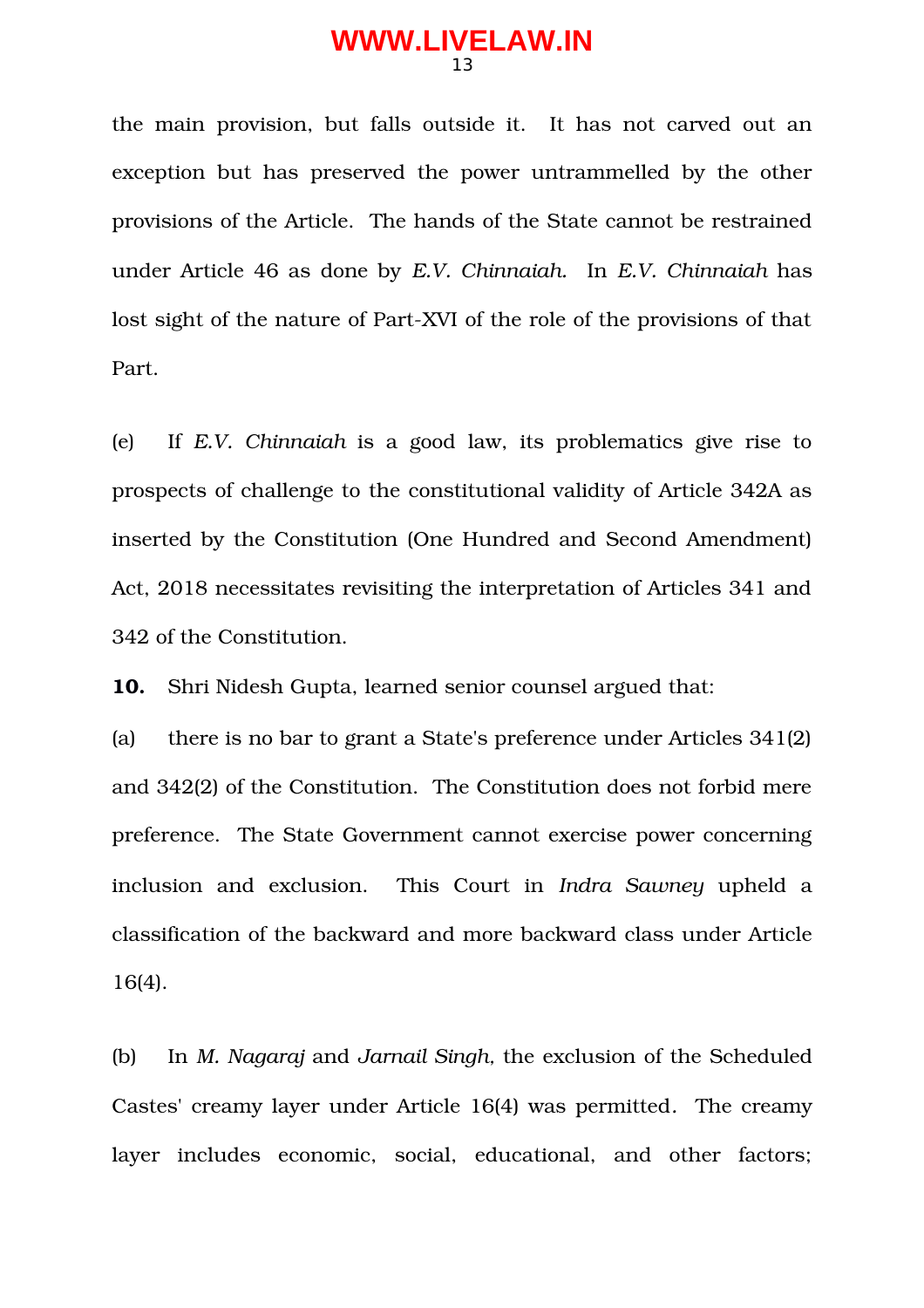therefore, the preference given to *Balmikis* and *Mazhabi Sikhs*, i.e., the most backward amongst the Scheduled Castes, is in substance an application of the principle of creamy layer.

(c) A reading of Articles 16(4), 16(4A), 335, 341, and 342 makes it clear that the State(s) has a role to play at every stage of the reservation process. Therefore, it would be contrary to the constitutional scheme to deny them a role in merely granting a preference to the most backward among the Scheduled Castes.

(d) A class of citizens cannot be treated to be socially and educationally backward till perpetuity. The class is always required to be judged in the light of the existing fact situation at a given point of time, as observed in *Jagdish Negi, President, Uttarakhand Jan Morcha & Anr. v. State of U.P. & Anr.,* (1997) 7 SCC 203.

**11.** Shri Shekhar Naphade, learned senior counsel, attracted the attention of the Court to the findings recorded by the Committee based on which reservation has been provided to more backward of the Scheduled Castes in the State of Tamil Nadu. He argued that:

(a) the *Arunthathiyars* community is the lowest caste. He attracted the attention of the Court to the representation of the group in the State Government Departments and educational courses and the reservation formula recommended by the Committee. The Tamil Nadu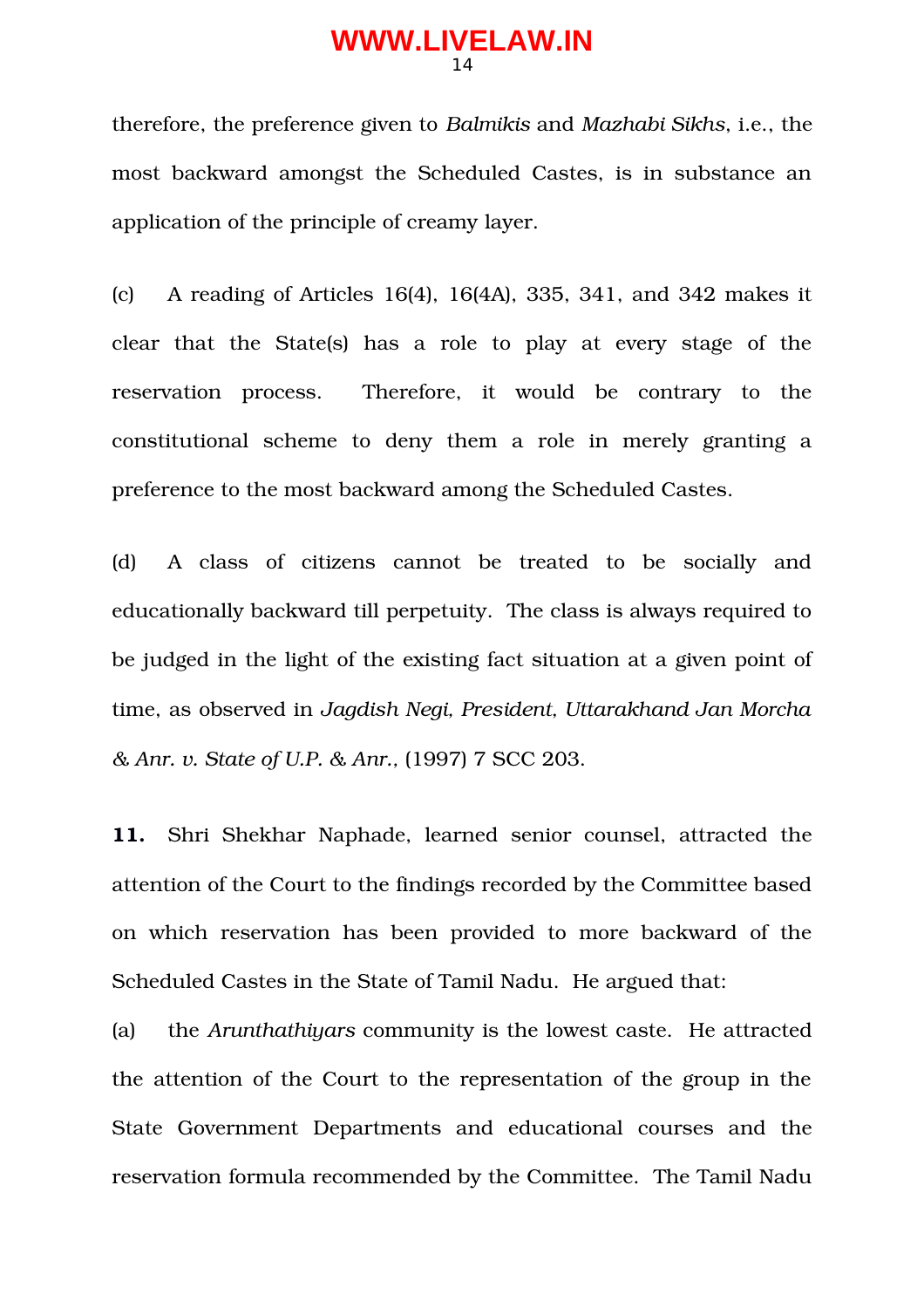Arunthathiyars (Special Reservation of seats in Educational Institutions including Private Educational Institutions and appointments or posts in the services under the State within the Reservation for Scheduled Castes) Act, 2009 does not tinker with the Presidential List of Scheduled Castes in any manner.

(b) Special reservation is a fundamental aspect of Article 14 of the Constitution. *E.V. Chinnaiah* requires reconsideration in the light of the decision of the Constitution Bench in *Jarnail Singh*. Besides, it failed to take note of ground realities and is not based upon the statistical data collected by the State showing disparities amongst the Scheduled Castes and Scheduled Tribes.

(c) The State's legislative competence in various fields for making reservation flows from Article 246(2) and 246(3) read with Entry 41 in List II and Entry 25 in List III. Article 341 does not abrogate the legislative power of the State to enact a law providing for reservation in the employment in the State Public Services or State Public Service Commission. It is open to the State to make law providing reservation in the admissions to educational institutions.

(d) The restriction under Article 341 is limited, relating to inclusion and exclusion of castes. The decision in *E.V. Chinnaiah* treats unequals as equals. The object of the legislation is to improve the lot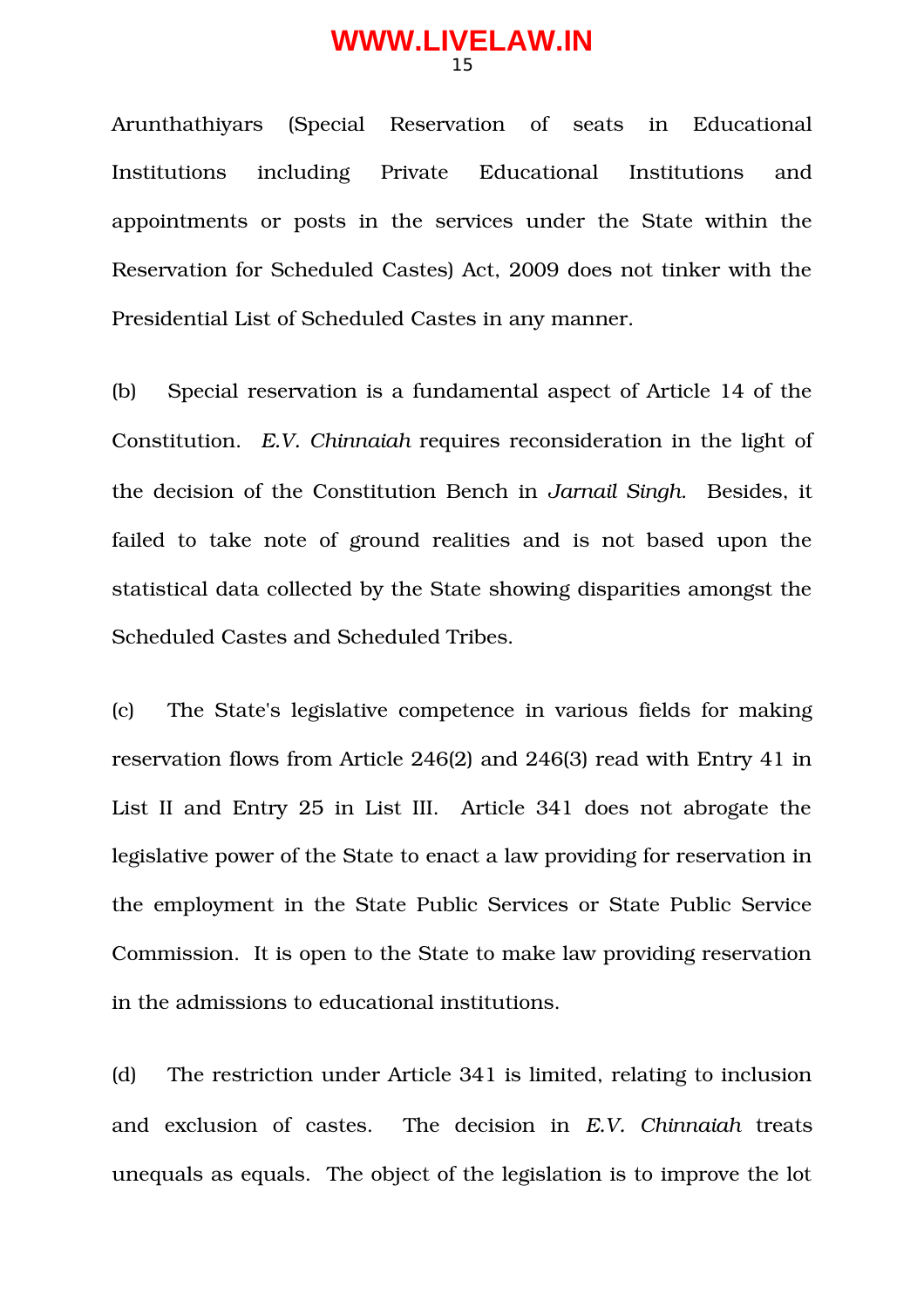of Scheduled Castes and eliminate their social and educational backwardness and equally distribute the fruits among them. The special reservation is to render more meaningful social justice. The unequals cannot be treated equally. Differential treatment cannot be termed to be discriminatory.

**12.** Ms. Jyoti Mendiratta, learned counsel, attracted the attention of the Court to the various reports and argued that in *E.V. Chinnaiah* Scheduled Castes were taken to be a homogeneous group, they are, in fact, not homogeneous.

(a) Learned counsel attracted our attention to the report of Justice M.S. Janarthanam Committee of Inquiry for Special Reservation for the *Arunthathiyars*. They were not able to reap the fruits of reservation as there was upper crust within Scheduled Castes, and most of the posts were reserved for Scheduled Castes and Scheduled Tribes, though *Arunthathiyars* were 16 per cent of the Scheduled Caste population, they managed to obtain reservation to a much lower extent. The figures of representation of *Arunthathiyars* community in State services and educational institutions have been furnished.

(b) Our attention was attracted to the report of Justice Ramachandra Raju Committee, wherein it was observed that *the Reli*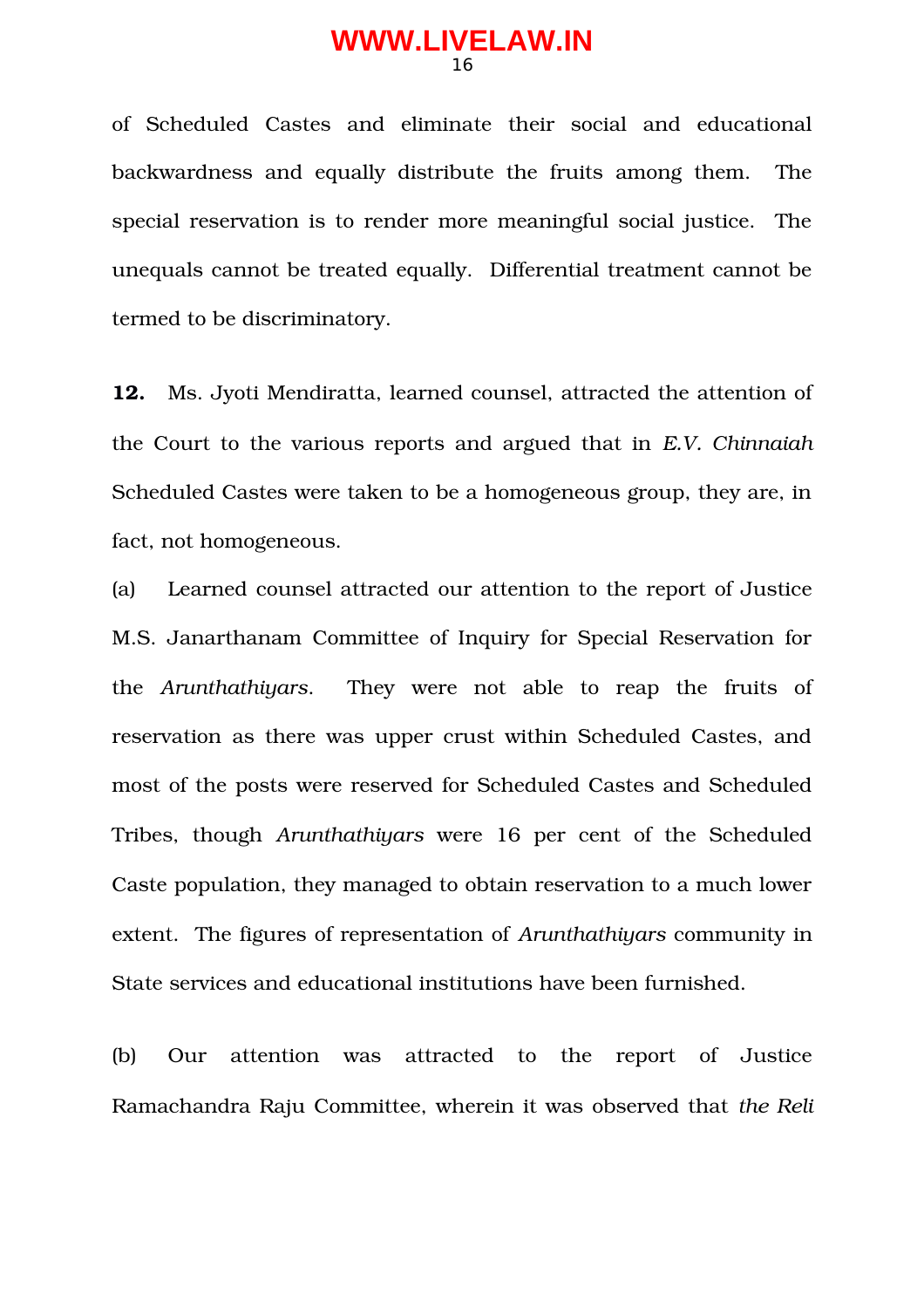group of communities was the most backward amongst the Scheduled Caste communities.

(c) Learned counsel also invited our attention to Justice Usha Mehra Committee report (2008), indicating that Scheduled Castes do not constitute a homogenous class in relation to their social, educational, and economic backwardness in the country. Individual social groups inherit most traditional occupations by the incident of birth in the list of Scheduled Caste.

(d) Learned counsel further drew our attention to Justice Lokur Committee Report (1965). It was pointed out that the smaller and more backward communities have tended to get lost in the democratic process, though most deserving of special aid. It was suggested in the report that in the matters of planning and development, the distribution of benefits needs to be focused on the more backward and smaller groups on a selective basis. In *E.V. Chinnaiah,* the scope of Article 341 was not correctly appreciated about the power of the State concerning the allocation of percentage of reservation amongst the caste based upon rational differentia was ignored.

**13.** Shri Sanjay R. Hegde, learned senior counsel, while supporting *E.V. Chinnaiah,* argued that: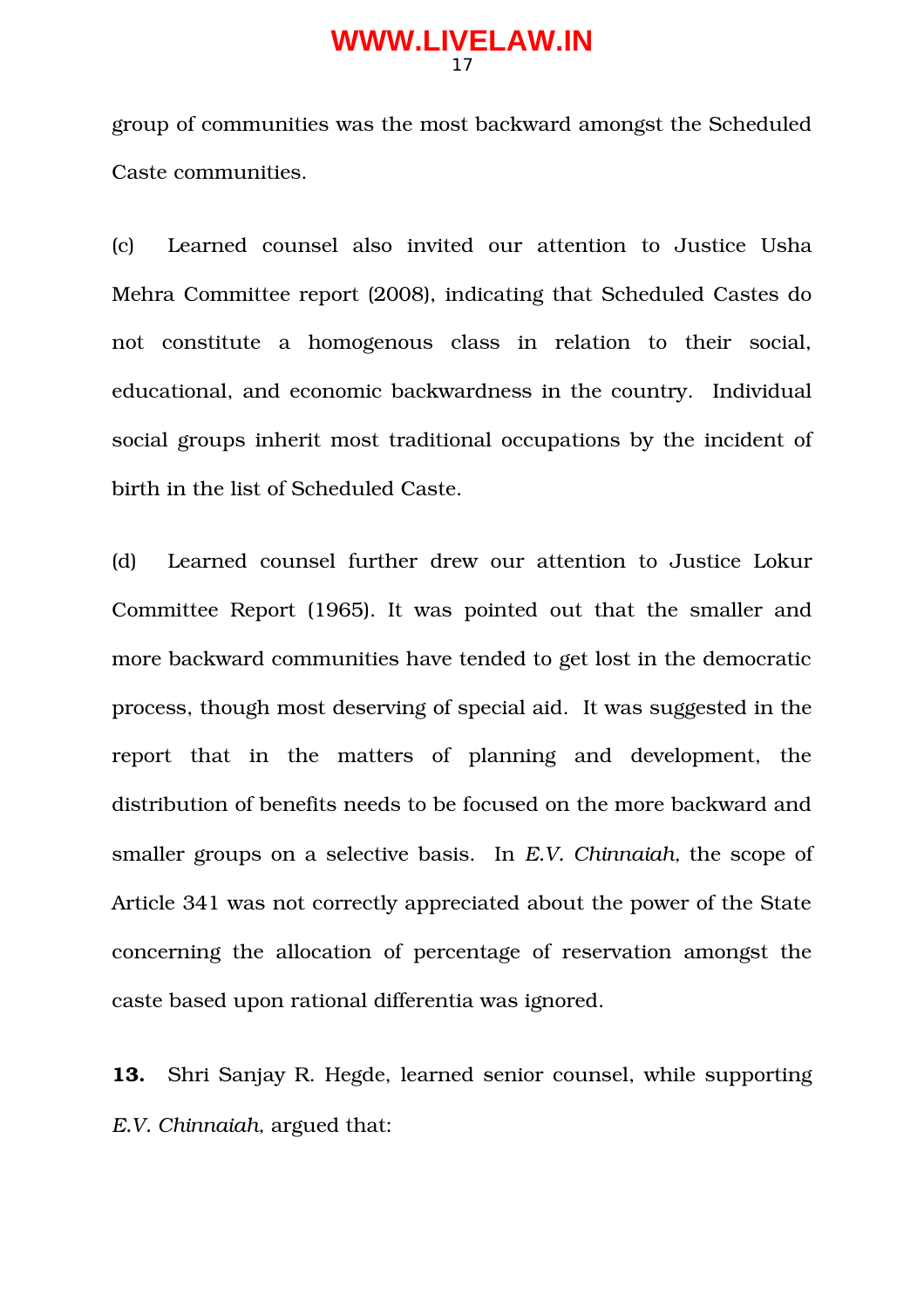(a) The Parliament alone has the power to exclude castes listed in the Schedule. He has attracted our attention to Dr. Ambedkar's speech in the Constituent Assembly regarding the purpose of Articles 341 and 342. The object is to eliminate any kind of political factors having a play in the matter of the disturbance in the schedule so published by the President. Considering the binding precedent doctrine, the decision in *E.V. Chinnaiah* is not required to be revisited wherein a possible view has been taken. The judgment concerning the construction of statutes ought not to be overruled except in exceptional cases. The unforeseeable consequences would follow if the judgment is overruled. It requires to be revisited if it causes great uncertainty, or it relates to some broad issue or principle, or the same is unjust or outmoded, not otherwise.

(b) In *Indra Sawhney*, the sub-classification was limited to socially and educationally backward classes. It was observed that none of its observations would apply to Scheduled Castes and Scheduled Tribes. The Scheduled Castes and Scheduled Tribes are backward for the provisions of Article 16(4). The test or requirement of social and educational backwardness cannot be applied to Scheduled Castes and Scheduled Tribes. The decision in *Indra Sawhney* was understood in the correct perspective in *E.V. Chinnaiah*.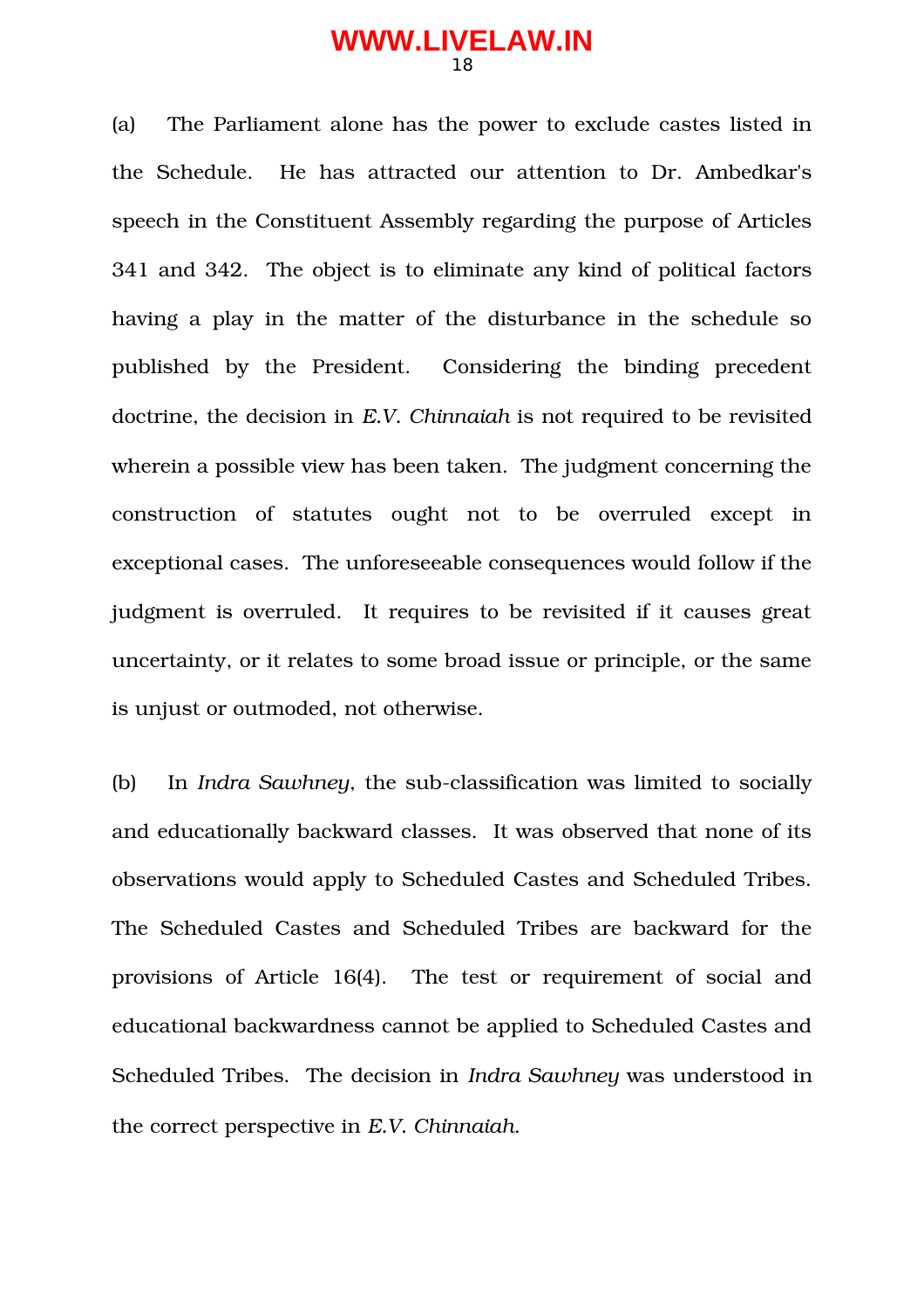(c) In *N.M. Thomas*, it was held that Scheduled Castes and Scheduled Tribes are backward classes. No sub-classification can be made. The exclusion from the list is prerogative of the Parliament. The object of Article 341(1) is to provide additional protection to the members of the Scheduled Castes having regard to the economic and educational backwardness from which they suffer. In the Presidential Order, even the court cannot make any alteration. No enquiry is permissible to determine whether or not some particular community falls within the list or outside it as laid down in *State of Maharashtra v. Milind & Ors.,* (2001) 1 SCC 4.

(d) The legal fiction created under Article 341 is to be given full effect. The provisions of Section 4(5) of the Punjab Act cannot be said to be constitutionally valid. The Governor is empowered only to make recommendations under Article 341 for alteration in the list. No further classification can be made once Scheduled Castes, and Scheduled Tribes are covered under Article 16(4).

(e) There is a difference between Scheduled Castes and Other Backward Classes. The Scheduled Castes are untouchables as held in *Jarnail Singh.* The *Hindus* are divided into two classes – the touchables and the untouchables. The term "depressed classes" was replaced by "Scheduled Castes" under the Government of India Act,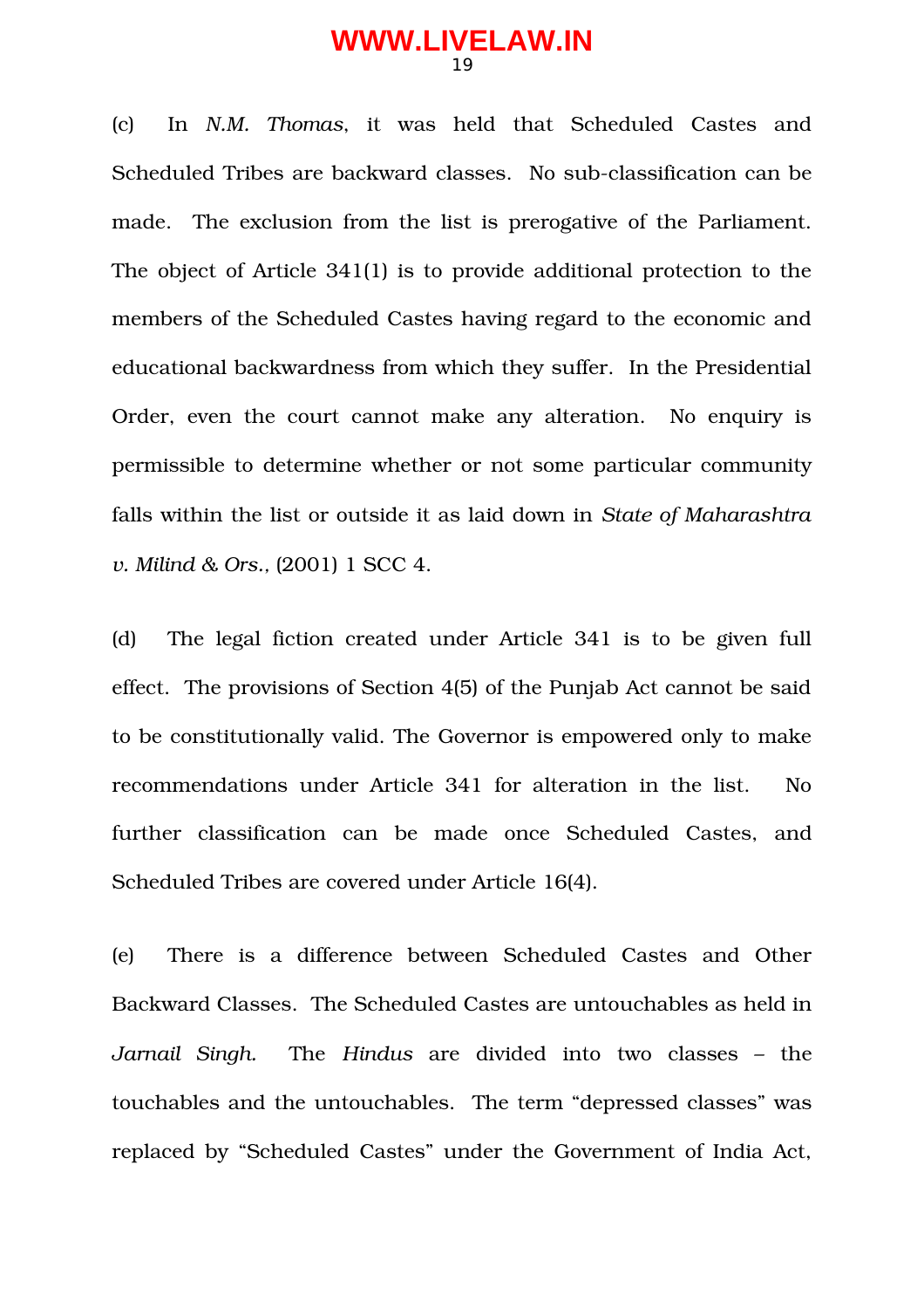1935. The special treatment is given to the Scheduled Castes due to untouchability with which they suffer. It is not open to the Parliament or Legislature of States to make classification inter se Scheduled Castes/Scheduled Tribes once they are included in the Schedule. The Parliament is empowered to include or exclude any caste from the Presidential List. Article 341(1) provides additional protection to the members of the Scheduled Castes. The powers under Article 16(4) cannot be exercised dehors Article 341.

14. Shri Tushar Bakshi, learned counsel argued that subclassification is not permissible in the caste grouped in one entry of the list. It is not permissible to leave one caste grouped within the list. The power has been exercised maliciously.

**15.** Shri A. Subba Rao, learned counsel, appearing on behalf of the respondents argued that the Constitution (One Hundred and Second Amendment) Act, 2018 came into effect on 11.8.2018. Article 338B was inserted constituting National Commission for Backward Classes. The real question for consideration is the interpretation of Articles 14, 15, 16, 338, 338A, 338B, 341, 342, 342A, 366(24) and 366(26C). The Parliament alone has the power to deal with Scheduled Castes once the President notifies the Scheduled Castes list. He relied upon *Bir Singh* to submit that *E.V. Chinnaiah* has been correctly decided. The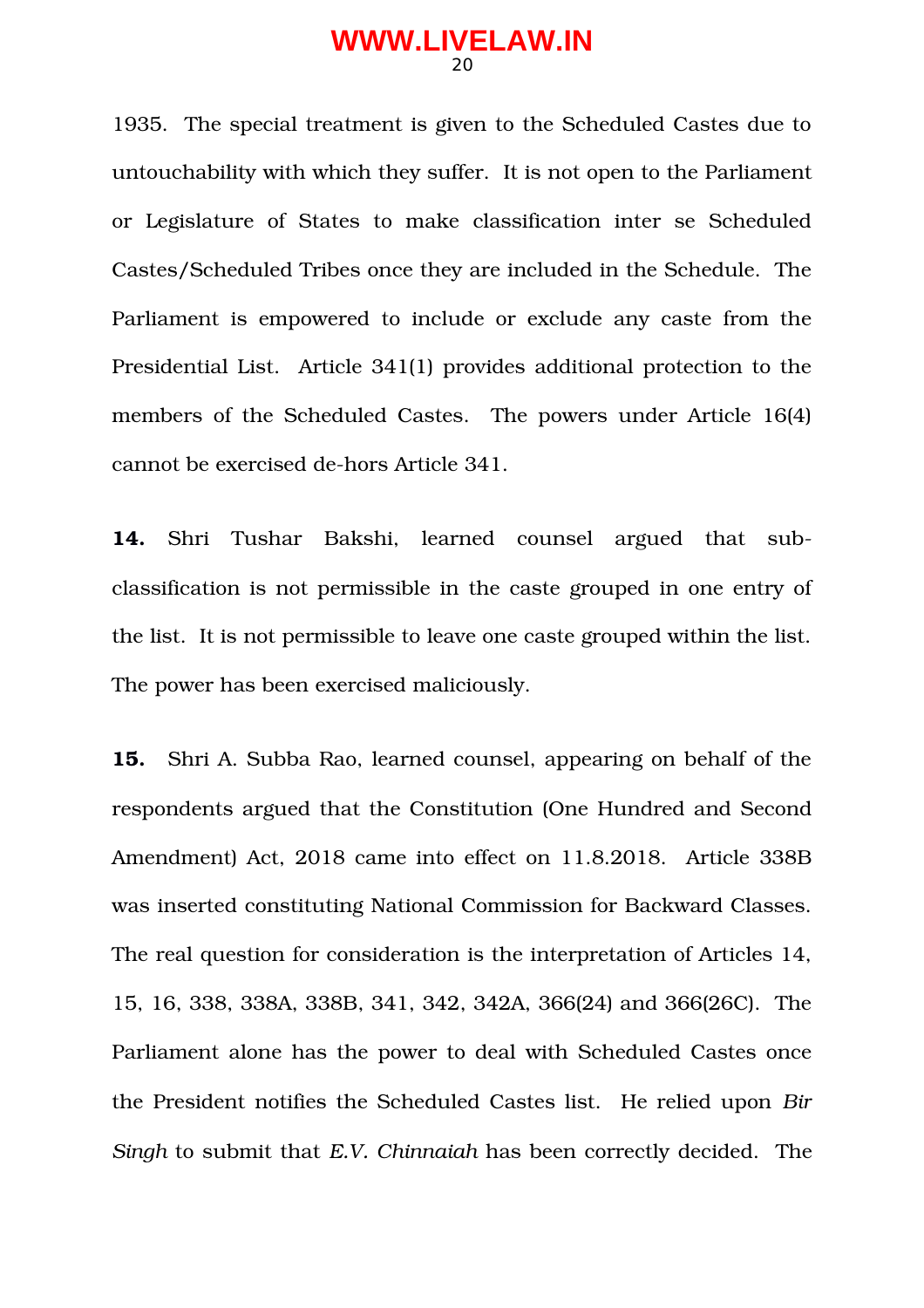basic question for determination is of federalism. The powers conferred on the Parliament to amend the list cannot be whittled down and diluted by interpretation of the constitutional provisions. The reference to a larger Bench is not at all warranted.

**16.** Dr. K.S. Chauhan, learned counsel argued that law has been settled in *E.V. Chinnaiah.* The State Government has no power to include or exclude the castes in the List. The Constitution does not empower the Union or the State to categorise or sub-categorise the castes enumerated in the List. Any sub-classification may tantamount to varying the List under Article 341(1). The view taken in *Indra Sawhney* is that castes enumerated are not castes, these are classes. Learned counsel has pointed out the distinction between class and caste.

In *N.M. Thomas,* it was laid down that Scheduled Castes are not castes, they are class. Hence, he argued that they should not be further classified. The principle settled in the decision of *N.M. Thomas* has been disregarded in the decision of *M. Nagaraj.* The majority in *Indra Sawhney* held that the provisions of Article 16(4) are classification of Article 16(1) of the Constitution, and the classification is permissible. The minority opinion in *Indra Sawhney* has been applied in *M. Nagaraj*, and the same is contrary to the law settled by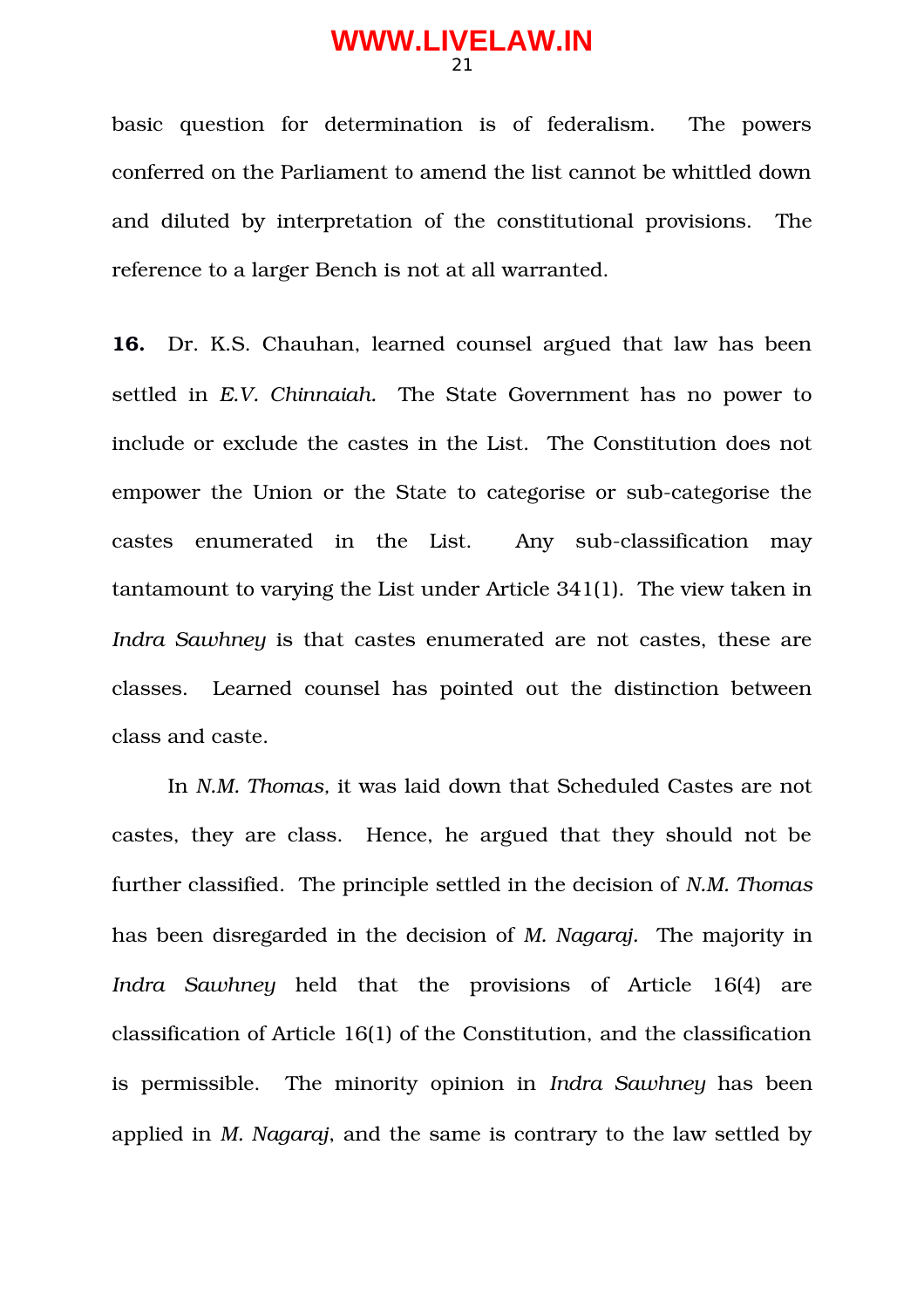the majority in *Indra Sawhney and R.K. Sabharwal & Ors. v. State of Punjab & Ors.,* (1995) 2 SCC 745. A reference was made regarding the correctness of *M. Nagaraj.* The Constitution Bench in *Jarnail Singh* settled the principle based on *Indra Sawhney*. Still, a new principle of social backwardness and creamy layer has been developed, and the constitutional principles have been clarified and settled by modifying the legal interpretation of *M. Nagaraj.* The correctness of the decision in *M. Nagaraj* was also doubted in *State of Tripura & Ors. v. Jayanta Chakraborty & Ors.,* (2018) 1 SCC 146. The clarification by the Constitution Bench in *Jarnail Singh*, remained very short-lived only upto in *B.K. Pavitra & Ors. v. Union of India & Ors.,* (2019) 16 SCC 129. *M. Nagaraj* ought to have been referred to a larger Bench.

**17.** Shri Robin Khokhar, learned counsel argued that based on the Tamil Nadu Act No.4 of 2009, the Government of Tamil Nadu included 7 castes out of 76 castes in the list of Scheduled Caste Aruthathiyar, the power of classification could not have been exercised. The same is violative to the basic feature of the Constitution and Article 341. Legislating sub-classification is constitutionally impermissible.

#### **Discussion:**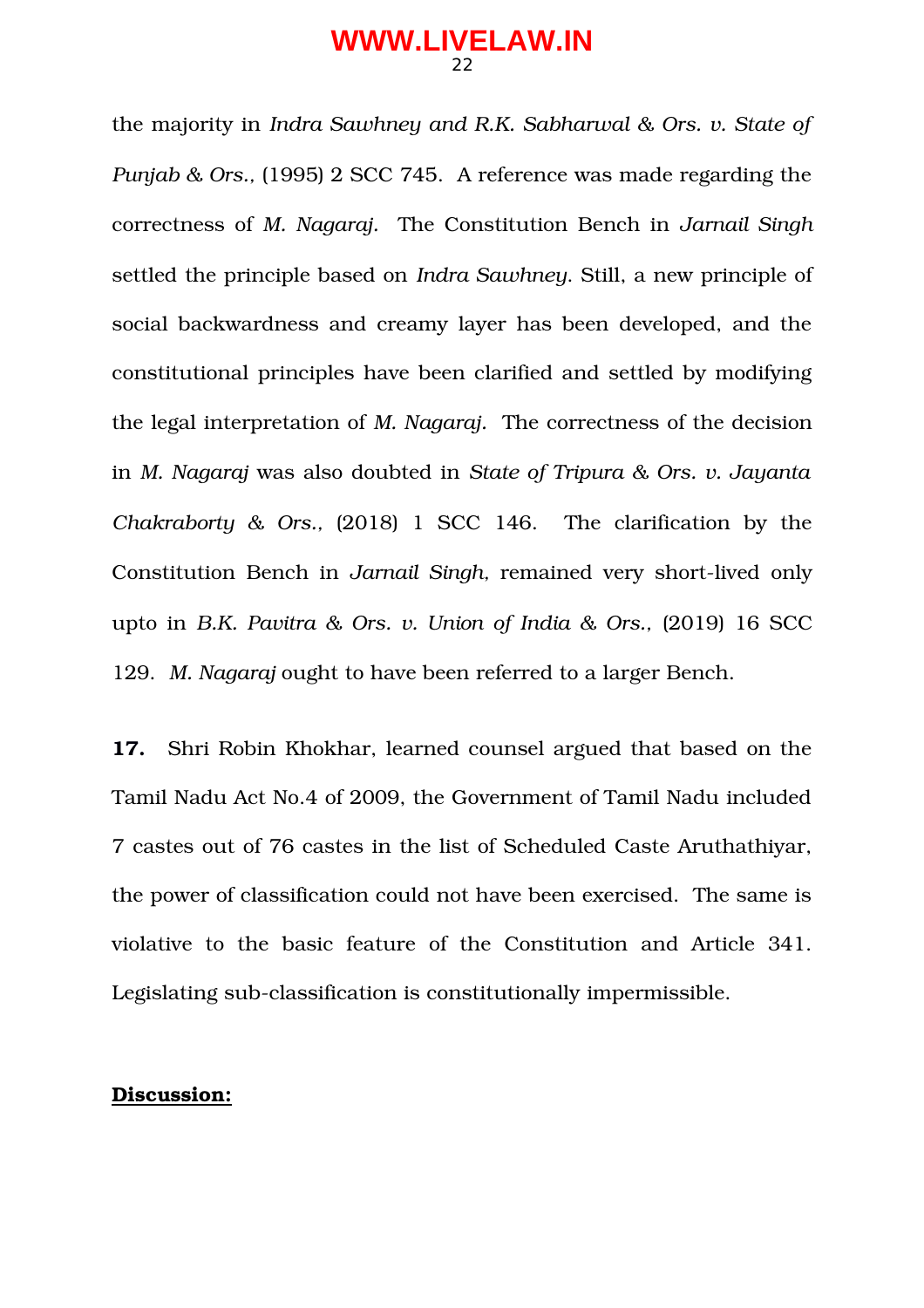**18.** In *E.V. Chinnaiah,* it was held that Scheduled Castes form homogenous classes and there cannot be any sub-division and with

respect to *Indra Sawhney,* following discussion was made:

"**38.** On behalf of the respondents, it was pointed out that in *Indra Sawhney case*, 1992 Suppl. (3) SCC 217,the Court had permitted subclassification of Other Backward Communities, as backward and more backward based on their comparative underdevelopment, therefore, the similar classification amongst the class enumerated in the Presidential List of Scheduled Castes is permissible in law. We do not think the principles laid down in *Indra Sawhney case*, 1992 Suppl. (3) SCC 217*,* for subclassification of Other Backward Classes can be applied as a precedent law for subclassification or subgrouping Scheduled Castes in the Presidential List because that very judgment itself has specifically held that subdivision of Other Backward Classes is not applicable to Scheduled Castes and Scheduled Tribes. This we think is for the obvious reason i.e. the Constitution itself has kept the Scheduled Castes and Scheduled Tribes List out of interference by the State Governments.

**41.** The conglomeration of castes given in the Presidential Order, in our opinion, should be considered as representing a class as a whole. The contrary approach of the High Court, in our opinion, was not correct. The very fact that a legal fiction has been created is itself suggestive of the fact that the legislature of a State cannot take any action which would be contrary to or inconsistent therewith. The very idea of placing different castes or tribes or group or part thereof in a State as a conglomeration by way of a deeming definition clearly suggests that they are not to be subdivided or subclassified further. If a class within a class of members of the Scheduled Castes is created, the same would amount to tinkering with the list. Such subclassification would be violative of Article 14 of the Constitution. It may be true, as has been observed by the High Court, that the caste system has got stuck up in the society but with a view to do away with the evil effect thereof, a legislation which does not answer the constitutional scheme cannot be upheld. It is also difficult to agree with the High Court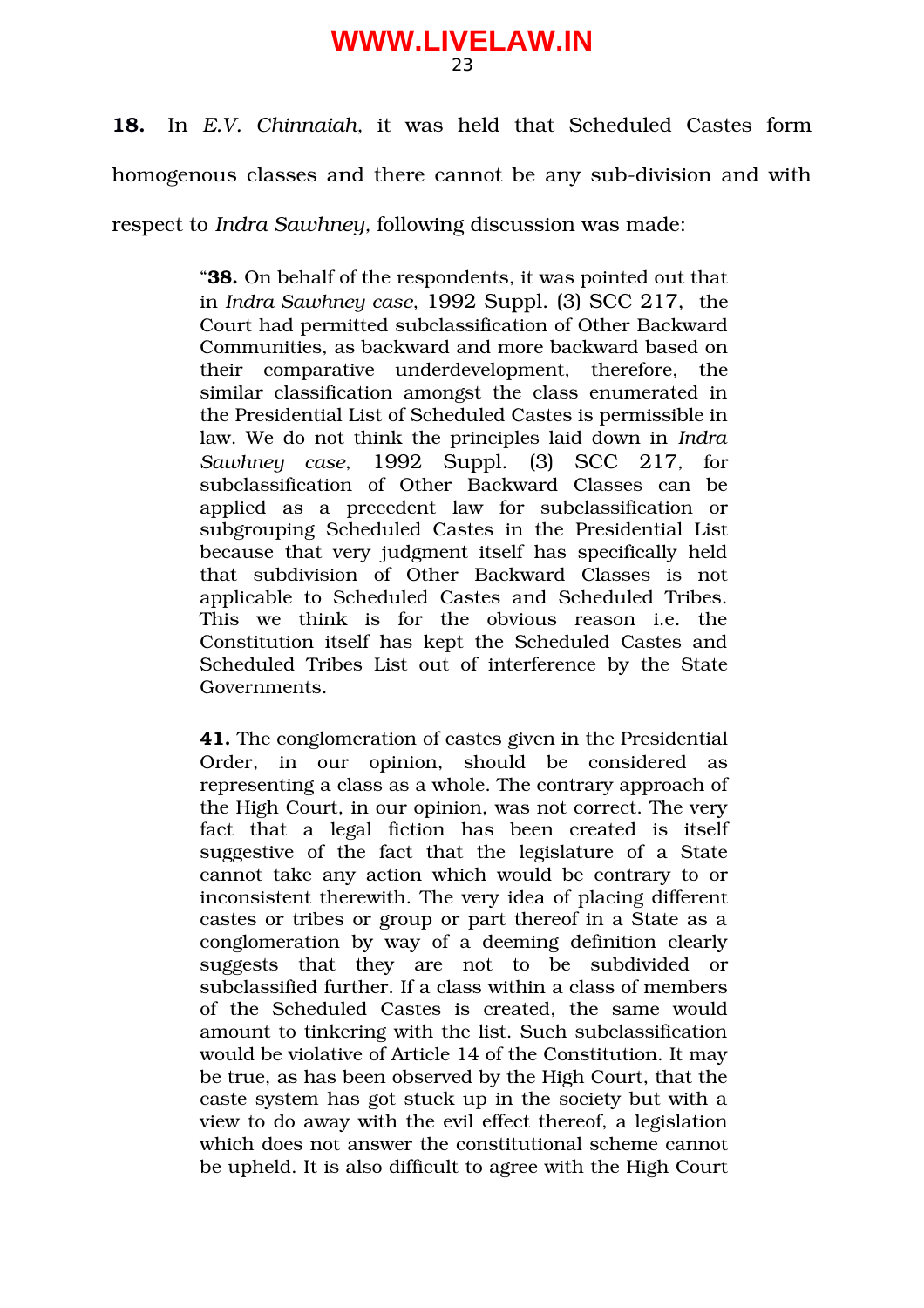that for the purpose of identifying backwardness, a further inquiry can be made by appointing a commission as to who amongst the members of the Scheduled Castes is more backward. If benefits of reservation are not percolating to them equitably, measures should be taken to see that they are given such adequate or additional training so as to enable them to compete with the others but the same would not mean that in the process of rationalising the reservation to the Scheduled Castes the constitutional mandate of Articles 14, 15 and 16 could be violated."

The following opinion expressed by S.B. Sinha, J. in E.V.

*Chinnaiah* has been referred to:

"**113.** The power of the State Legislature to decide as regards grant of benefit of reservation in jobs or in educational institutions to the backward classes is not in dispute. It is furthermore not in dispute that if such a decision is made the State can also lay down a legislative policy as regards extent of reservation to be made for different members of the backward classes including Scheduled Castes. But it cannot take away the said benefit on the premise that one or the other group amongst the members of the Scheduled Castes has advanced and, thus, is not entitled to the entire benefit of reservation. The impugned legislation, thus, must be held to be unconstitutional."

**19.** One of the questions is whether *E.V.* Chinnaiah correctly appreciated the majority decision in *Indra Sawhney.* It was argued that in *Indra Sawhney,* the majority of the Judges held that amongst the backward, there may be some more backward, and if the State chooses to make such classification, it would be permissible in law.

(a) Following is the opinion of B.P. Jeevan Reddy, J. (for himself and other three Judges) in *Indra Sawhney:*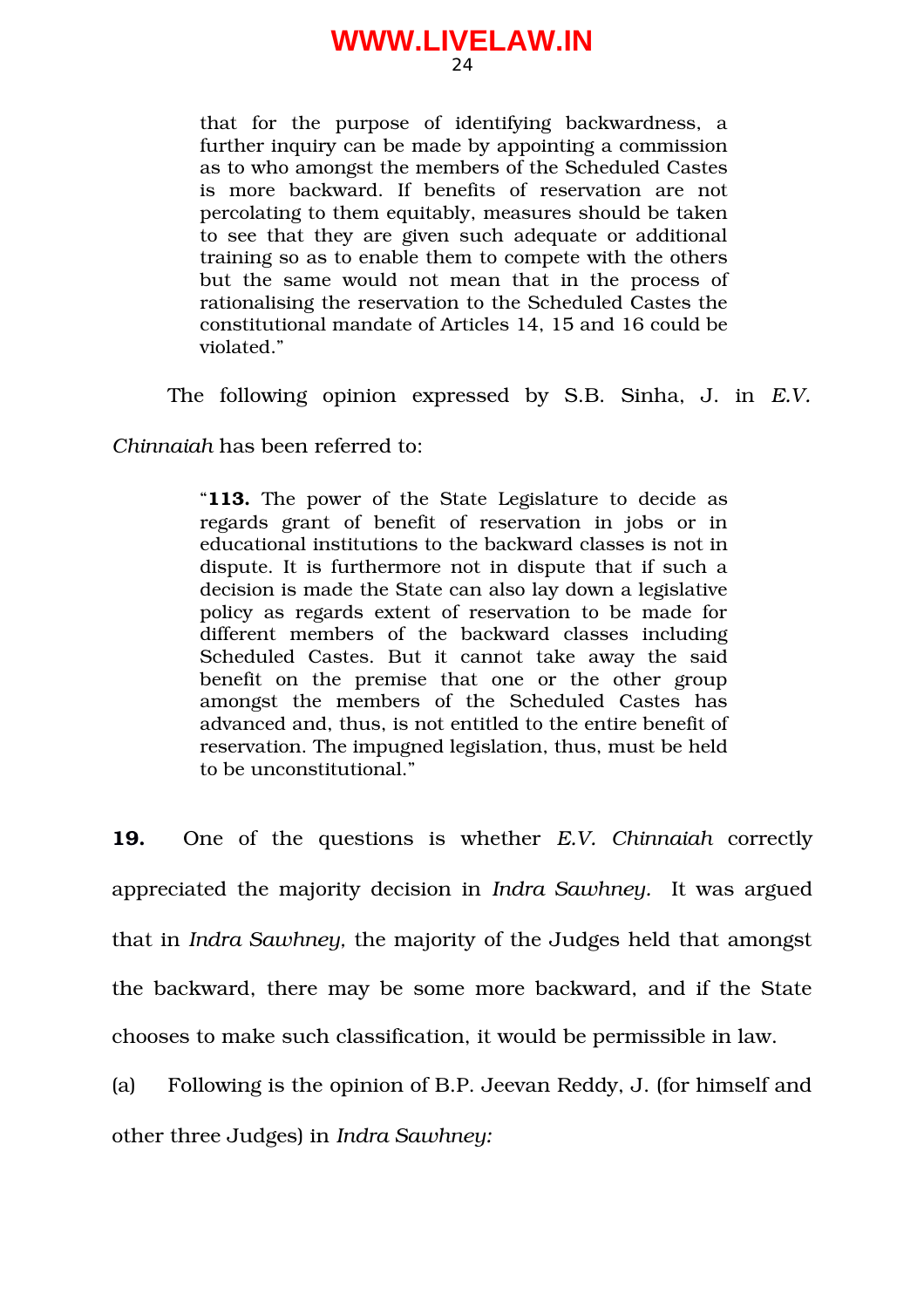#### "**Question No. 5:**

*Whether Backward Classes can be further divided into backward and more backward categories?*

**801.** In *Balaji,* 1963 Supp 1 SCR 439, it was held:

"that the sub-classification made by the order between Backward Classes and More Backward Classes does not appear to be justified under Article 15(4). Article 15(4) authorises special provision being made for the really backward classes. In introducing two categories of Backward Classes, what the impugned order, in substance, purports to do is to devise measures for the benefit of all the classes of citizens who are less advanced, compared to the most advanced classes in the State, and that, in our opinion, is not the scope of Article 15(4). The result of the method adopted by the impugned order is that nearly 90% of the population of the State is treated as backward, and that illustrates how the order in fact divides the population of the State into most advanced and the rest, and puts the latter into two categories of Backward and More Backward. The classification of the two categories, therefore, is not warranted by Article 15(4)." (SCR p. 46566)

The correctness of this holding is questioned before us by the counsel for the respondents. It is submitted that in principle there is no justification for the said holding. It is submitted that even among backward classes there are some who are more backward than the others and that the backwardness is not and cannot be uniform throughout the country nor even within a State. In support of this contention, the respondents rely upon the observations of Chinnappa Reddy, J in *Vasanth Kumar,* 1985 Supp SCC 714, where the learned Judge said: (SCC p. 750, para 55)

"[W]e do not see why on principle there cannot be a classification into Backward Classes and More Backward Classes, if both classes are not merely a little behind, but far behind the most advanced classes. In fact such a classification would be necessary to help the More Backward Classes; otherwise those of the Backward Classes who might be a little more advanced than the More Backward Classes might walk away with all the seats."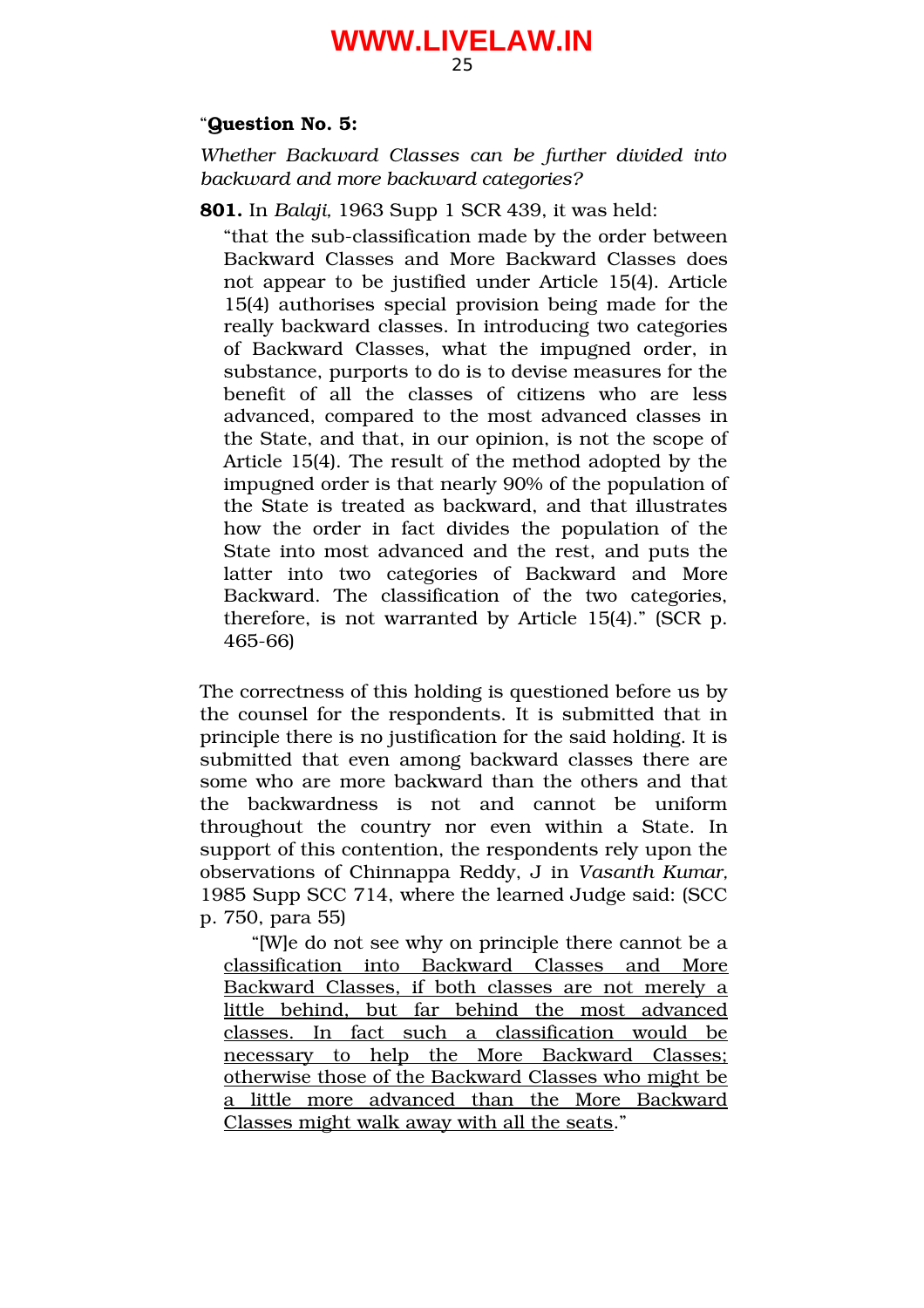**802.** We are of the opinion that there is no constitutional or legal bar to a State categorising the backward classes as backward and more backward. We are not saying that it ought to be done. We are concerned with the question if a State makes such a categorisation, whether it would be invalid? We think not. Let us take the criteria evolved by Mandal Commission. Any caste, group or class which scored eleven or more points was treated as a backward class. Now, it is not as if all the several thousands of castes/groups/classes scored identical points. There may be some castes/groups/classes which have scored points between 20 to 22 and there may be some who have scored points between eleven and thirteen. It cannot reasonably be denied that there is no difference between these two sets of castes/groups/classes. To give an illustration, take two occupational groups viz., goldsmiths and vaddes (traditional stone-cutters in Andhra Pradesh) both included within Other Backward Classes. None can deny that goldsmiths are far less backward than vaddes. If both of them are grouped together and reservation provided, the inevitable result would be that goldsmiths would take away all the reserved posts leaving none for vaddes. In such a situation, a State may think it advisable to make a categorisation even among other backward classes so as to ensure that the more backward among the backward classes obtain the benefits intended for them. Where to draw the line and how to effect the sub-classification is. however, a matter for the Commission and the State and so long as it is reasonably done, the Court may not intervene. In this connection, reference may be made to the categorisation obtaining in Andhra Pradesh. The Backward Classes have been divided into four categories. Group A comprises "Aboriginal tribes, Vimukta jatis, nomadic and semi-nomadic tribes etc." Group B comprises professional group like tappers, weavers, carpenters, ironsmiths, goldsmiths, kamsalins etc. Group C pertains to "Scheduled Castes converts to Christianity and their progeny", while Group D comprises all other classes/communities/groups, which are not included in Groups A, B and C. The 25% vacancies reserved for backward classes are sub-divided between them in proportion to their respective population. This categorisation was justified in *Balram,* (1972) 1 SCC 660. This is merely to show that even among backward classes, there can be a sub-classification on a reasonable basis.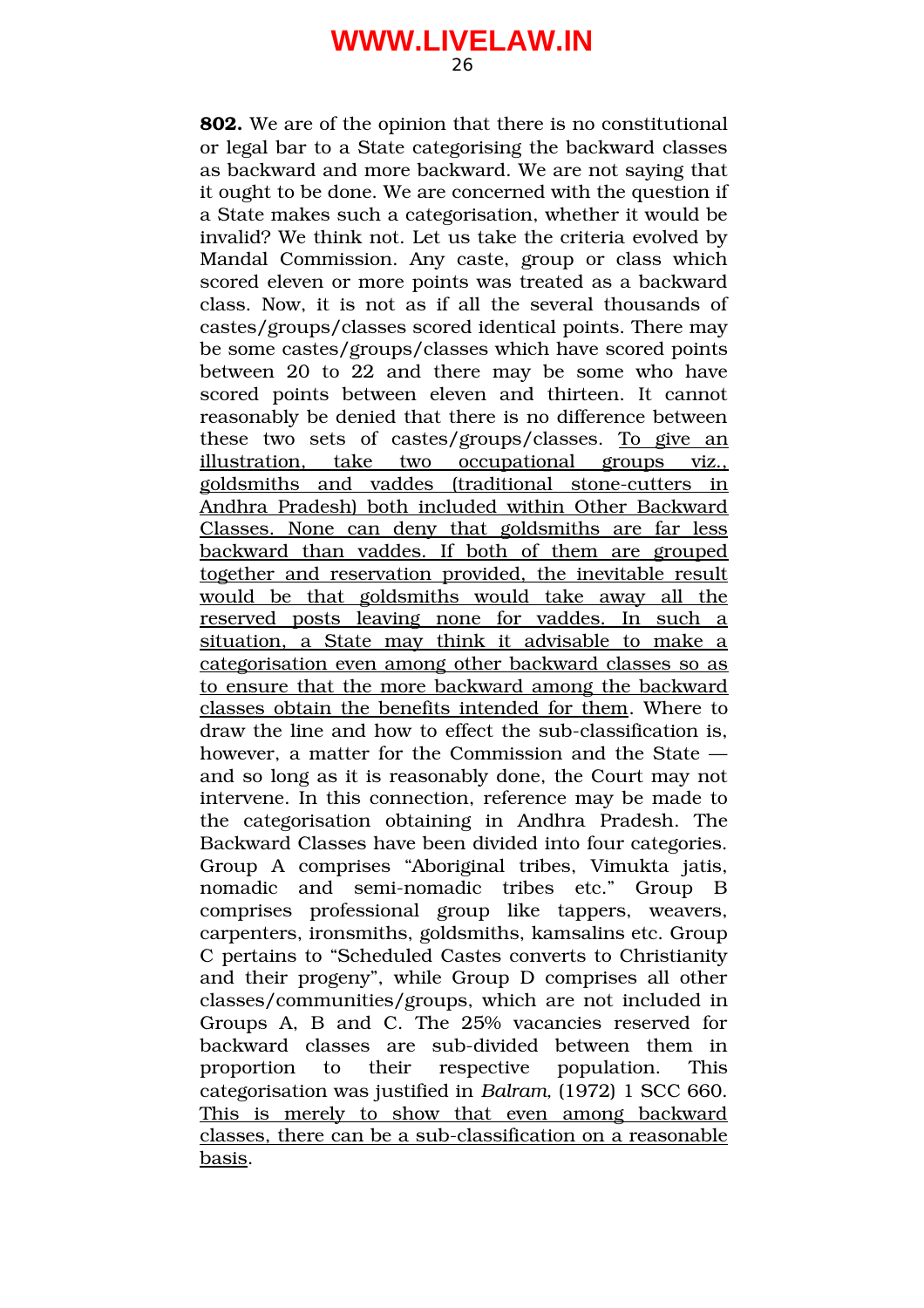**803.** There is another way of looking at this issue. Article 16(4) recognises only one class viz., "backward class of citizens". It does not speak separately of Scheduled Castes and Scheduled Tribes, as does Article 15(4). Even so, it is beyond controversy that Scheduled Castes and Scheduled Tribes are also included in the expression "backward class of citizens" and that separate reservations can be provided in their favour. It is a wellaccepted phenomenon throughout the country. What is the logic behind it? It is that if Scheduled Tribes, Scheduled Castes and Other Backward Classes are lumped together, OBCs will take away all the vacancies leaving Scheduled Castes and Scheduled Tribes high and dry. The same logic also warrants categorisation as between more backward and backward. We do not mean to say  $-$  we may reiterate  $-$  that this should be done. We are only saying that if a State chooses to do it, it is not impermissible in law.

#### PART VII

**859.** We may summarise our answers to the various questions dealt with and answered hereinabove:

(1) \*\*

(2) \*\*

(3) (*a*) A caste can be and quite often is a social class in India. If it is backward socially, it would be a backward class for the purposes of Article  $16(4)$ . Among non-Hindus, there are several occupational groups, sects and denominations, which for historical reasons, are socially backward. They too represent backward social collectivities for the purposes of Article 16(4). (Paras 746 to 779)

\*\*\* \*\*\* \*\*\*

(*d*) 'Creamy layer' can be, and must be excluded. (Paras 790-793)

(5) There is no constitutional bar to classify the backward classes of citizens into backward and more backward categories. (Paras 801 to 803)"

(emphasis supplied)

(b) The opinion expressed by P.B. Sawant, J. (for himself) is extracted hereunder: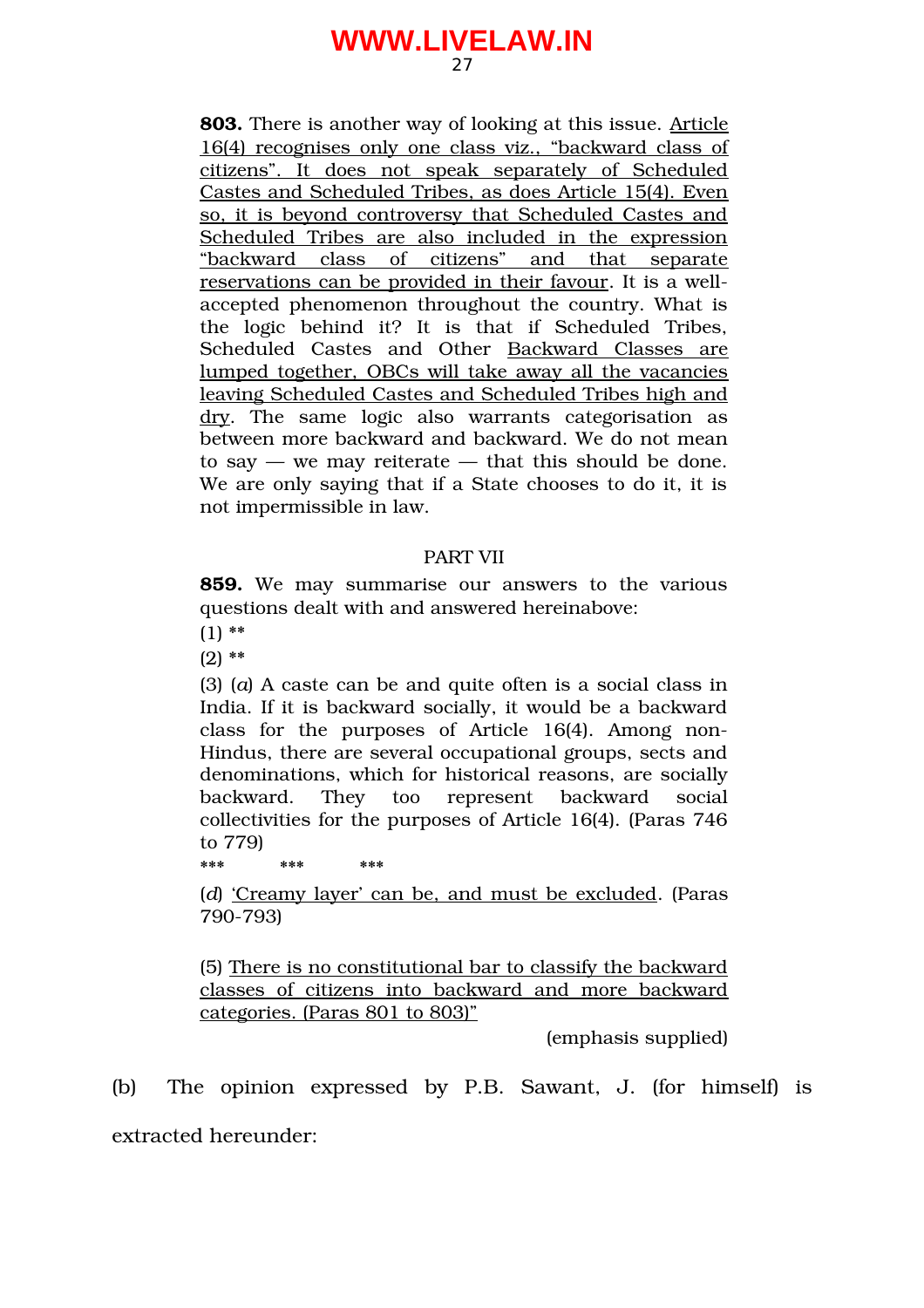"**523.** As regards the second part of the question, in *Balaji,* 1963 Supp 1 SCR 439, it was observed that the backward classes cannot be further classified in backward and more backward classes. These observations, although made in the context of Article 15(4) which fell for consideration there, will no doubt be equally applicable to Article 16(4). The observations were made while dealing with the recommendations of the Nagan Gowda Committee appointed by the State of Karnataka which had recommended the classification of the backward communities into two divisions, the Backward and the More Backward. While making those recommendations the Committee had applied one test, viz., "Was the standard of education in the community in question less than 50% of the State average? If it was, the community was regarded as more backward; if it was not, the community was regarded as backward." The Court opined that the sub-classification made by the Report and the order based thereupon was not justified under Article 15(4) which authorises special provision being made for 'really backward classes'. The Court further observed that in introducing two categories of backward classes, what the impugned order in substance purported to do was to devise measures "for the benefit of all the classes of citizens who are less advanced compared to the most advanced classes in the State". That, according to the Court, was not the scope of Article 15(4). The result of the method adopted by the impugned order was that nearly 90% of the population of the State was treated as Backward and that, observed the Court, illustrated how the order in fact divided the population of the State into most advanced and the rest, putting the latter into two categories of the Backward and the More Backward. Thus, the view taken there against the sub-classification was on the facts of that case which showed that almost 90% of the population of the State was classified as backward, the backwardness of the Backward (as against that of the More Backward) being measured in comparison to the most advanced classes in the State. Those who were less advanced than the most advanced, were all classified as Backward. The Court held that it is the More Backward or who were really backward who alone would be entitled to the benefit of the provisions of Article 15(4). In other words, while the More Backward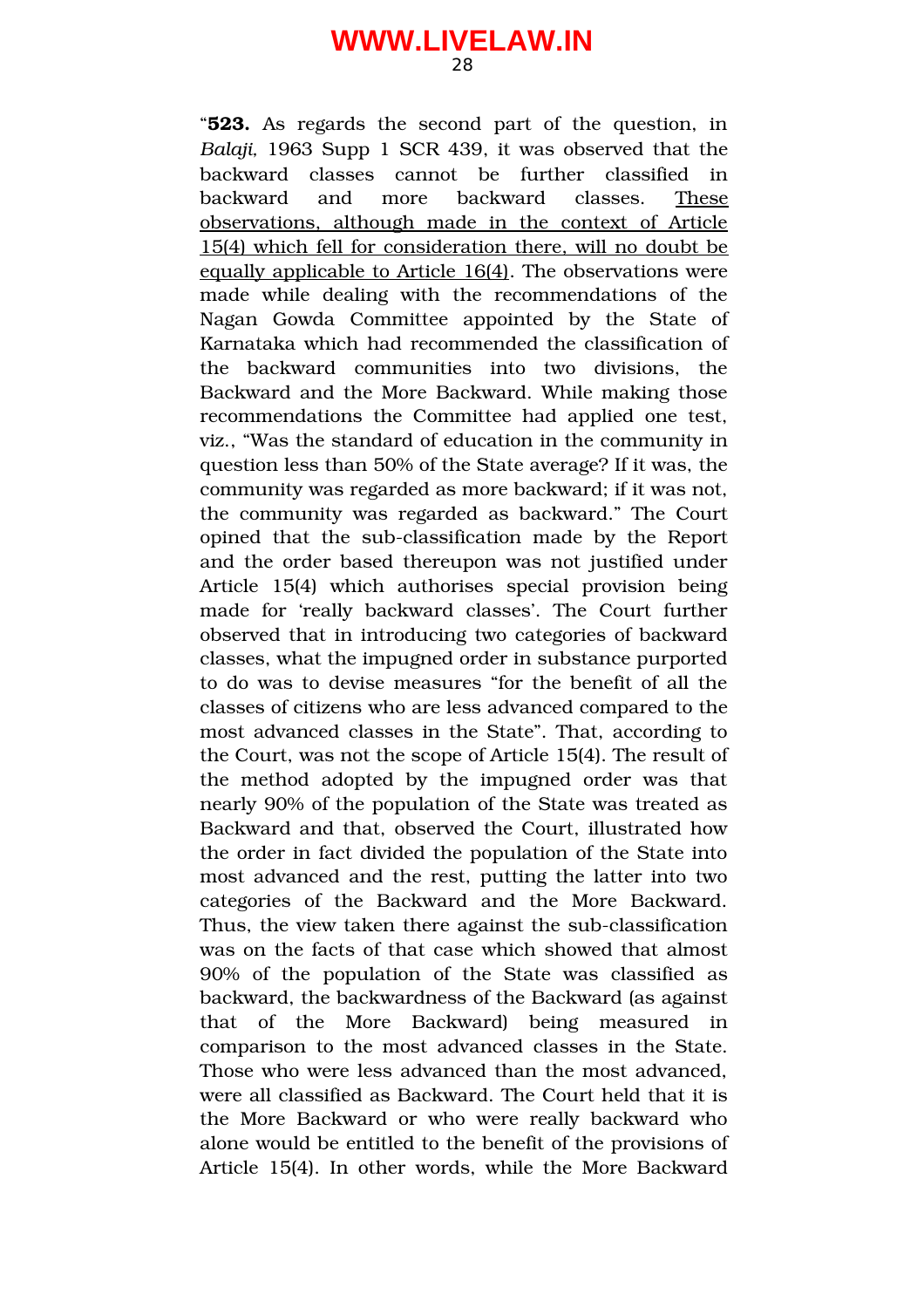were classified there rightly as backward, the Backward were not classified rightly as backward.

**524.** It may be pointed out that in *Vasanth Kumar,* 1985 Supp SCC 714, Chinnappa Reddy, J after referring to the aforesaid view in *Balaji,* 1963 Supp 1 SCR 439 observed that the propriety of such test may be open to question on the facts of each case but there was no reason why on principle there cannot be a classification into Backwards and More Backwards if both classes are not merely a little behind, but far far behind the most advanced classes. He further observed that in fact, such a classification would be necessary to help the more backward classes; otherwise those of the backward classes who might be a little more advanced than the more backward classes, would walk away with all the seats just as if reservation was confined to the more backward classes and no reservation was made to the slightly more advanced of the backward classes, the backward classes would gain no seats since the advanced classes would walk away with all the seats available for the general category. With respect, this is the correct view of the matter. Whether the backward classes can be classified into Backward and More Backward, would depend upon the facts of each case. So long as both backward and more backward classes are not only comparatively but substantially backward than the advanced classes, and further, between themselves, there is a substantial difference in backwardness, not only it is advisable but also imperative to make the subclassification if all the backward classes are to gain equitable benefit of the special provisions under the Constitution. To give an instance, the Mandal Commission has, on the basis of social, educational and economic indicators evolved 22 points by giving different values to each of the three factors, viz., social, educational and economic. Those social groups which secured 22 points or above have been listed there as "socially and educationally backward" and the rest as "advanced". Now, between 11 and 22 points some may secure, say, 11 to 15 points while others may secure all 22 points. The difference in their backwardness is, therefore, substantial. Yet another illustration which may be given is from Karnataka State Government order dated October 13, 1986 on reservations issued after the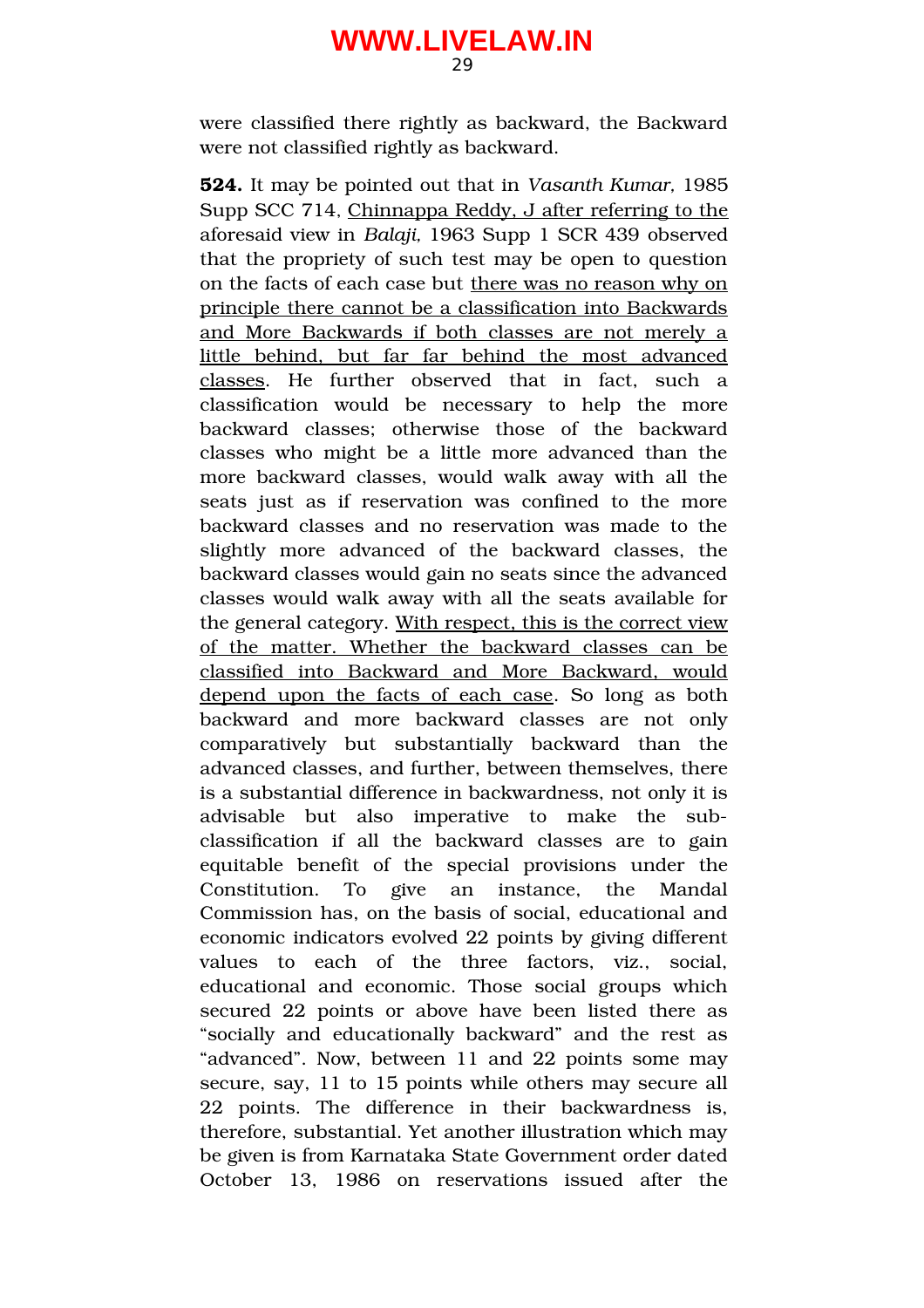decision in *Vasanth Kumar,* 1985 Supp SCC 714 where the backward classes are grouped into five categories, viz., A, B, C, D and E. In category A, fall such castes or communities as that of Bairagi, Banjari and Lambadi which are nomadic tribes, and Bedaru, Ramoshi which were formerly stigmatised as criminal tribes whereas in category D fall such castes as Kshatriya and Rajput. To lump both together would be to deny totally the benefit of special provisions to the former, the latter taking away the entire benefits. On the other hand, to deny the status of backwardness to the latter and ask them to compete with the advanced classes, would leave the latter without any seat or post. In such circumstances, the subclassification of the backward classes into backward and more or most backward is not only desirable but essential. However, for each of them a special quota has to be prescribed as is done in the Karnataka Government order. If it is not done, as in the present case, and the reserved posts are first offered to the more backward and only the remaining to the backward or less backward, the more backward may take away all the posts leaving the backward with no posts. The backward will neither get his post in the reserved quota nor in the general category for want of capacity to compete with the forward.

**525.** Hence, it will have to be held that depending upon the facts of each case, sub-classification of the backward classes into the backward and more or most backward would be justifiable provided separate quotas are prescribed for each of them.

**552.** The answers to the questions may now be summarised as follows:

*Question 1:\*\*\**

*Question 2:\*\*\**

*Question 3:\*\*\**

*Question 4:\*\*\**

*Question 5:*

Article 16(4) permits classification of backward classes into backward and more or most backward classes. However, this classification is permitted only on the basis of the degrees of social backwardness and not on the basis of the economic consideration alone.

If backward classes are classified into backward and more or most backward classes, separate quotas of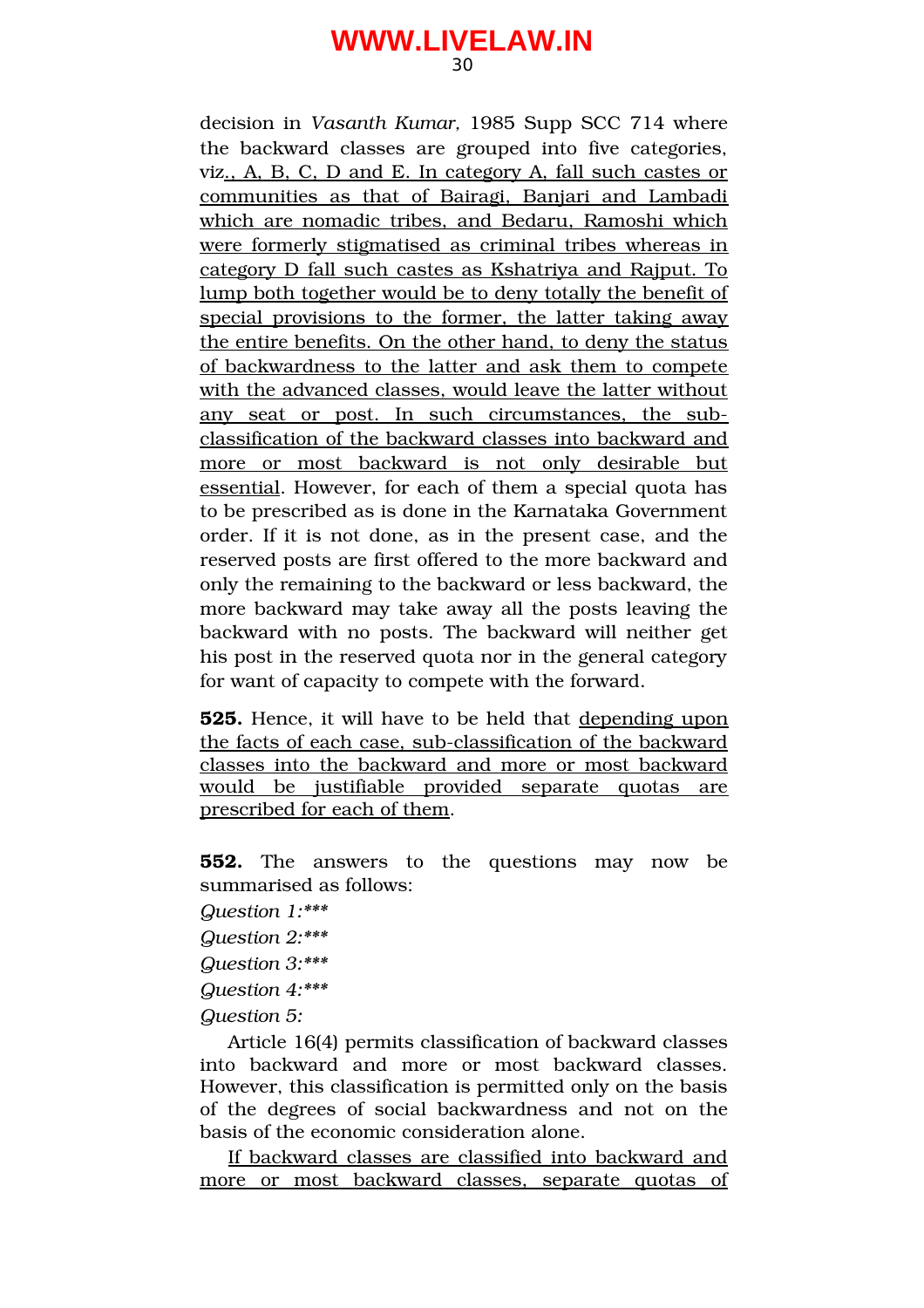reservations will have to be kept for each of such classes. In the absence of such separate quotas, the reservations will be illegal.

It is not permissible to classify backward classes or a backward class social group into an advanced section and a backward section either on economic or any other consideration. The test of advancement lies in the capacity to compete with the forward classes. If the advanced section in a backward class is so advanced as to be able to compete with the forward classes, the advanced section from the backward class no longer belongs to the backward class and should cease to be considered so and denied the benefit of reservations under Article 16(4)."

(emphasis supplied)

(c) In *Indra Sawhney,* the question involved was of Mandal Commission regarding other backward classes. The expression used in Article 16(4) is 'any backward class of citizens'. Article 16(4) is wider in its ambit than Article 15(4). The expression 'class' is wider than 'caste', and the expression 'backward class' stipulated under Article 16(4) takes into its ambit Scheduled Castes and Scheduled Tribes and all other backward classes including the socially and educationally backward class. Following discussion was made in the opinion expressed by B.P. Jeevan Reddy, J. (for himself and other three Judges):

> "**774.** In our opinion too, the words "class of citizens not adequately represented in the services under the State" would have been a vague and uncertain description. By adding the word "backward" and by the speeches of Dr Ambedkar and Shri K.M. Munshi, it was made clear that the "class of citizens … not adequately represented in the services under the State" meant only those classes of citizens who were not so represented on account of their social backwardness.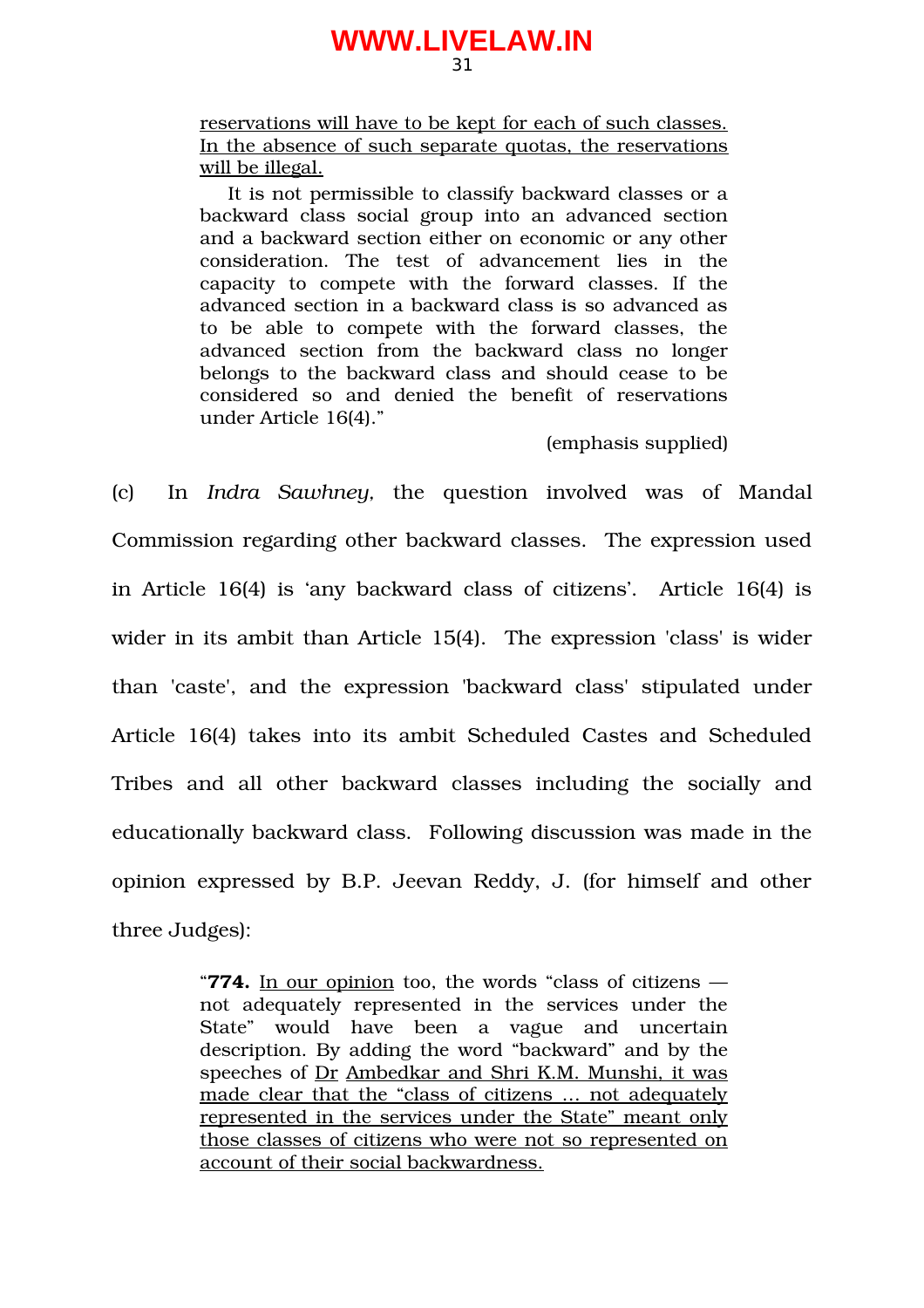**777.** ….*The word "community"* is clearly wider than "caste" — and "backward communities" *meant not only the castes* — wherever they may be found —*but also other groups, classes and sections among the populace.*

778. Indeed, there are very good reasons why the Constitution could not have used the expression "castes" or "caste" in Article 16(4) and why the word "class" was the natural choice in the context. The Constitution was meant for the entire country and for all time to come. Non-Hindu religions like Islam, Christianity and Sikh did not recognise caste as such though, as pointed out hereinabove, castes did exist even among these religions to a varying degree. Further, a Constitution is supposed to be a permanent document expected to last several centuries. It must surely have been envisaged that in future many classes may spring up answering the test of backwardness, requiring the protection of Article 16(4). It, therefore, follows that from the use of the word "class" in Article 16(4), it cannot be concluded either that "class" is antithetical to "caste" or that a caste cannot be a class or that a caste as such can never be taken as a backward class of citizens. The word "class" in Article 16(4), in our opinion, is used in the sense of *social class* — and not in the sense it is understood in Marxist jargon.

**778A.** In *Rajendran*, (1968) 2 SCR 786, 790, *Triloki Nath(II)*, (1969) 1 SCR 103, 105, *Balram,* (1972) 1 SCC 660 and *Peeriakaruppan,* (1971) 1 SCC 38, 48, this reality was recognised and given effect to, notwithstanding the fact that they had to respect and operate within the rather qualified formulation of *Balaji,* 1963 Supp 1 SCR 439.

**778-B.** For the sake of completeness, we may refer to a few passages, from *Vasanth Kumar,* 1985 Supp SCC 714, to show what does the concept of 'caste' signify? D.A. Desai, J defines and describes "caste" in the following terms:  $(SCC pp. 730-31, para 22)$ 

"What then is a caste? Though caste has been discussed by scholars and jurists, no precise definition of the expression has emerged. A caste is a horizontal segmental division of society spread over a district or a region or the whole State and also sometimes outside it. Homo Hierarchicus is expected to be the central and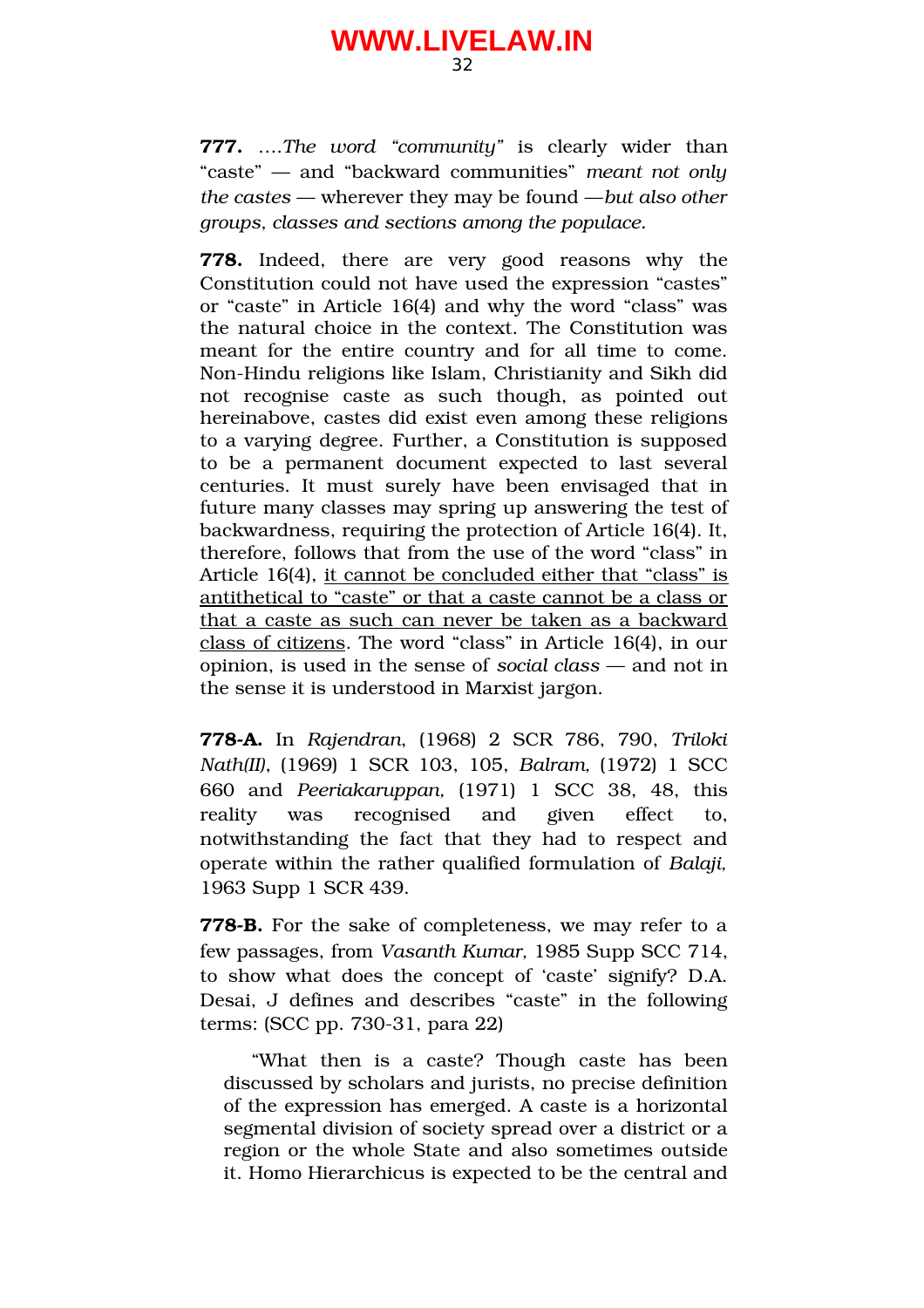substantive element of the caste-system which differentiates it from other social systems. The concept of purity and impurity conceptualises the caste system .... There are four essential features of the castesystem which maintained its homo hierarchicus character: (1) hierarchy; (2) commensality; (3) restrictions on marriage; and (4) hereditary occupation. Most of the castes are endogamous groups. Inter-marriage between two groups is impermissible. But 'Pratilom' marriages are not wholly known."

Venkataramiah, J also defined "caste" in practically the same terms. He said: (SCC p. 786, para 110)

"A caste is an association of families which practices the custom of endogamy i.e. which permits marriages amongst the members belonging to such families only. Caste rules prohibit its members from marrying outside their caste …. A caste is based on various factors, sometimes it may be a class, a race or a racial unit. A caste has nothing to do with wealth. The caste of a person is governed by his birth in a family. Certain ideas of ceremonial purity are peculiar to each caste .... Even the choice of occupation of members of caste was predetermined in many cases, and the members of a particular castes were prohibited from engaging themselves in other types of callings, professions or occupations. Certain occupations were considered to be degrading or impure."

**779.** The above material makes it amply clear that a  $\text{caste}$  is nothing but a social class  $-$  a socially homogeneous class. It is also an occupational grouping, with this difference that its membership is hereditary. One is born into it. Its membership is involuntary. Even if one ceases to follow that occupation, still he remains and continues a member of that group. ..... But we are concerned here with a limited aspect of equality emphasised in Article  $16(4)$  — equality of opportunity in public employment and a special provision in favour of backward class of citizens to enable them to achieve it.

(*b*) *Identification of "backward class of citizens*"

**780.** Now, we may turn to the identification of "backward class of citizens". How do you go about it? Where do you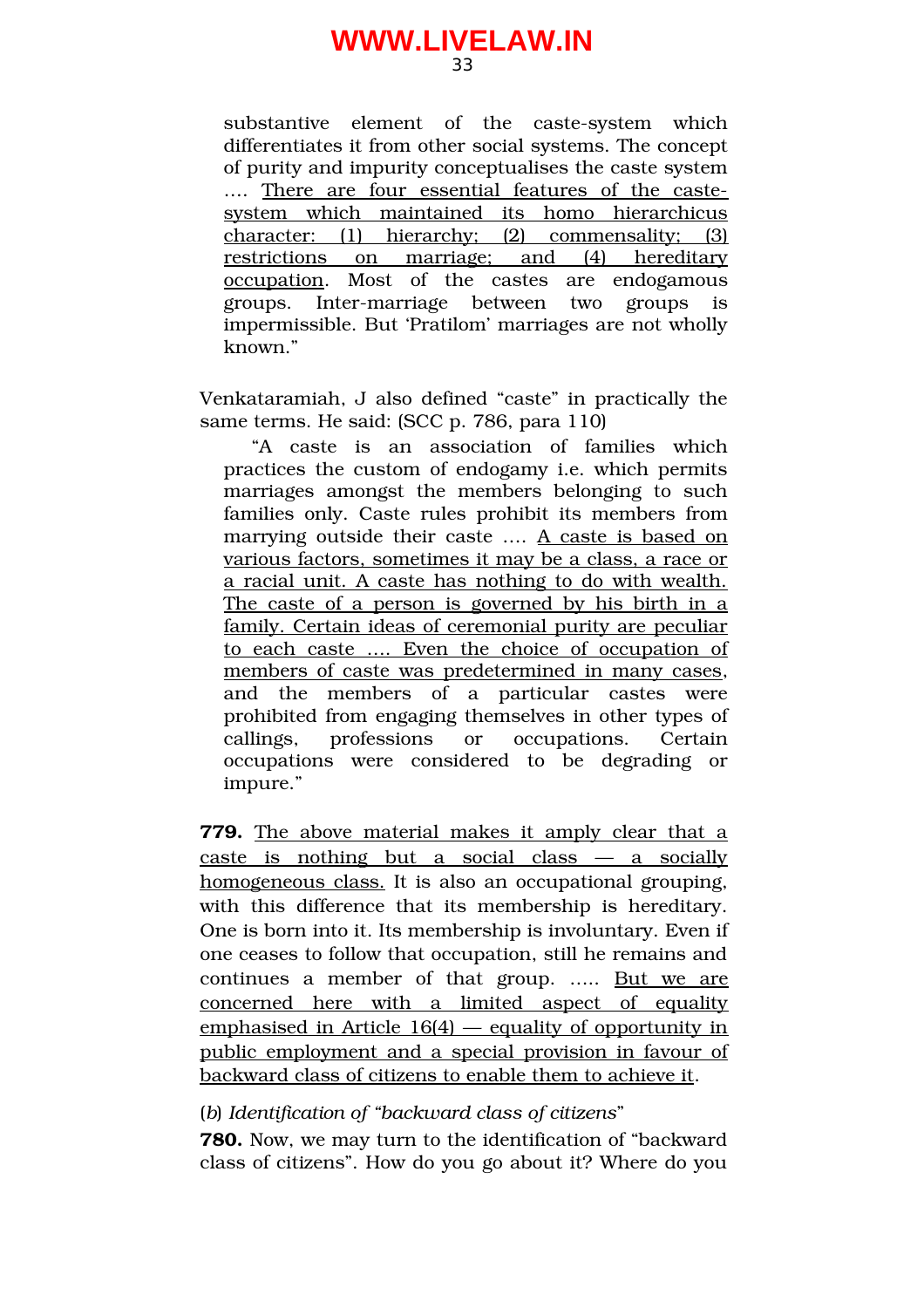begin? Is the method to vary from State to State, region to region and from rural to urban? What do you do in the case of religions where caste-system is not prevailing? What about other classes, groups and communities which do not wear the label of caste? Are the people living adjacent to cease-fire line (in Jammu and Kashmir) or hilly or inaccessible regions to be surveyed and identified as backward classes for the purpose of Article 16(4)? And so on and so forth are the many questions asked of us. We shall answer them. But our answers will necessarily deal with generalities of the situation and not with problems or issues of a peripheral nature which are peculiar to a particular State, district or region. Each and every situation cannot be visualised and answered. That must be left to the appropriate authorities appointed to identify. We can lay down only general guidelines.

**781.** At the outset, we may state that for the purpose of this discussion, we keep aside the Scheduled Tribes and Scheduled Castes (since they are admittedly included within the backward classes), except to remark that backward classes contemplated by Article 16(4) do comprise some castes  $-$  for it cannot be denied that Scheduled Castes include quite a few castes.

#### *c*) *Whether the backwardness in Article 16(4) should be both social and educational?*

**786.** The other aspect to be considered is whether the backwardness contemplated in Article 16(4) is social backwardness or educational backwardness or whether it is both social *and* educational backwardness. Since the decision in *Balaji,* 1963 Supp 1 SCR 439, it has been assumed that the backward class of citizens contemplated by Article 16(4) is the same as the socially and educationally backward classes, Scheduled Castes and Scheduled Tribes mentioned in Article 15(4). Though Article 15(4) came into existence later in 1951 and Article 16(4) does not contain the qualifying words "socially and educationally" preceding the words "backward class of citizens" the same meaning came to be attached to them. Indeed, it was stated in *Janki Prasad Parimoo,* (1973) 1 SCC 420 (Palekar, J speaking for the Constitution Bench) that:

"Article 15(4) speaks about 'socially and educationally backward classes of citizens' while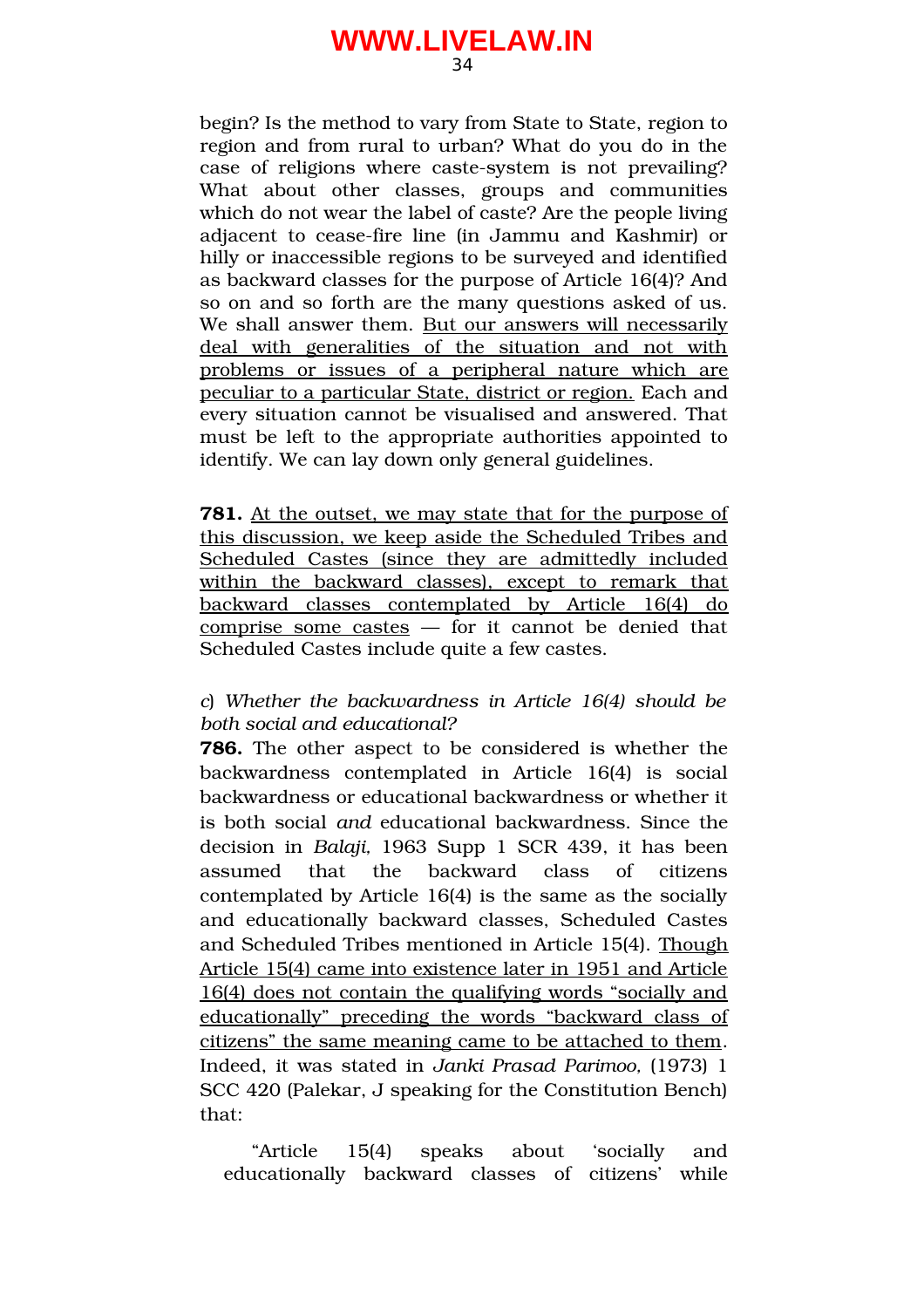Article 16(4) speaks only of 'any backward class citizens'. However, it is now settled that the expression 'backward class of citizens' in Article 16(4) means the same thing as the expression 'any socially and educationally backward class of citizens' in Article 15(4). In order to qualify for being called a 'backward class citizen' he must be a member of a socially and educationally backward class. It is social and educational backwardness of a class which is material for the purposes of both Articles 15(4) and 16(4)."

**787.** It is true that no decision earlier to it specifically said so, yet such an impression gained currency and it is that impression which finds expression in the above observation. In our respectful opinion, however, the said assumption has no basis. Clause (4) of Article 16 does not contain the qualifying words "socially and educationally" as does clause (4) of Article 15. It may be remembered that Article 340 (which has remained unamended) does employ the expression 'socially and educationally backward classes' and yet that expression does not find place in Article 16(4). The reason is obvious: "backward class of citizens" in Article 16(4) takes in Scheduled Tribes, Scheduled Castes and all other backward classes of citizens including the socially and educationally backward classes. Thus, certain classes which may not qualify for Article 15(4) may qualify for Article 16(4). They may not qualify for Article 15(4) but they may qualify as backward class of citizens for the purposes of Article 16(4). It is equally relevant to notice that Article 340 does not expressly refer to services or to reservations in services under the State, though it may be that the Commission appointed thereunder may recommend reservation in appointments/posts in the services of the State as one of the steps for removing the difficulties under which SEBCs are labouring and for improving their conditions. Thus, SEBCs referred to in Article 340 is only of the categories for whom Article 16(4) was enacted: Article 16(4) applies to a much larger class than the one contemplated by Article 340. It would, thus, be not correct to say that 'backward class of citizens' in Article 16(4) are the same as the socially and educationally backward classes in Article 15(4). Saying so would mean and imply reading a limitation into a beneficial provision like Article 16(4). Moreover, when speaking of reservation in appointments/posts in the State services  $-$  which may mean, at any level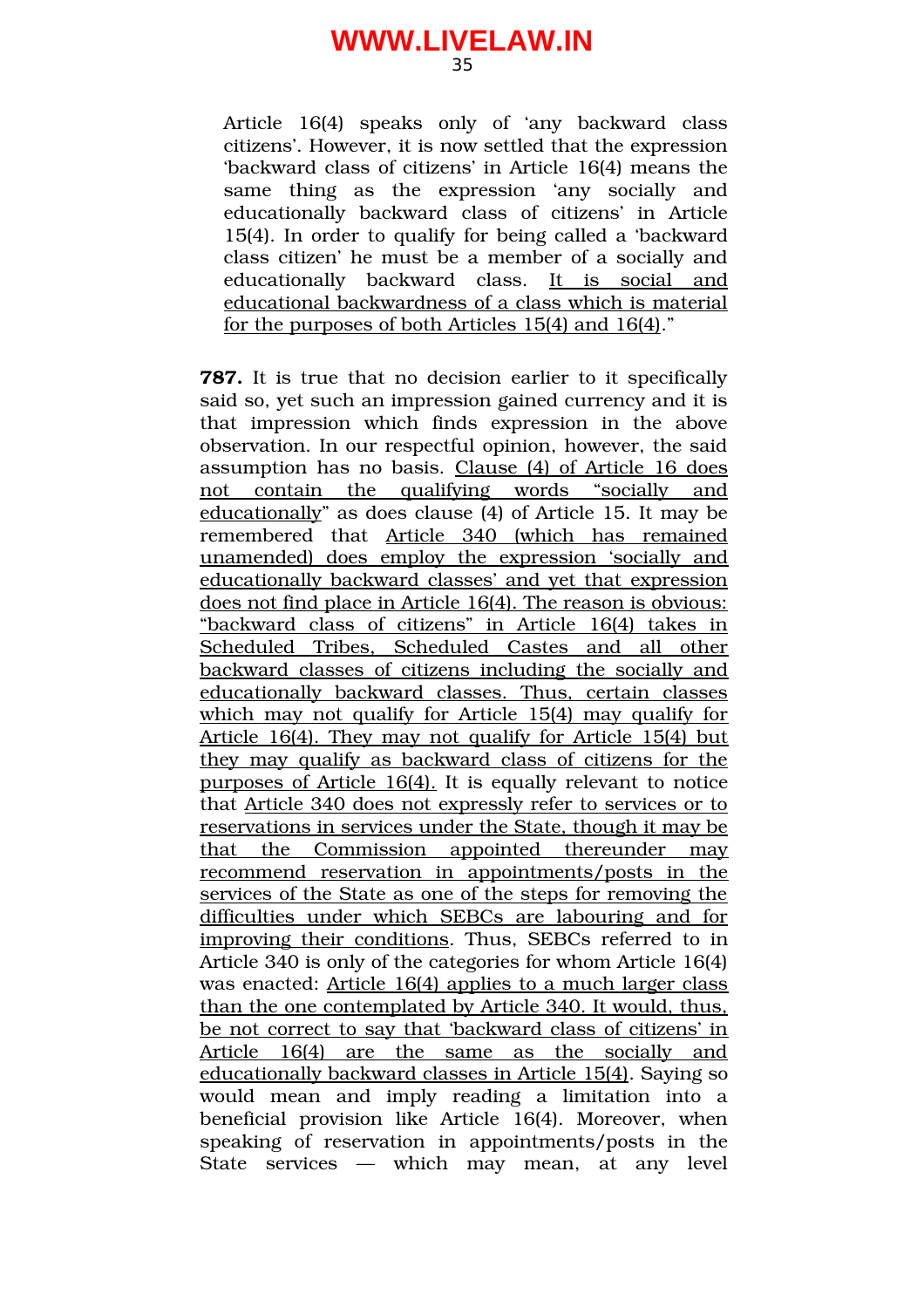whatsoever — insisting upon educational backwardness may not be quite appropriate.

**788.** Further, if one keeps in mind the context in which Article 16(4) was enacted it would be clear that the accent was upon social backwardness. It goes without saying that in the Indian context, social backwardness leads to educational backwardness and both of them together lead to poverty — which in turn breeds and perpetuates the social and educational backwardness. They feed upon each other constituting a vicious circle. It is a well-known fact that till independence the administrative apparatus was manned almost exclusively by members of the 'upper' castes. The Shudras, the Scheduled Castes and the Scheduled Tribes and other similar backward social groups among Muslims and Christians had practically no entry into the administrative apparatus. It was this imbalance which was sought to be redressed by providing for reservations in favour of such backward classes. In this sense Dr Rajeev Dhavan may be right when he says that the object of Article 16(4) was "empowerment" of the backward classes. The idea was to enable them to share the state power. We are, accordingly, of the opinion that the backwardness contemplated by Article 16(4) is *mainly* social backwardness. It would not be correct to say that the backwardness under Article 16(4) should be both social and educational. The Scheduled Tribes and the Scheduled Castes are without a doubt backward for the purposes of the clause; no one has suggested that they should satisfy the test of social and educational backwardness ….."

(emphasis supplied)

(d)(i) The question of preferential treatment given by the State was held to be facet of equality under Article 14 as giving preference to more backward amongst the backwards furthers the aim and object of Article 16(4). Six out of nine Judges in *Indra Sawhney* held that Article  $16(4)$  is not an exception to Article  $16(1)$ . The opinion expressed by B.P. Jeevan Reddy, J. (for himself and other three Judges) is extracted hereunder: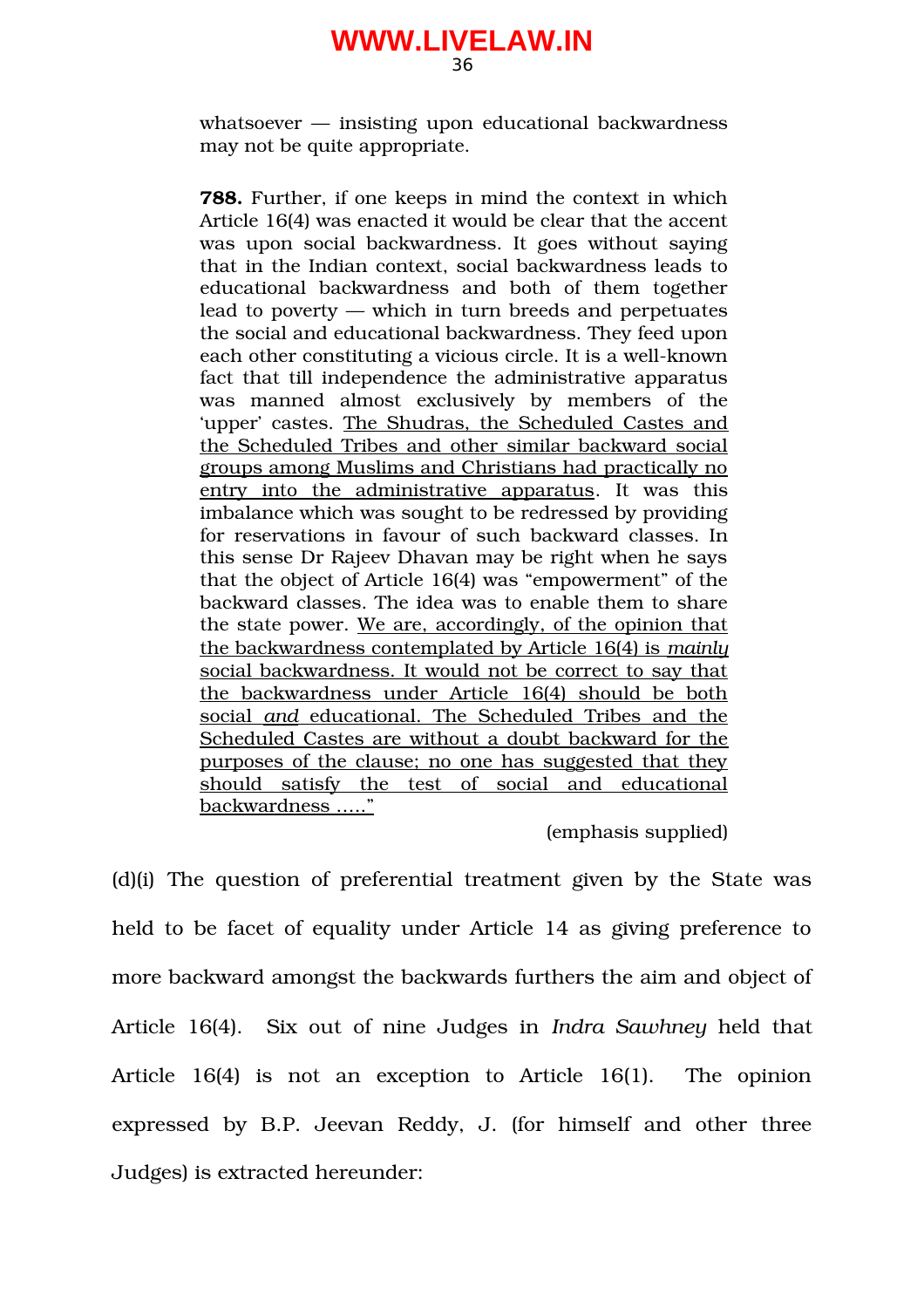"**733.** At this stage, we wish to clarify one particular aspect. Article 16(1) is a facet of Article 14. Just as Article 14 permits reasonable classification, so does Article 16(1). A classification may involve reservation of seats or vacancies, as the case may be. In other words, under clause (1) of Article 16, appointments and/or posts can be reserved in favour of a class. But an argument is now being advanced — evidently inspired by the opinion of Powell, J in *Bakke*, 57 L Ed 2d 750, that Article 16(1) permits only preferences but not reservations. The reasoning in support of the said argument is the same as was put forward by Powell, J. This argument, in our opinion, disregards the fact that that is not the unanimous view of the court in *Bakke*, 57 L Ed 2d 750. Four Judges including Brennan, J took the view that such a reservation was not barred by the Fourteenth Amendment while the other four (including Warren Burger, CJ) took the view that the Fourteenth Amendment and Title VI of the Civil Rights Act, 1964 bars all race-conscious programmes. At the same time, there are a series of decisions relating to school desegregation — from *Brown,* 347 US 483 to *North Carolina Board of Education* v. *Swann,* 28 L Ed 2d 586 where the court has been consistently taking the view that if race be the basis of discrimination, race can equally form the basis of remedial action. The shift in approach indicated by *Metro Broadcasting Inc.,* 58 IW 5053 is equally significant. The 'lingering effects' (of past discrimination) theory as well as the standard of strictest scrutiny of race-conscious programmes have both been abandoned. Suffice it to note that no single uniform pattern of thought can be discerned from these decisions. Ideas appear to be still in the process of evolution.

#### **Question 2(a):**

*Whether clause (4) of Article 16 is an exception to clause (1)?*

**741.** In *Balaji,* 1963 Supp 1 SCR 439 it was held — "there is no doubt that Article 15(4) has to be read as a proviso or an exception to Articles 15(1) and 29(2)". It was observed that Article 15(4) was inserted by the First Amendment in the light of the decision in *Champakam*, 1951 SCR 525 with a view to remove the defect pointed out by this court namely, the absence of a provision in Article 15 corresponding to clause (4) of Article 16. Following *Balaji,* 1963 Supp 1 SCR 439, it was held by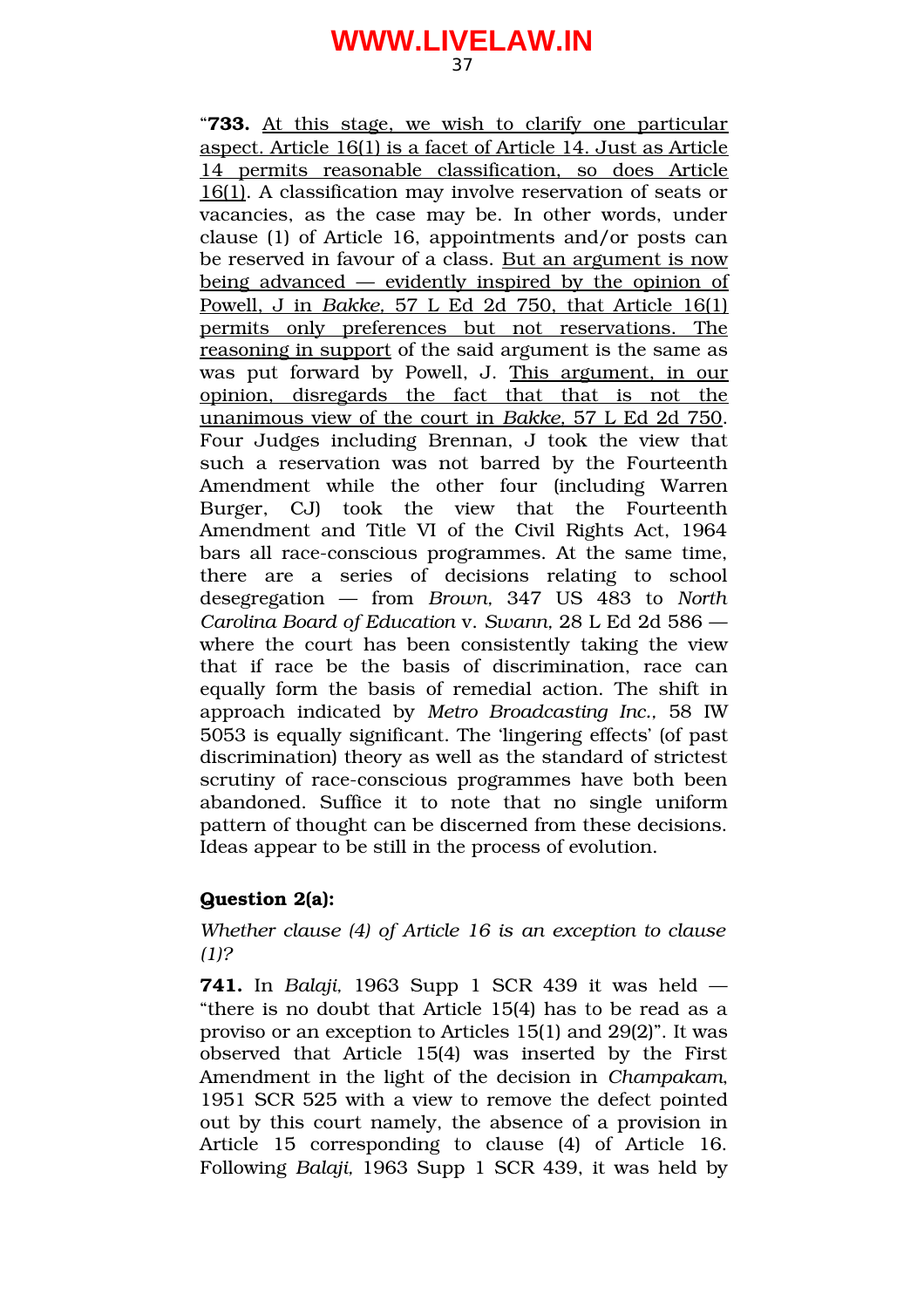another Constitution Bench (by majority) in *Devadasan,* (1964) 4 SCR 680 — "further this Court has already held that clause (4) of Article 16 is by way of a proviso or an exception to clause (1)". Subba Rao, J, however, opined in his dissenting opinion that Article 16(4) is not an exception to Article 16(1) but that it is only an emphatic way of stating the principle inherent in the main provision itself. Be that as it may, since the decision in *Devadasan*, (1964) 4 SCR 680, it was assumed by this Court that Article 16(4) is an exception to Article 16(1). This view, however, received a severe setback from the majority decision in *State of Kerala* v. *N.M. Thomas,* (1976) 2 SCC 310. Though the minority (H.R. Khanna and A.C. Gupta, JJ) stuck to the view that Article 16(4) is an exception, the majority (Ray, CJ, Mathew, Krishna Iyer and Fazal Ali, JJ) held that Article 16(4) is not an exception to Article 16(1) but that it was merely an emphatic way of stating a principle implicit in Article 16(1). (Beg, J took a slightly different view which it is not necessary to mention here.) The said four learned Judges — whose views have been referred to in para 713 — held that Article 16(1) being a facet of the doctrine of equality enshrined in Article 14 permits reasonable classification just as Article 14 does. In our respectful opinion, the view taken by the majority in *Thomas*, (1976) 2 SCC 310, is the correct one. We too believe that Article 16(1) does permit reasonable classification for ensuring attainment of the equality of opportunity assured by it. For assuring equality of opportunity, it may well be necessary in certain situations to treat unequally situated persons unequally. Not doing so, would perpetuate and accentuate inequality. Article 16(4) is an instance of such classification, put in to place the matter beyond controversy. The "backward class of citizens" are classified as a separate category deserving a special treatment in the nature of reservation of appointments/posts in the services of the State. Accordingly, we hold that clause (4) of Article 16 is not exception to clause (1) of Article 16. It is an instance of classification implicit in and permitted by clause (1). The speech of Dr Ambedkar during the debate on draft Article 10(3) [corresponding to Article 16(4)] in the Constituent Assembly  $-$  referred to in para  $693 -$  shows that a substantial number of members of the Constituent Assembly insisted upon a "provision (being) made for the entry of certain communities which have so far been outside the administration", and that draft clause (3) was put in in recognition and acceptance of the said demand.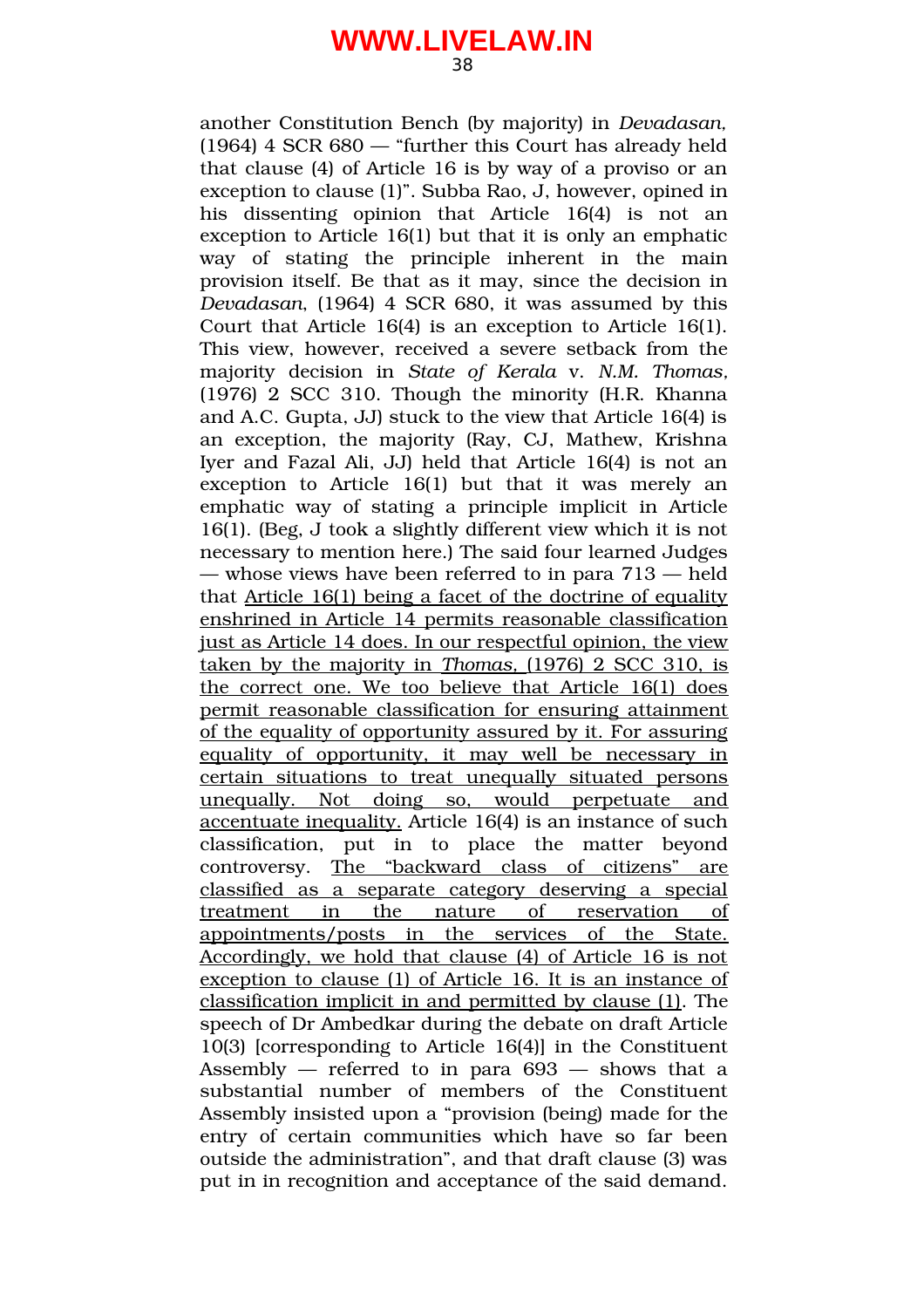It is a provision which must be read along with and in harmony with clause (1). Indeed, even without clause (4), it would have been permissible for the State to have evolved such a classification and made a provision for reservation of appointments/posts in their favour. Clause (4) merely puts the matter beyond any doubt in specific terms.

**742.** Regarding the view expressed in *Balaji,* 1963 Supp 1 SCR 439 and *Devadasan*, (1964) 4 SCR 680, it must be remembered that at that time it was not yet recognised by this Court that Article 16(1) being a facet of Article 14 does implicitly permit classification. Once this feature was recognised the theory of clause (4) being an exception to clause (1) became untenable. It had to be accepted that clause (4) is an instance of classification inherent in clause (1). Now, just as Article 16(1) is a facet or an elaboration of the principle underlying Article 14, clause (2) of Article 16 is also an elaboration of a facet of clause (1). If clause (4) is an exception to clause (1) then it is equally an exception to clause (2). Question then arises, in what respect if clause (4) an exception to clause (2), if 'class' does not means 'caste'. Neither clause (1) nor clause (2) speak of class. Does the contention mean that clause (1) does not permit classification and therefore clause (4) is an exception to it. Thus, from any point of view, the contention of the petitioners has no merit.

### **Question 2(c):**

### *Whether Article 16(4) is exhaustive of the very concept of reservations?*

**744.** The aspect next to be considered is whether clause (4) is exhaustive of the very concept of reservations? In other words, the question is whether any reservations can be provided outside clause (4) i.e., under clause (1) of Article 16. There are two views on this aspect. On a fuller consideration of the matter, we are of the opinion that clause (4) is not, and cannot be held to be, exhaustive of the concept of reservations; it is exhaustive of reservations in favour of backward classes alone. Merely because, one form of classification is stated as a specific clause, it does not follow that the very concept and power of classification implicit in clause (1) is exhausted thereby. To say so would not be correct in principle. But, at the same time, one thing is clear. It is in very  $exceptional situations, - and not for all and sundry$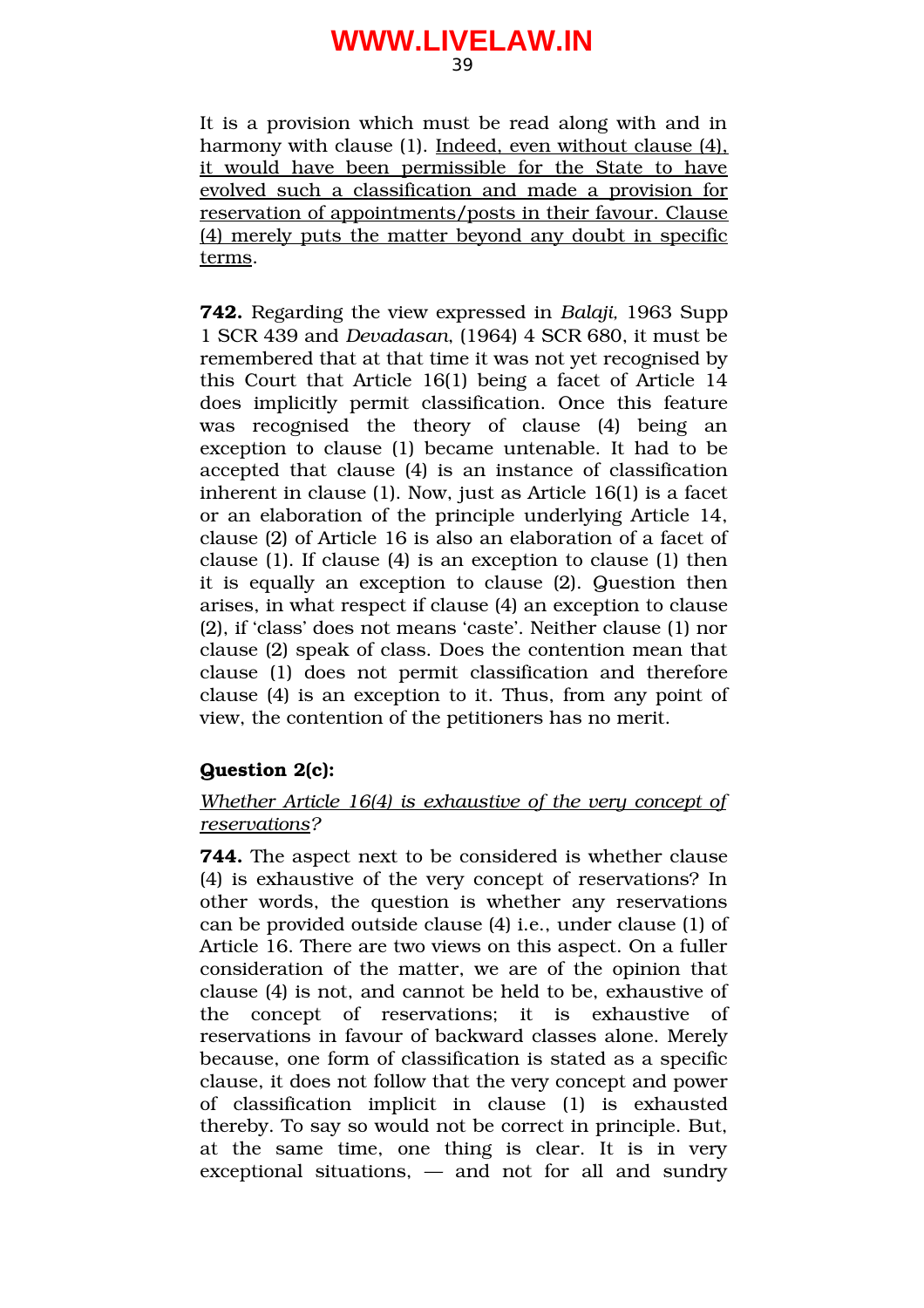40

reasons – that any further reservations, of whatever kind, should be provided under clause (1). In such cases, the State has to satisfy, if called upon, that making such a provision was necessary (in public interest) to redress a specific situation. The very presence of clause (4) should act as a damper upon the propensity to create further classes deserving special treatment. The reason for saying so is very simple. If reservations are made both under clause  $(4)$  as well as under clause  $(1)$ , the vacancies available for free competition as well as reserved categories would be a correspondingly whittled down and that is not a reasonable thing to do.

*Whether clause (1) of Article 16 does not permit any reservations?*

**745.** For the reasons given in the preceding paragraphs, we must reject the argument that clause (1) of Article 16 permits only extending of preference, concessions and exemptions, but does not permit reservation of appointments/posts. As pointed out in para 733 the argument that no reservations can be made under Article 16(1) is really inspired by the opinion of Powell, J in *Bakke,* 57 L Ed 2d 750. But in the very same paragraph we had pointed out that it is not the unanimous opinion of the Court. In principle, we see no basis for acceding to the said contention. What kind of special provision should be made in favour of a particular class is a matter for the State to decide, having regard to the facts and circumstances of a given situation — subject, of course, to the observations in the preceding paragraph."

(emphasis supplied)

(ii) The opinion expressed by P.B. Sawant, J. (for himself) is

extracted hereunder:

"**428.** With the majority decision of this Court in *State of Kerala* v. *N.M. Thomas,* (1976) 2 SCC 310, having confirmed the minority opinion of Subba Rao, J in *T. Devadasan* v. *Union of India,* (1964) 4 SCR 680, the settled judicial view is that clause (4) of Article 16 is not an exception to clause (1) thereof, but is merely an emphatic way of stating what is implicit in clause (1).

**429.** Equality postulates not merely legal equality but also real equality. The equality of opportunity has to be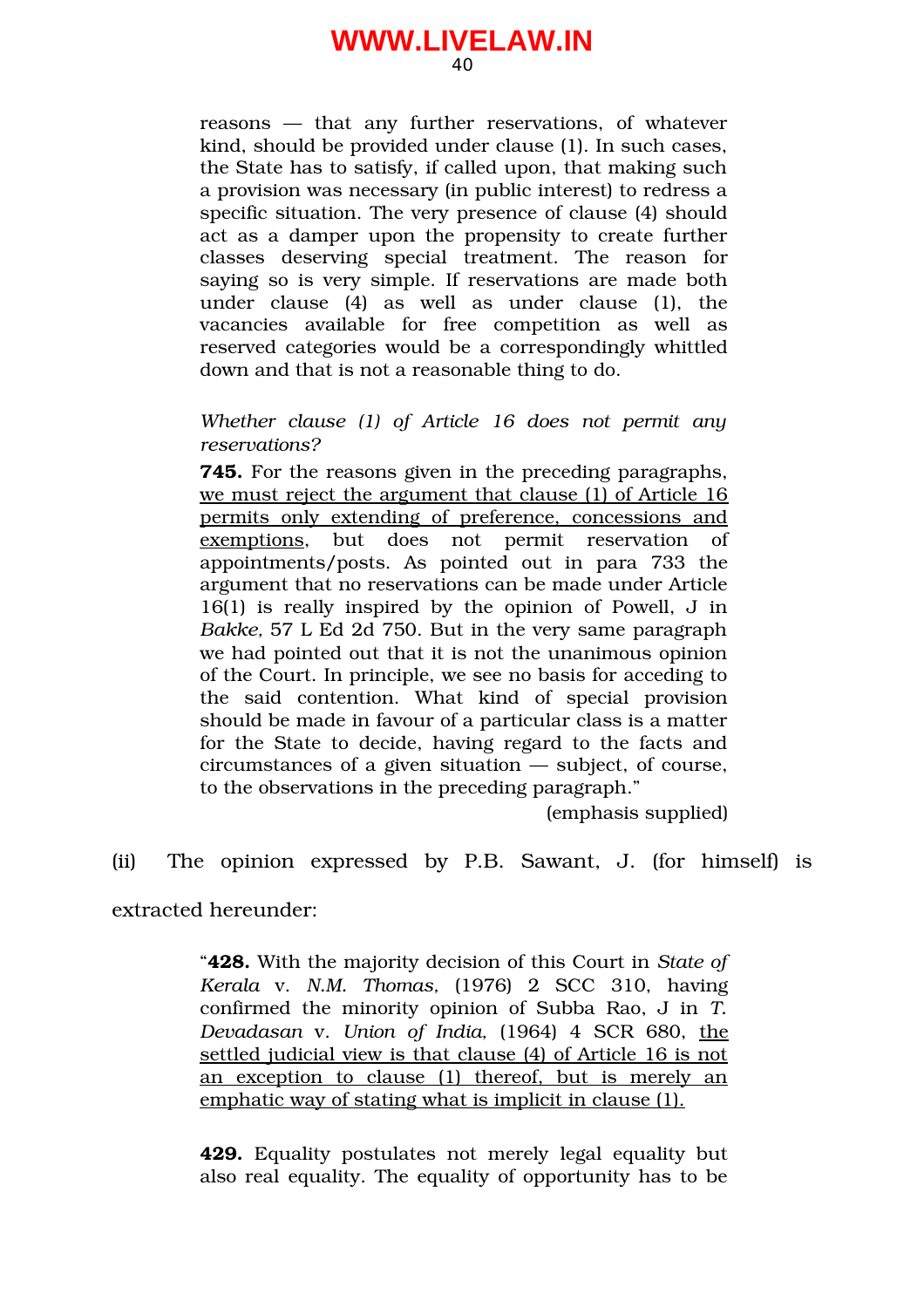distinguished from the equality of results. The various provisions of our Constitution and particularly those of Articles 38, 46, 335, 338 and 340 together with the Preamble, show that the right to equality enshrined in our Constitution is not merely a formal right or a vacuous declaration. It is a positive right, and the State is under an obligation to undertake measures to make it real and effectual. …..

**430.** If, however, clause (4) is treated as an exception to clause (1), an important but unintended consequence may follow. There would be no other classification permissible under clause (1), and clause (4) would be deemed to exhaust all the exceptions that can be made to clause (1). It would then not be open to make provision for reservation in services in favour of say, physically handicapped, army personnel and freedom fighters and their dependents, project affected persons, etc. The classification made in favour of persons belonging to these categories is not hit by clause (2). Apart from the fact that they cut across all classes, the reservations in their favour are made on considerations other than that of backwardness within the meaning of clause (4). Some of them may belong to the backward classes while some may belong to forward classes or classes which have an adequate representation in the services. They are, however, more disadvantaged in their own class whether backward or forward. Hence, even on this ground it will have to be held that Article 16(4) carves out from various classes for whom reservation can be made, a specific class, viz., the backward class of citizens, for emphasis and to put things beyond doubt.

**431.** For these very reasons, it will also have to be held that so far as "backward classes" are concerned, the reservations for them can only be made under clause (4) since they have been taken out from the classes for which reservation can be made under Article 16(1). Hence, Article 16(4) is exhaustive of all the reservations that can be made for the backward classes as such, but is not exhaustive of reservations that can be made for classes other than backward classes under Article 16(1). So also, no reservation can be made under Article 16(4) for classes other than "backward classes" implicit in that article. They have to look for their reservations, to Article 16(1).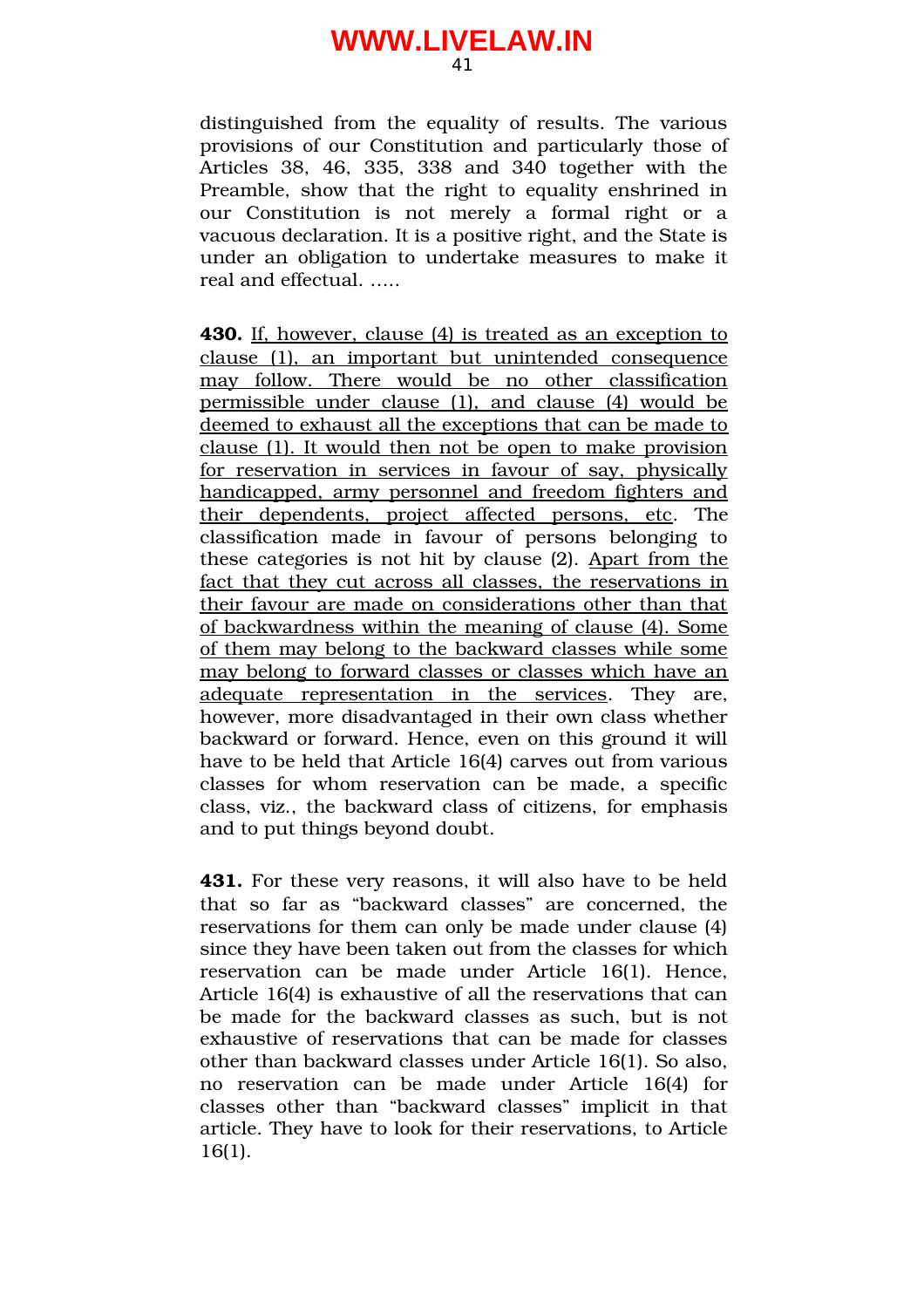42

**432.** It may be added here that reservations can take various forms whether they are made for backward or other classes. They may consist of preferences, concessions, exemptions, extra facilities etc. or of an exclusive quota in appointments as in the present case. When measures other than an exclusive quota for appointments are adopted, they form part of the reservation measures or are ancillary to or necessary for availing of the reservations. Whatever the form of reservation, the backward classes have to look for them to Article 16(4) and the other classes to Article 16(1)."

(emphasis supplied)

(iii) The opinion of S. Ratnavel Pandian, J. (for himself) is extracted

hereunder:

"**168.** In my view, clause (4) of Article 16 is not an exception to Article 16(1) and (2) but it is an enabling provision and permissive in character overriding Article  $16(1)$  and  $(2)$ ; that it is a source of reservation for appointments or posts in the Services so far as the backward class of citizens is concerned and that under clause (1) of Article 16 reservation for appointments or posts can be made to other sections of the society such as physically handicapped etc.

**169.** There is complete unanimity of judicial opinion of this Court that under Article 16(4) the State can make adequate provisions for reservations of appointments or posts in favour of any backward class of citizens, if in the opinion of the State such 'backward class' is not adequately represented in the State. In fact in *B. Venkataramana* v. *State of Madras,* AIR 1951 SC 229, a seven-Judge Bench of this Court held that "[r]eservation of posts in favour of any backward class of citizens cannot, therefore, be regarded as unconstitutional". Not a single decision of this Court has cast slightest shadow of doubt on the constitutional validity of reservation. Therefore, in view of the above position of law, I am not inclined to embark upon an elaborate discussion on this question any further."

**20.** On behalf of the State of Punjab, it was argued that preferential treatment given by the State to certain Scheduled Castes and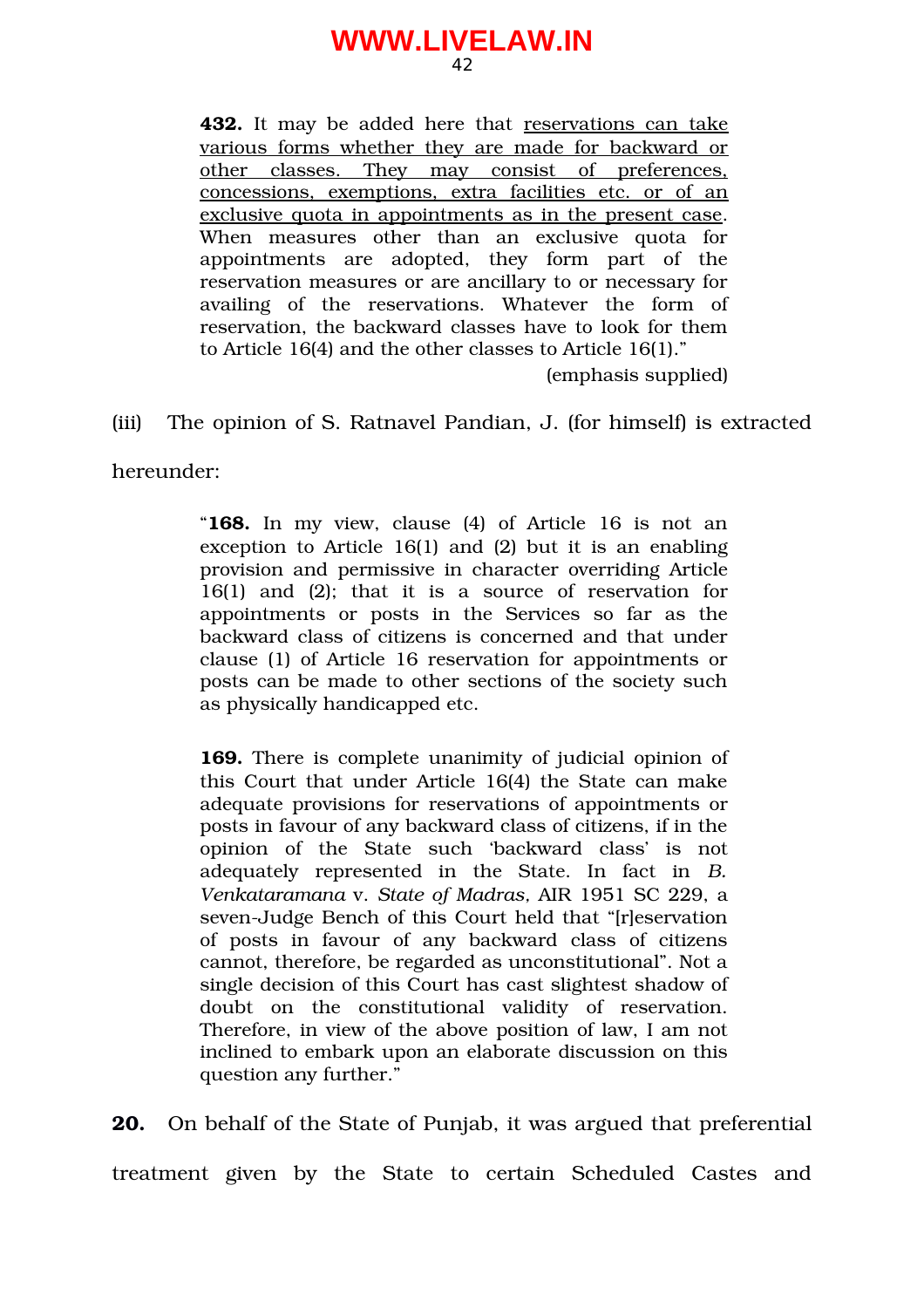Scheduled Tribes does not violate Article 14 but brings about proportional equality. The classification made based on intelligible differentia is inter-se backwardness and share in population vis-à-vis proportion of representation in Government services. The differentia bears a reasonable nexus with the object sought to be achieved. Those who are unequal class of Scheduled Caste and Scheduled Tribe can be given the benefit of reservation to ensure that benefit reaches to them as guaranteed under Article 14. For this purpose, reliance has been placed on the following decisions:

(i) In *Marri Chandra Shekhar Rao v. Dean, Seth G.S. Medical College*

*& Ors.,* (1990) 3 SCC 130, the Court held:

"**8.** Article 15 of the Constitution prohibits discrimination on grounds of religion, race, caste, sex or place of birth. Article 15(4), however, enjoins that nothing in that article or in clause (2) of Article 29 of the Constitution shall prevent the State from making any special provision of the advancement of any socially and educationally backward classes of citizens or for the Scheduled Castes and the Scheduled Tribes. Therefore, reservation in favour of Scheduled Tribes or Scheduled Castes for the purpose of advancement of socially or educationally backward citizens to make them equal with other segments of community in educational or job facilities is the mandate of the Constitution. Equality is the dictate of our Constitution. Article 14 ensures equality in its fullness to all our citizens. State is enjoined not to deny to any persons equality before law and equal protection of the law within the territory of India. Where it is necessary, however, for the purpose of bringing about real equality of opportunity between those who are unequals, certain reservations are necessary and these should be ensured. Equality under the Constitution is a dynamic concept which must cover every process of equalisation. Equality must become a living reality for the large masses of the people. Those who are unequal, in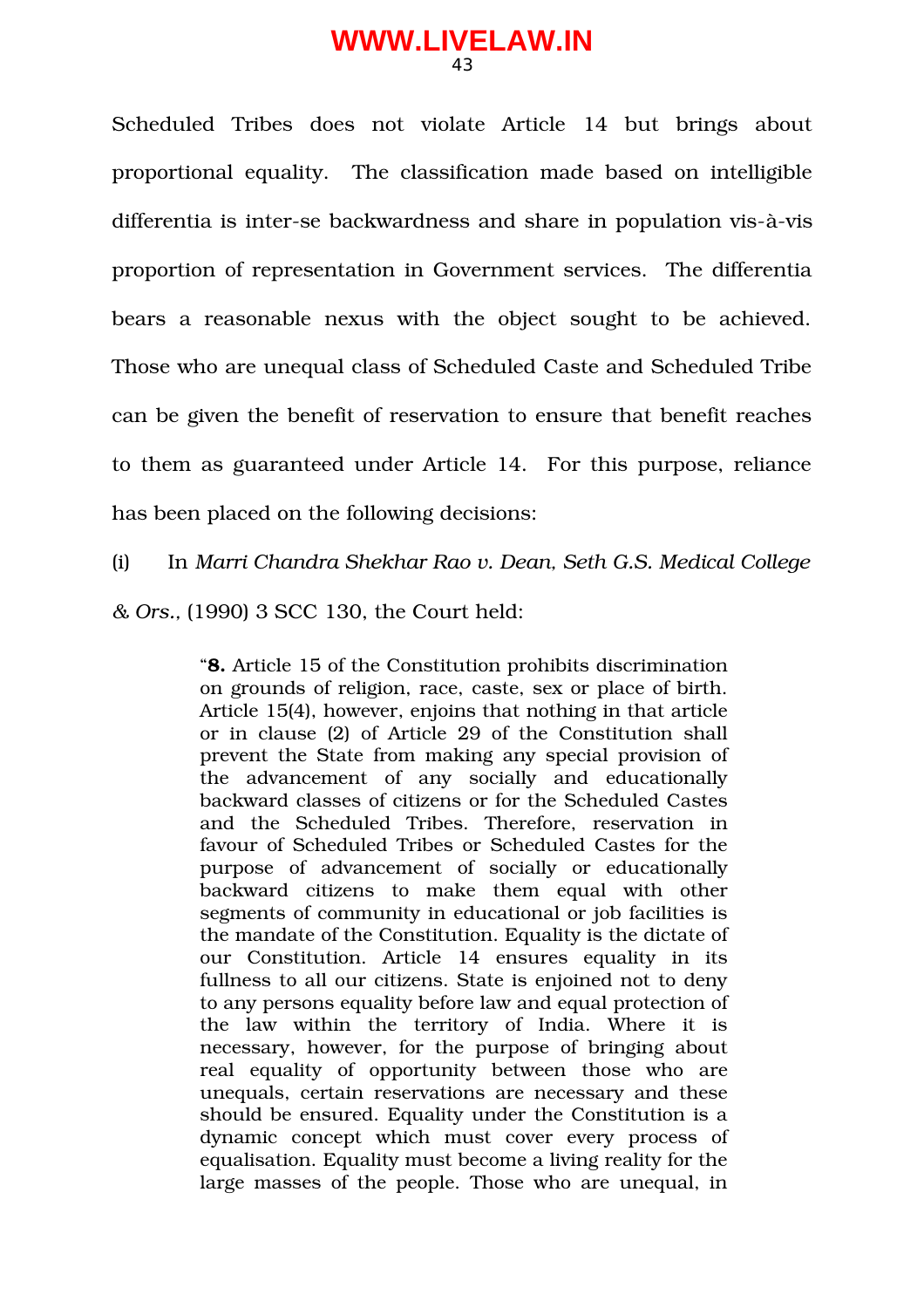44

fact, cannot be treated by identical standards; that may be equality in law but it would certainly not be real equality. Existence of equality of opportunity depends not merely on the absence of disabilities but on presence of abilities. It is not simply a matter of legal equality. De jure equality must ultimately find its raison d'etre in de facto equality. The State must, therefore, resort to compensatory State action for the purpose of making people who are factually unequal in their wealth, education or social environment, equal in specified areas. It is necessary to take into account de facto inequalities which exist in the society and to take affirmative action by way of giving preference and reservation to the socially and economically disadvantaged persons or inflicting handicaps on those more advantageously placed, in order to bring about real equality. Such affirmative action though apparently discriminatory is calculated to produce equality on a broader basis by eliminating de facto inequalities and placing the weaker sections of the community on a footing of equality with the stronger and more powerful sections so that each member of the community, whatever is his birth, occupation or social position may enjoy equal opportunity of using to the full his natural endowments of physique, of character and of intelligence. In this connection, reference may be made to the observations of this Court in *Pradeep Jain* v. *Union of India,* (1984) 3 SCC 654."

(emphasis supplied)

#### (ii) In *Dr. Pradeep Jain & Ors. v. Union of India & Ors.,* (1984) 3 SCC

654, the following observations were made:

"**13.** ….. What the famous poet William Blake said graphically is very true, namely, "One law for the Lion and the Ox is oppression". Those who are unequal, in fact, cannot be treated by identical standards; that may be equality in law but it would certainly not be *real* equality. It is, therefore, necessary to take into account de facto inequalities which exist in the society and to take affirmative action by way of giving preference to the socially and economically disadvantaged persons or, inflicting handicaps on those more advantageously placed, in order to bring about real equality. …."

(emphasis supplied)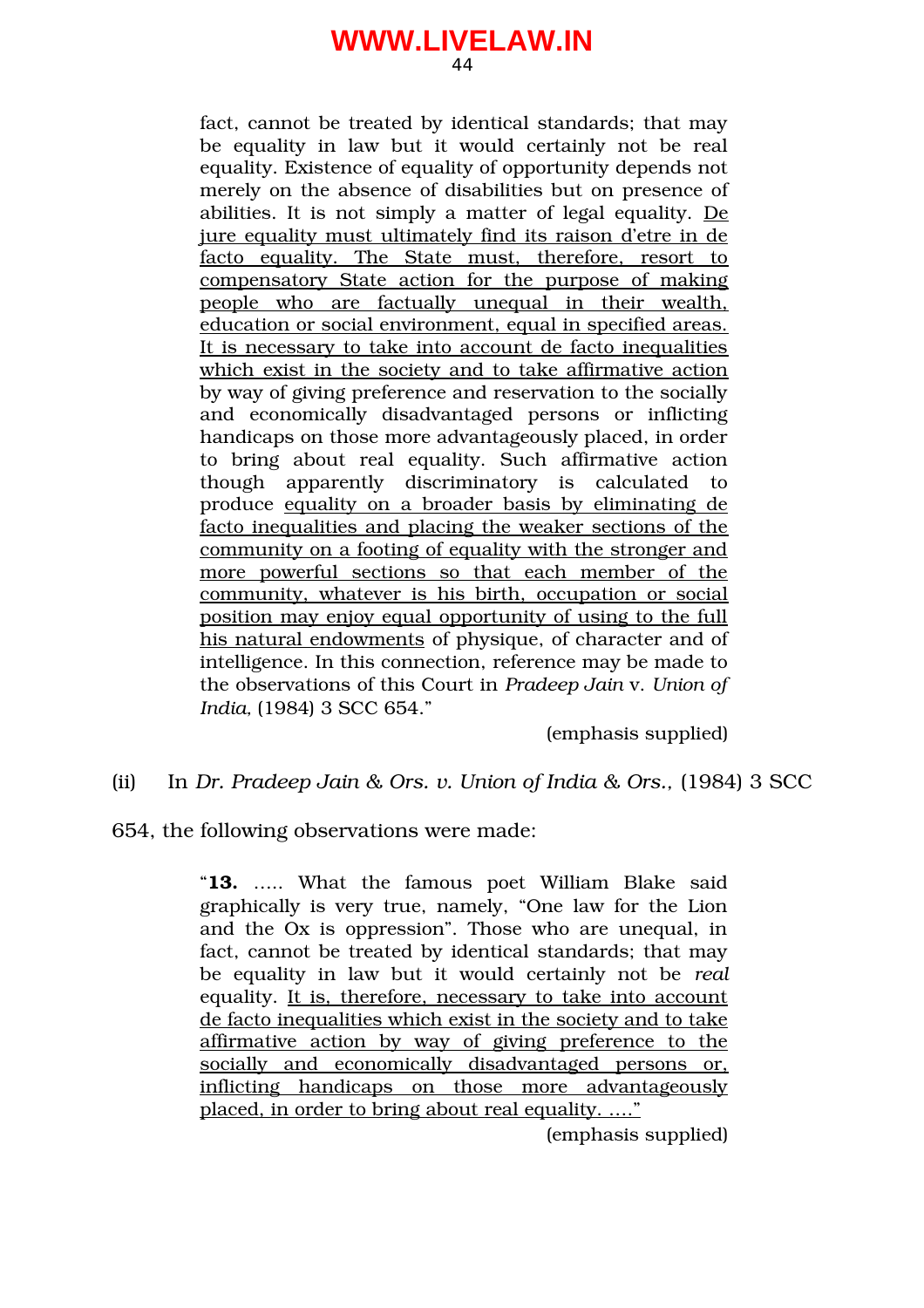#### (iii) In *Union of India & Ors. v. Rakesh Kumar & Ors.,* (2010) 4 SCC

50, it was opined:

"37. It is a well-accepted premise in our legal system that ideas such as "substantive equality" and "distributive justice" are at the heart of our understanding of the guarantee of "equal protection before the law". The State can treat unequals differently with the objective of creating a level-playing field in the social, economic and political spheres. The question is whether "reasonable classification" has been made on the basis of intelligible differentia and whether the same criteria bears a direct nexus with a legitimate governmental objective. When examining the validity of affirmative action measures, the enquiry should be governed by the standard of proportionality rather than the standard of "strict" scrutiny". Of course, these affirmative action measures should be periodically reviewed and various measures modified or adapted from time to time in keeping with the changing social and economic conditions. Reservation of seats in panchayats is one such affirmative action measure enabled by Part IX of the Constitution."

(emphasis supplied)

(iv) In *Dega Venkata Harsha Vardhan & Ors. v. Akula Ventaka Harshavardhan & Ors.,* (2019) 12 SCC 735, similar observations were made.

**21.** The object-oriented approach has to be adopted as observed in *S.R. Chaudhuri v. State of Punjab & Ors.,* AIR 2001 SC 2707, *T.M.A. Pai Foundation & Ors. v. State of Karnataka & Ors.,* (2002) 8 SCC 481, *Sobha Hymavathi Devi v. Setti Gangadhara Swamy & Ors.,* AIR 2005 SC 800. In *M. Nagaraj, the* following observations were made:

> "**122.** We reiterate that the ceiling limit of 50%, the concept of creamy layer and the compelling reasons, namely, backwardness, inadequacy of representation and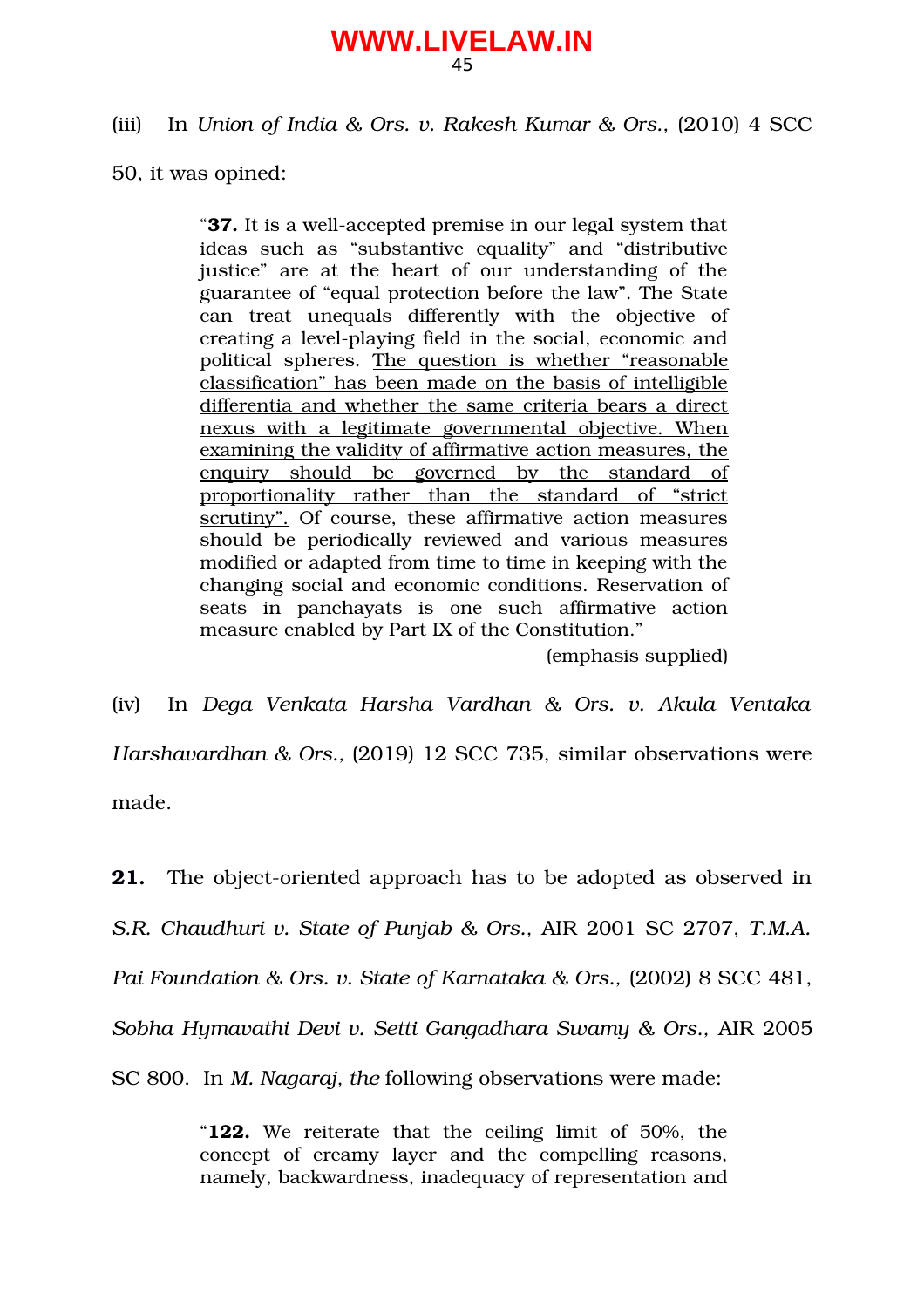overall administrative efficiency are all constitutional requirements without which the structure of equality of opportunity in Article 16 would collapse."

## In Re. Application of Creamy Layer Concept to the Scheduled **Castes:**

**22.** (a) In *Indra Sawhney*, within those identified as backward classes, exclusion had been permitted to those who are socially and educationally advanced. B.P. Jeevan Reddy, J. (for himself and other three Judges) observed thus:

> "**792.** …..While we agree that clause (4) aims at group backwardness, we feel that exclusion of such socially advanced members will make the 'class' a truly backward class and would more appropriately serve the purpose and object of clause (4). (This discussion is confined to Other Backward Classes only and has no relevance in the case of Scheduled Tribes and Scheduled Castes).

> **795.** We see no reason to qualify or restrict the meaning of the expression "backward class of citizens" by saying that it means those other backward classes who are situated similarly to Scheduled Castes and/or Scheduled Tribes. As pointed out in para 786, the relevant language employed in both the clauses is different. Article 16(4) does not expressly refer to Scheduled Castes or Scheduled Tribes; if so, there is no reason why we should treat their backwardness as the standard backwardness for all those claiming its protection. As a matter of fact, neither the several castes/groups/tribes within the Scheduled Castes and Scheduled Tribes are similarly situated nor are the Scheduled Castes and Scheduled Tribes similarly situated. If any group or class is situated similarly to the Scheduled Castes, they may have a case for inclusion in that class but there seems to be no basis either in fact or in principle for holding that other classes/groups must be situated similarly to them for qualifying as backward classes. There is no warrant to import any such *a priori notions* into the concept of Other Backward Classes. At the same time, we think it appropriate to clarify that backwardness, being a relative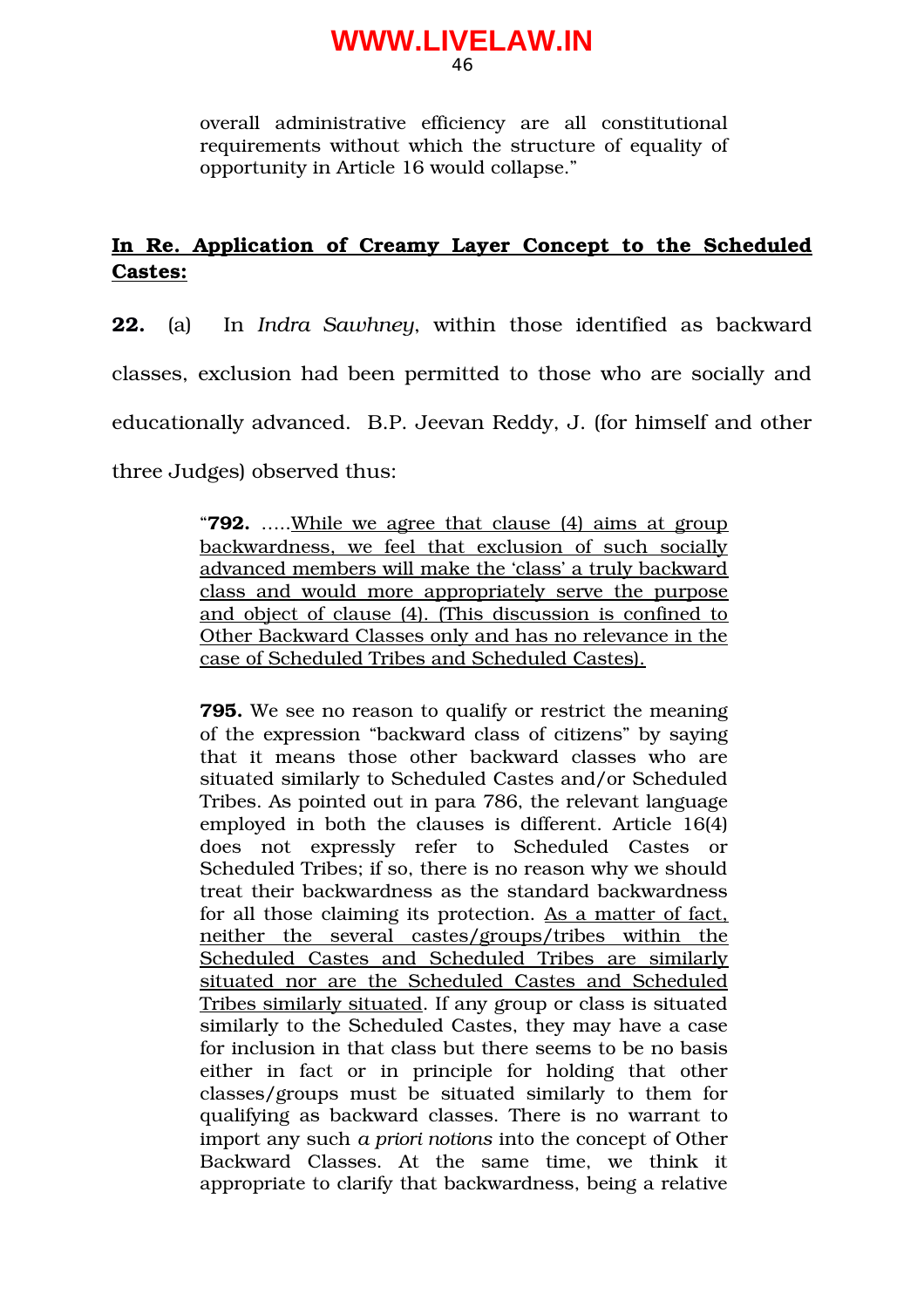term, must in the context be judged by the general level of advancement of the entire population of the country or the State, as the case may be. More than this, it is difficult to say. How difficult is the process of ascertainment of backwardness would be known if one peruses Chapters III and XI of Volume I of the Mandal Commission Report along with Appendixes XII and XXI in Volume II. It must be left to the Commission/Authority appointed to identify the backward classes to evolve a proper and relevant criteria and test the several groups, castes, classes and sections of people against that criteria. If, in any case, a particular caste or class is wrongly designated or not designated as a backward class, it can always be questioned before a court of law as well. We may add that relevancy of the criteria evolved by Mandal Commission (Chapter XI) has not been questioned by any of the counsel before us. Actual identification is a different matter, which we shall deal with elsewhere.

**796.797.** We may now summarise our discussion under Question No. 3. (*a*) A caste can be and quite often is a social class in India. If it is backward socially, it would be a backward class for the purposes of Article 16(4). Among non-Hindus, there are several occupational groups, sects and denominations, which for historical reasons are socially backward. They too represent backward social collectivities for the purposes of Article 16(4). (*b*) Neither the constitution nor the law prescribe the procedure or method of identification of backward classes. Nor is it possible or advisable for the court to lay down any such procedure or method. It must be left to the authority appointed to identify. It can adopt such method/procedure as it thinks convenient and so long as its survey covers the entire populace, no objection can be taken to it. Identification of the backward classes can certainly be done with reference to castes among, and along with, other groups, classes and sections of people. One can start the process with the castes, wherever they are found, apply the criteria (evolved for determining backwardness) and find out whether it satisfies the criteria. If it does — what emerges is a "backward class of citizens" within the meaning of and for the purposes of Article 16(4). Similar process can be adopted in the case of other occupational groups, communities and classes, so as to cover the entire populace. The central idea and overall objective should be to consider all available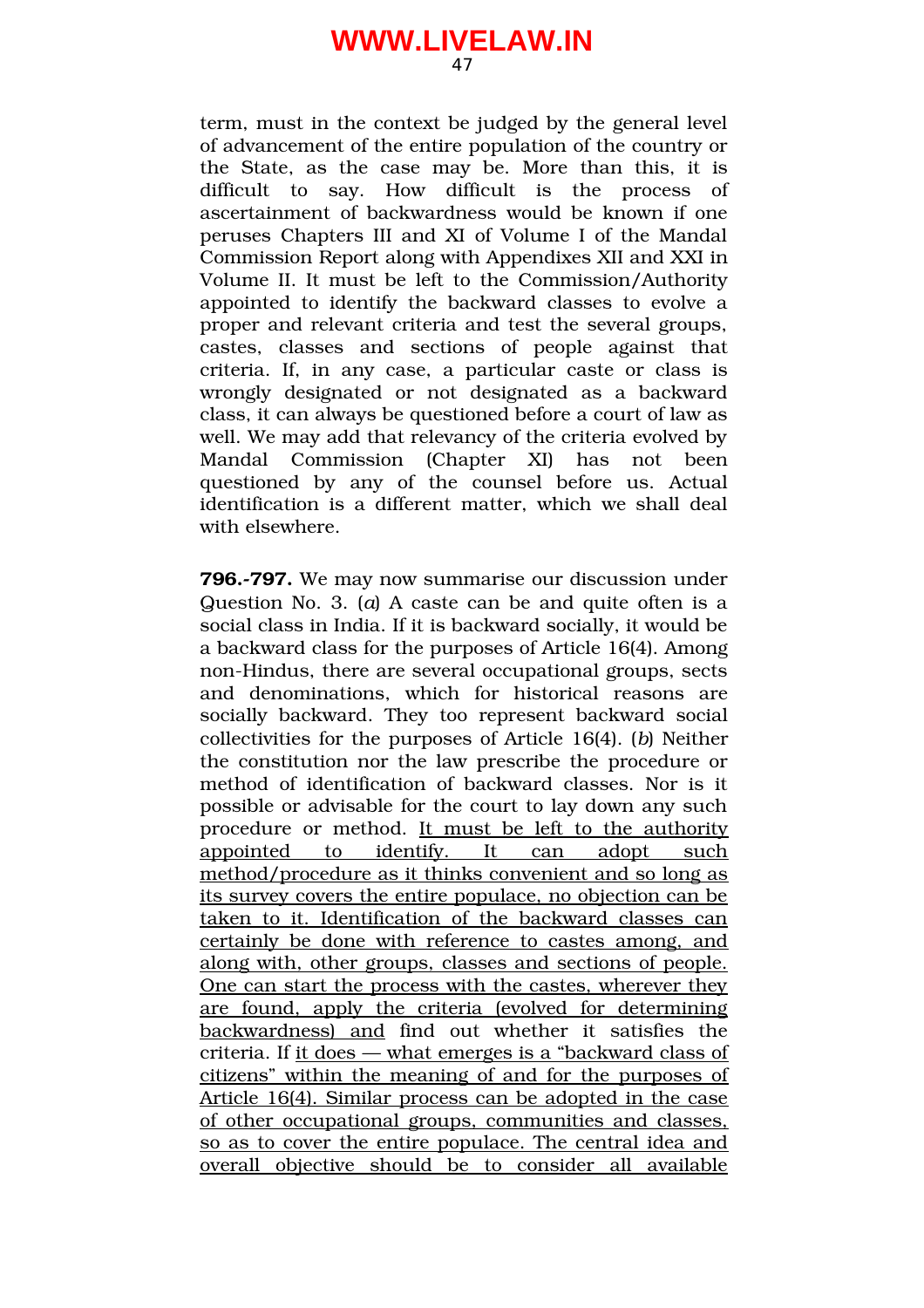48

groups, sections and classes in society. Since caste represents an existing, identifiable social group/class encompassing an overwhelming majority of the country's population, one can well begin with it and then go to other groups, sections and classes. (*c*) It is not necessary for a class to be designated as a backward class that it is situated similarly to the Scheduled Castes/Scheduled Tribes. (*d*) 'Creamy layer' can be, and must be, excluded. (*e*) It is not correct to say that the backward class contemplated by Article 16(4) is limited to the socially and educationally backward classes referred to in Article 15(4) and Article 340. It is much wider. The test or requirement of social and educational backwardness cannot be applied to Scheduled Castes and Scheduled Tribes, who indubitably fall within the expression "backward class of citizens". The accent in Article 16(4) appears to be on social backwardness. Of course, social, educational and economic backwardness are closely intertwined in the Indian context. The classes contemplated by Article 16(4) may be wider than those contemplated by Article 15(4)."

(emphasis supplied)

**23.** In *Jarnail Singh,* it was held that the application of the creamy

layer concept to Articles 341 and 342 does not in any way tinker with

the Presidential List. Following discussion was made:

"26. The whole object of reservation is to see that Backward Classes of citizens move forward so that they may march hand in hand with other citizens of India on an equal basis. This will not be possible if only the creamy layer within that class bag all the coveted jobs in the public sector and perpetuate themselves, leaving the rest of the class as backward as they always were. This being the case, it is clear that when a court applies the creamy layer principle to Scheduled Castes and Scheduled Tribes, it does not in any manner tinker with the Presidential List under Articles 341 or 342 of the Constitution of India. The caste or group or sub-group named in the said List continues exactly as before. It is only those persons within that group or sub-group, who have come out of untouchability or backwardness by virtue of belonging to the creamy layer, who are excluded from the benefit of reservation. Even these persons who are contained within the group or sub-group in the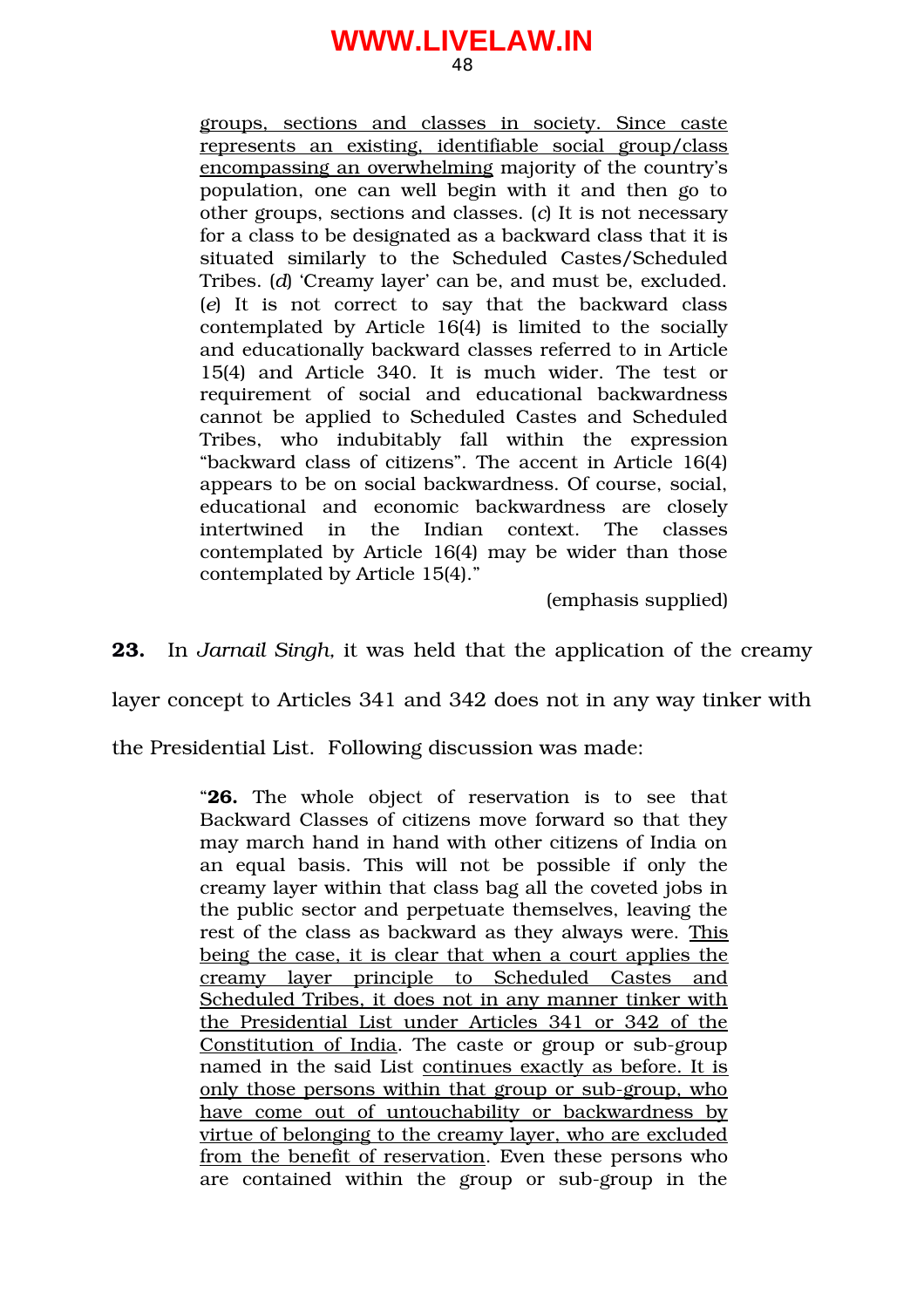Presidential Lists continue to be within those Lists. It is only when it comes to the application of the reservation principle under Articles 14 and 16 that the creamy layer within that sub-group is not given the benefit of such reservation.

**27.** We do not think it necessary to go into whether Parliament may or may not exclude the creamy layer from the Presidential Lists contained under Articles 341 and 342. Even on the assumption that Articles 341 and 342 empower Parliament to exclude the creamy layer from the groups or sub-groups contained within these Lists, it is clear that constitutional courts, applying Articles 14 and 16 of the Constitution to exclude the creamy layer cannot be said to be thwarted in this exercise by the fact that persons stated to be within a particular group or sub-group in the Presidential List may be kept out by Parliament on application of the creamy layer principle. One of the most important principles that has been frequently applied in constitutional law is the doctrine of harmonious interpretation. When Articles 14 and 16 are harmoniously interpreted along with other Articles 341 and 342, it is clear that Parliament will have complete freedom to include or exclude persons from the Presidential Lists based on relevant factors. Similarly, constitutional courts, when applying the principle of reservation, will be well within their jurisdiction to exclude the creamy layer from such groups or sub-groups when applying the principles of equality under Articles 14 and 16 of the Constitution of India. We do not agree with Balakrishnan, C.J.'s statement in *Ashoka Kumar Thakur,* (2008) 6 SCC 1 that the creamy layer principle is merely a principle of identification and not a principle of equality.

**28.** Therefore, when *Nagaraj,* (2006) 8 SCC 212, applied the creamy layer test to Scheduled Castes and Scheduled Tribes in exercise of application of the basic structure test to uphold the constitutional amendments leading to Articles  $16(4-A)$  and  $16(4-B)$ , it did not in any manner interfere with Parliament's power under Article 341 or Article 342. We are, therefore, clearly of the opinion that this part of the judgment does not need to be revisited, and consequently, there is no need to refer *Nagaraj,*  $(2006)$  8 SCC 212 to a seven-Judge Bench. We may also add at this juncture that *Nagaraj,* (2006) 8 SCC 212 is a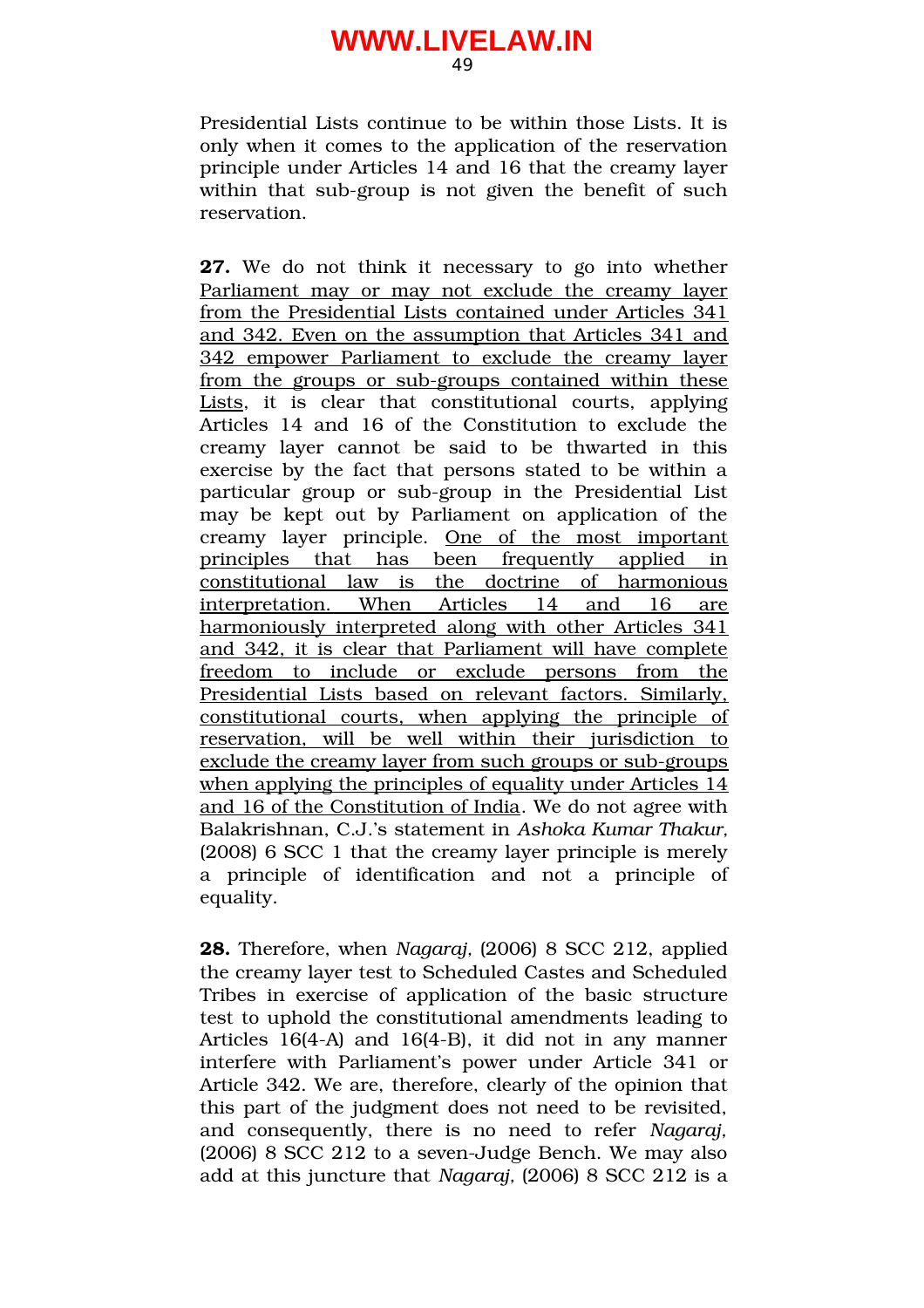unanimous judgment of five learned Judges of this Court which has held sway since the year 2006. This judgment has been repeatedly followed and applied by a number of judgments of this Court, namely:

**28.1.** *Anil Chandra* v. *Radha Krishna Gaur,* (2009) 9 SCC 454 (two-Judge Bench) (see paras 17 and 18). **28.2.** *Suraj Bhan Meena* v. *State of Rajasthan,* (2011) 1 SCC 467 (two-Judge Bench) (see paras 10, 50, and 67). **28.3.** *U.P. Power Corpn. Ltd.* v. *Rajesh Kumar,* (2012) 7 SCC 1, (two-Judge Bench) [see paras 61, 81(*ix*), and 86]. **28.4.** *S. Panneer Selvam* v. *State of T.N.,* (2015) 10 SCC  $292$ , (two-Judge Bench) (see paras 18, 19, and 36). **28.5.** *Central Bank of India* v. *SC/ST Employees Welfare* Assn., (2015) 12 SCC 308 (two-Judge Bench) (see paras 9 and 26). **28.6.** *Suresh Chand Gautam* v. *State of U.P.,* (2016) 11 SCC 113 (two-Judge Bench) (see paras 2 and 45). **28.7.** *B.K. Pavitra* v. *Union of India,* (2017) 4 SCC 620 (two-Judge Bench) (see paras  $17$  to  $22$ )." (emphasis supplied)

**24.** Reliance has been placed upon *Ashoka Kumar Thakur v. Union of*

*India and Ors.*, (2008) 6 SCC 1, to hammer home the point that the decision in *Indra Sawhney* (supra) was limited to other backward

classes and not to Scheduled Castes. It was observed:

"**395.** In *Sawhney (I),* 1992 Supp (3) SCC 217, the entire discussion was confined only to Other Backward Classes. Similarly, in the instant case, the entire discussion was confined only to Other Backward Classes. Therefore, I express no opinion with regard to the applicability of exclusion of creamy layer to the Scheduled Castes and Scheduled Tribes.

**633.** In *Indra Sawhney (1)*, 1992 Supp (3) SCC 217, creamy layer exclusion was only in regard to OBC. Reddy, J. speaking for the majority at SCC p. 725, para 792, stated that "[t]his discussion is confined to Other Backward Classes only and has no relevance in the case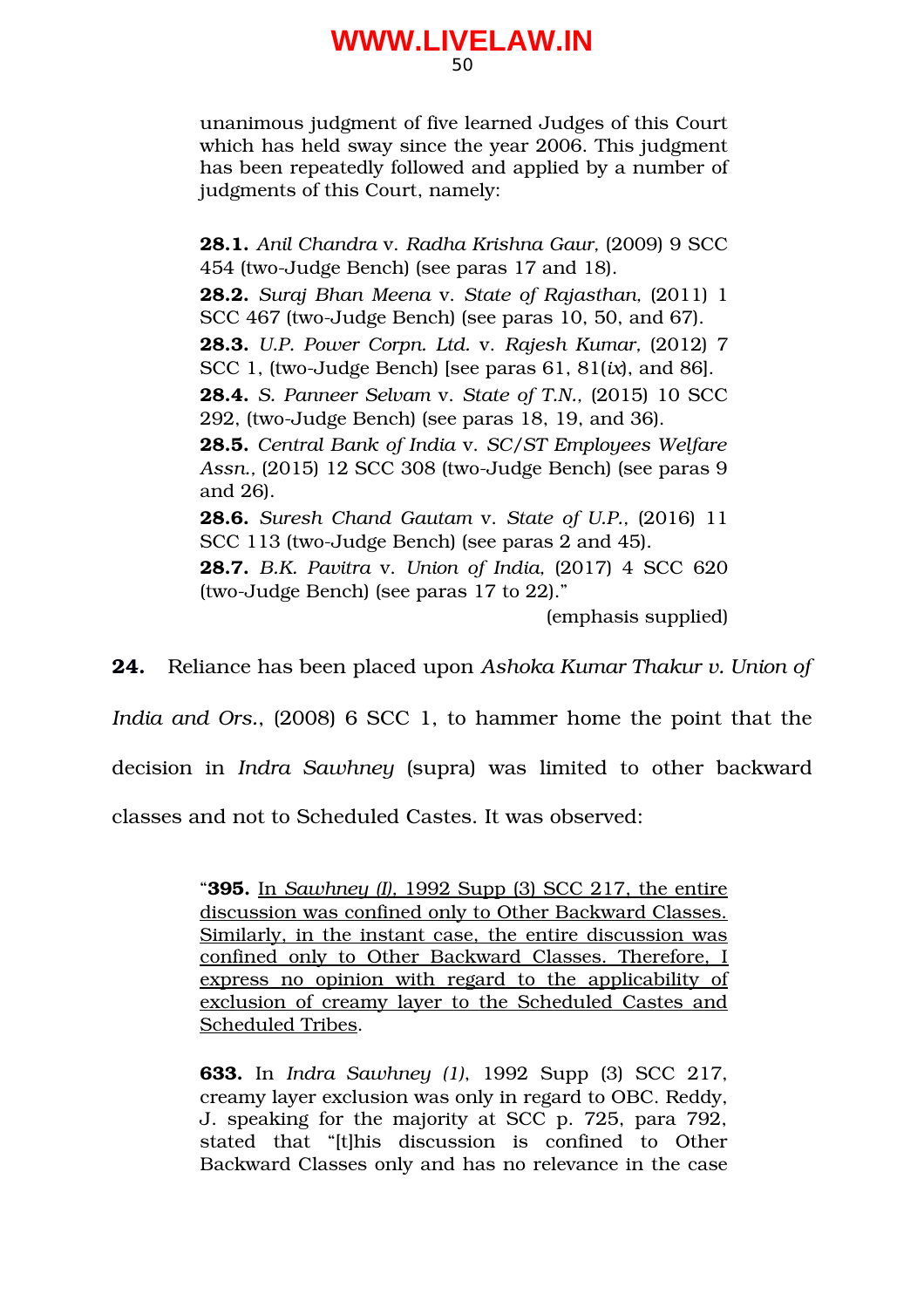of Scheduled Tribes and Scheduled Castes". Similarly, in the instant case, the entire discussion was confined only to Other Backward Classes. Therefore, I express no opinion with regard to the applicability of exclusion of creamy layer to the Scheduled Castes and Scheduled Tribes."

#### (emphasis supplied)

In *Ashoka Kumar* (supra), no opinion was expressed concerning the creamy layer concept to Scheduled Castes and Scheduled Tribes. However, now *Jarnail Singh* (supra) is crystal clear in that regard and lays down that it can be applied to Scheduled Castes and Scheduled Tribes, and that would not amount to tinkering with lists under Articles 341 and 342. The question involved in the present matter is of classification and thereby preferential treatment without depriving any caste benefit of reservation.

**25.** It was argued that *E.V.* Chinnaiah is contrary to other binding decisions in *K.C. Vasanth Kumar* and *N.M. Thomas*.

(a) In *K.C. Vasanth Kumar* decision in *M. R. Balaji* was distinguished. It was held that classification between backward and more backward is necessary to help more backward classes. The subclassification was held to be permissible to help those classes who are definitely far behind the advanced classes, but ahead of the very backward classes. Following opinion was expressed:

> "**55.** It was also observed in *Balaji,* AIR 1963 SC 649, that the sub-classification made by the reservation order between backward classes and more backward classes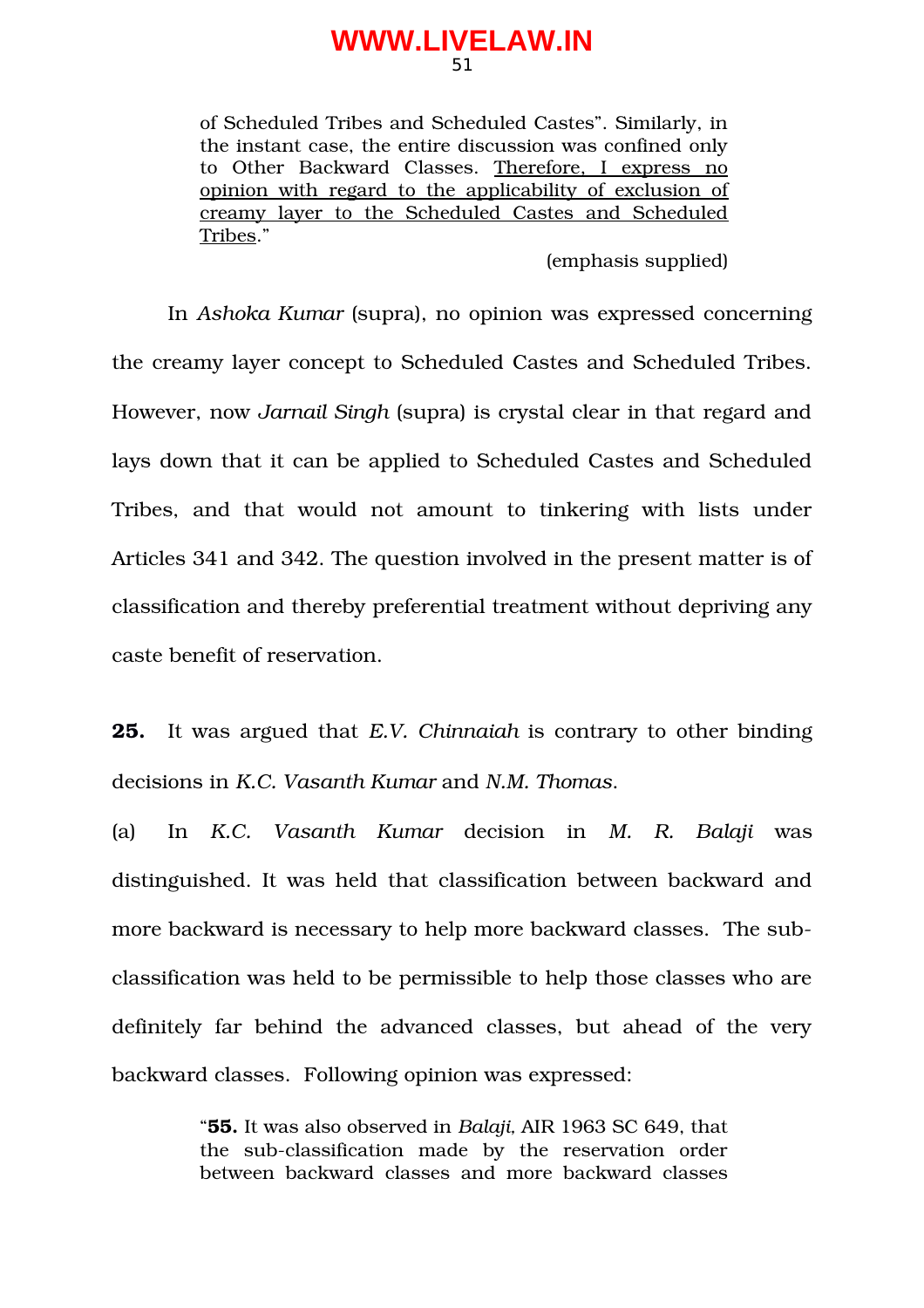did not appear to be justified under Article 15(4) as it appeared to be a measure devised to benefit all the classes of citizens who were less advanced when compared with the most advanced classes in the State, and that was not the scope of Article 15(4). A result of the sub-classification was that nearly 90 per cent of the population of the State was treated as backward. The propriety of such a course may be open to question on the facts of each case, but we do not see why on principle there cannot be a classification into backward classes and more backward classes, if both classes are not merely a little behind, but far far behind the most advanced classes. In fact such a classification would be necessary to help the more backward classes; otherwise those of the backward classes who might be a little more advanced than the more backward classes might walk away with all the seats, just as, if reservation was confined to the more backward classes and no reservation was made to the slightly more advanced backward classes, the most advanced classes would walk away with all the seats available for the general category leaving none for the backward classes. All that we can say is that sub-classification may be permissible if there are classes of people who are definitely far behind the advanced classes but ahead of the very backward classes."

(emphasis supplied)

(b) In *N.M. Thomas*, it was observed that there could be no objection

to further classification within a class. It was held that men are born

different, and some sort of differential treatment is required to achieve

proportional equality. The Court opined thus:

"**82.** The word "caste" in Article 16(2) does not include "scheduled caste". The definition of "Scheduled Castes" in Article 366(24) means

such castes, races or tribes or parts of or groups within such castes, races, or tribes as are deemed under Article 341 to be Scheduled Castes for the purposes of this Constitution.

This shows that it is by virtue of the notification of the President that the Scheduled Castes come into being.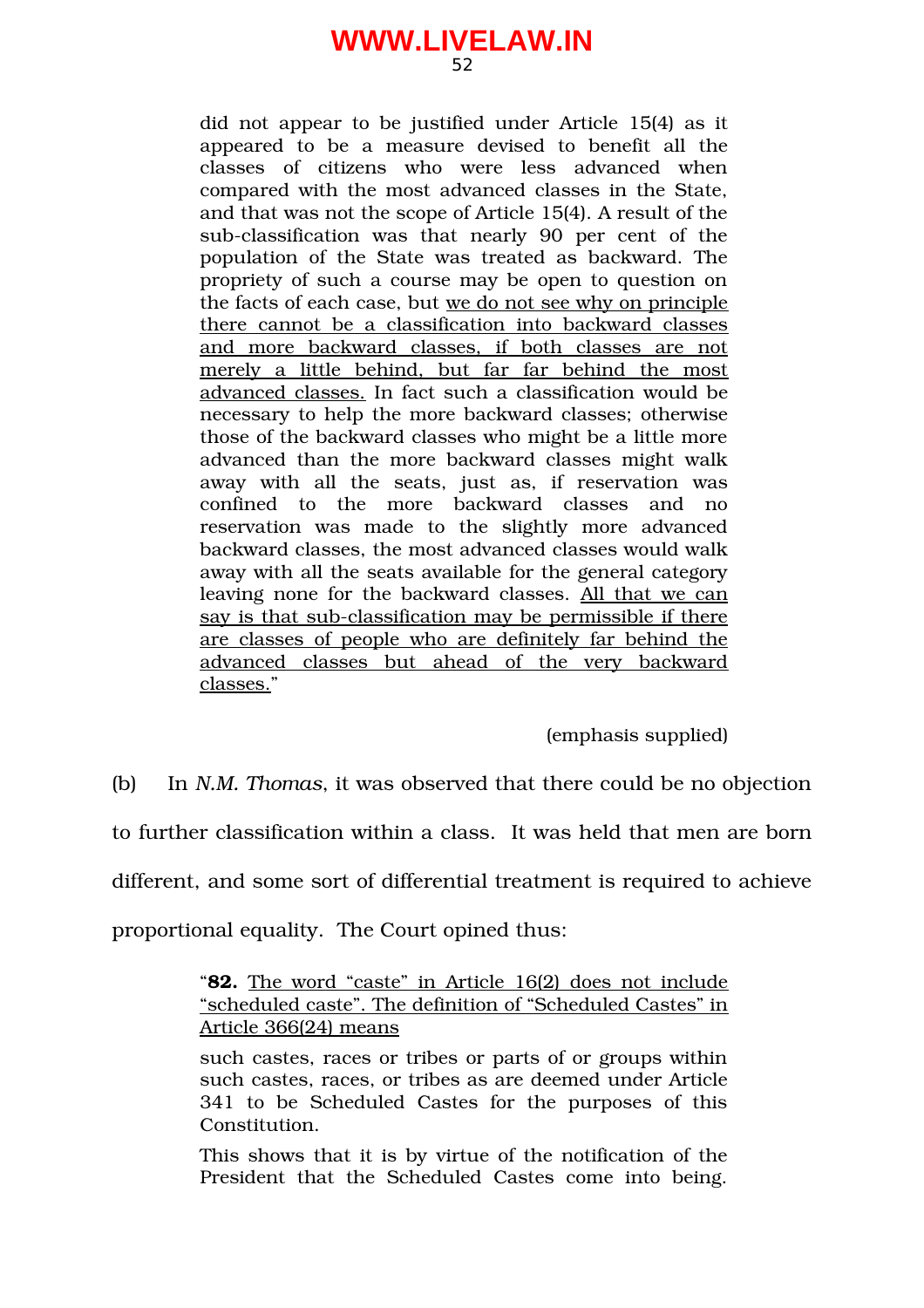Though the members of the Scheduled Castes are drawn from castes, races or tribes, they attain a new status by virtue of the Presidential notification. Moreover, though the members of tribe might be included in Scheduled Castes, tribe as such is not mentioned in Article 16(2).

**83.** A classification is reasonable if it includes all persons who are similarly situated with respect to the purpose of the law. In other words, the classification must be founded on some reasonable ground which distinguishes persons who are grouped together and the ground of distinction must have rational relation to the object sought to be achieved by the rule or even the rules in question. It is a mistake to assume a priori that there can be no classification within a class, say, the lower division clerks. If there are intelligible differentia which separates a group within that class from the rest and that differentia have nexus with the object of classification, I see no objection to a further classification within the class. It is no doubt a paradox that though in one sense classification brings about inequality, it is promotive of equality if its object is to bring those who share a common characteristic under a class for differential treatment for sufficient and justifiable reasons. In this view, I have no doubt that the principle laid down in *All India Station Masters and Assistant Station Masters Association* v. *General Manager, Central Railway,* (1960) 2 SCR 311; *S.G. Jaisinghani* v. *Union of India* and *State of J&K.* v. *Triloki Nath Khosa,* (1974) 1 SCR 771, has no application here.

\*\*\* \*\*\* \*\*\*

**167.** A combined reading of Article 46 and clauses (24) and (25) of Article 366 clearly shows that the members of the scheduled castes and the scheduled tribes must be presumed to be backward classes of citizens, particularly when the Constitution gives the example of the scheduled castes and the scheduled tribes as being the weaker sections of the society.

**169.** Thus in view of these provisions the members of the scheduled castes and the scheduled tribes have been given a special status in the Constitution and they constitute a class by themselves. That being the position it follows that they do not fall within the purview of Article 16(2) of the Constitution which prohibits discrimination between the members of the same caste.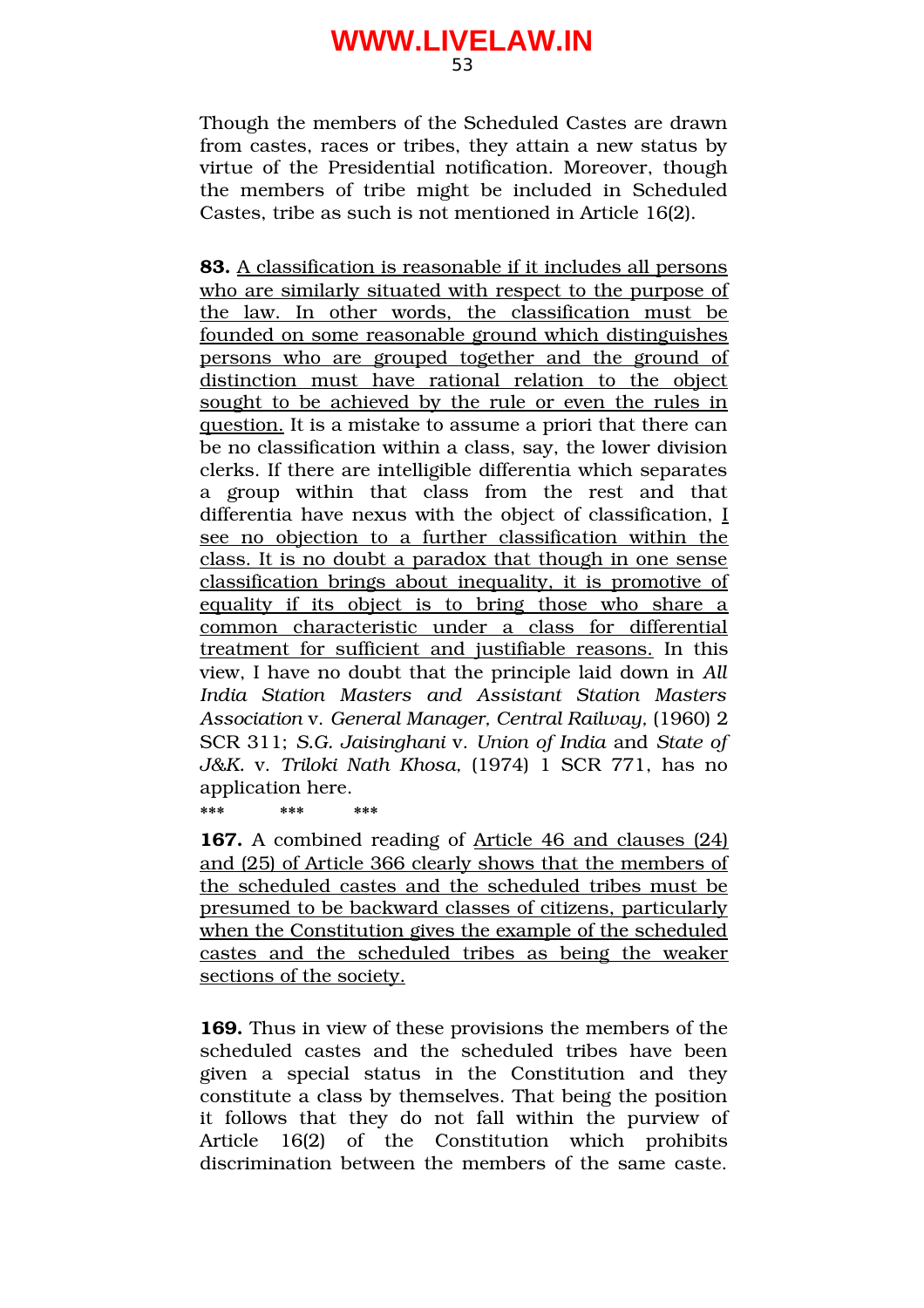54

If, therefore, the members of the scheduled castes and the scheduled tribes are not castes, then it is open to the State to make reasonable classification in order to advance or lift these classes so that they may be able to be properly represented in the services under the State. This can undoubtedly be done under Article 16(1) of the Constitution."

(emphasis supplied)

**26.** It was argued that the class of citizens cannot be treated to be socially and educationally backward till perpetuity those who have come up must be excluded like the creamy layer. The question arises for exclusion by courts of such class. The power of the court was upheld in *Jarnail Singh.* To take home the submission, reliance has been placed on *Jagdish Negi, President, Uttarakhand Jan Morcha,* in which it was held as under:

> "**9.** It is, therefore, obvious that residents of hills and Uttarakhand areas were treated as socially and educationally backward classes of citizens entitled to benefit under Articles  $15(1)$ ,  $15(4)$  and  $29(2)$  of the Constitution in the year 1974 when this Court decided that case. But simply on this basis it cannot be urged that this class of citizens could be condemned as socially and educationally backward class of citizens till eternity, however much they may like to be stigmatized as educationally and socially backward class of citizens. This class is always required to be judged in the light of the existing fact situation at a given point of time. There cannot be a class of citizens which can be treated perpetually to be a socially and educationally backward class of citizens. Every citizen has the right to develop socially and educationally. …….

> 14. It is, however, not possible to agree with the contention of learned Senior Counsel for the petitioners that such reservation should continue without any limitation or there cannot be periodical review about the said reservation policy. ..... Consequently the question whether a given category of citizens continues to be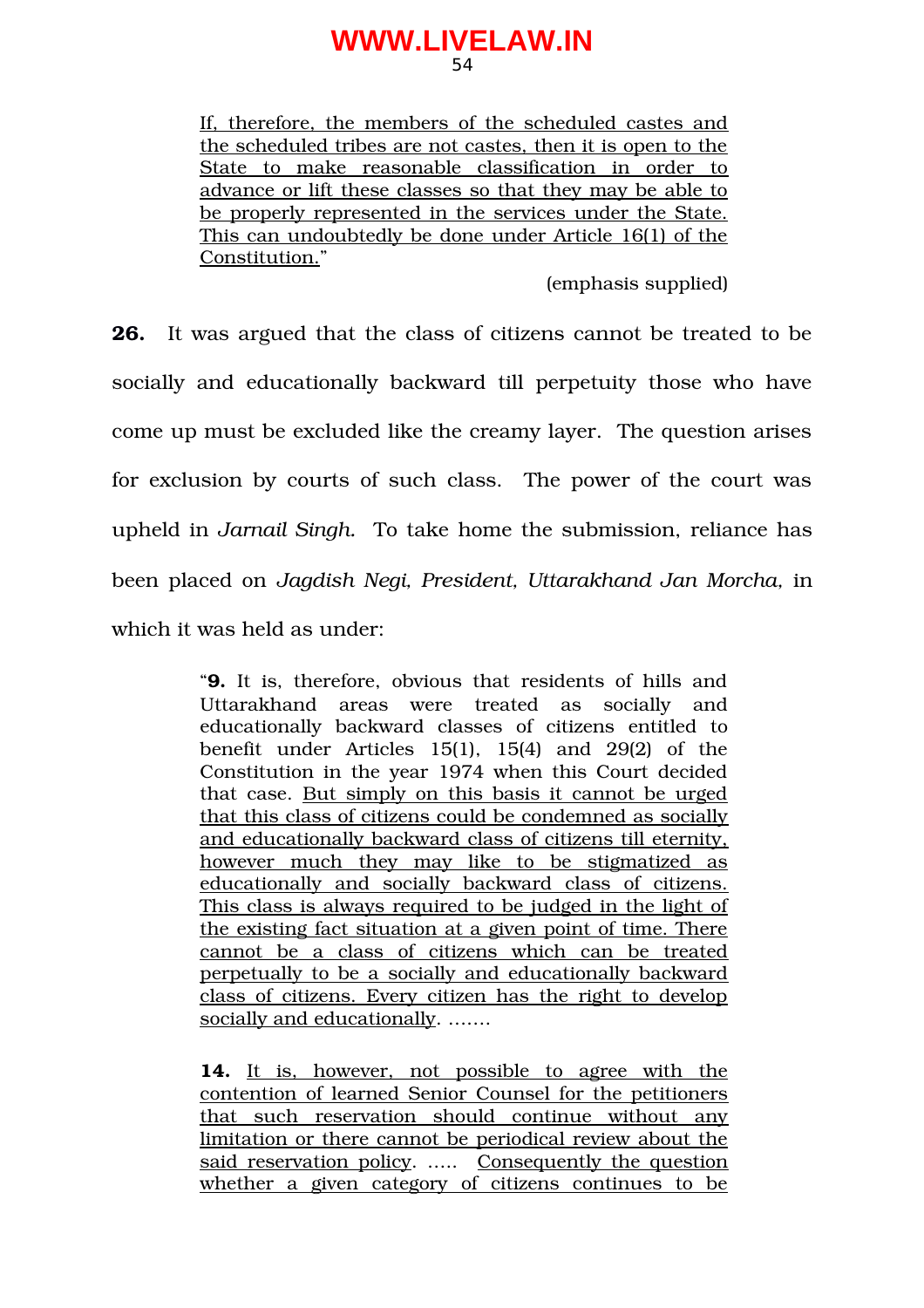55

socially and educationally backward class of citizens at a given point of time or not has to be left to the State concerned for its objective decision from time to time. The State cannot be bound in perpetuity to treat such classes of citizens for all times as socially and educationally backward classes of citizens. The principle of "once a mortgage always a mortgage" cannot be pressed into service for submitting that once a backward class of citizens, always such a backward class. In other words, it is open to the State to review the situation from time to time and to decide whether a given class of citizens that has earned the benefit of  $27$  per cent reservation as socially and educationally backward class of citizens has continued to form a part of that category or has ceased to fall in that category. Thereby it cannot be said that the first respondent is adopting a policy which is contrary to the constitutional scheme of reservation. Within the four corners of Article 15(4) or Article 16(4) such an exercise cannot be said to be unauthorised. Such an exercise has been upheld by the Constitution Bench of this Court in *Indra Sawhney* v. *Union of India*, 1992 Supp (3) SCC 217."

(emphasis supplied)

#### **In Re. Effect of insertion of Article 342A:**

**27.** Article 341 is extracted hereunder:

**"341. Scheduled Castes**.—(1) The President may with respect to any State or Union Territory, and where it is a State, after consultation with the Governor thereof, by public notification, specify the castes, races or tribes or parts of or groups within castes, races or tribes which shall for the purposes of this Constitution be deemed to be Scheduled Castes in relation to that State or Union territory, as the case may be.

(2) Parliament may by law include in or exclude from the list of Scheduled Castes specified in a notification issued under clause (1) any caste, race or tribe or part of or group within any caste, race or tribe, but save as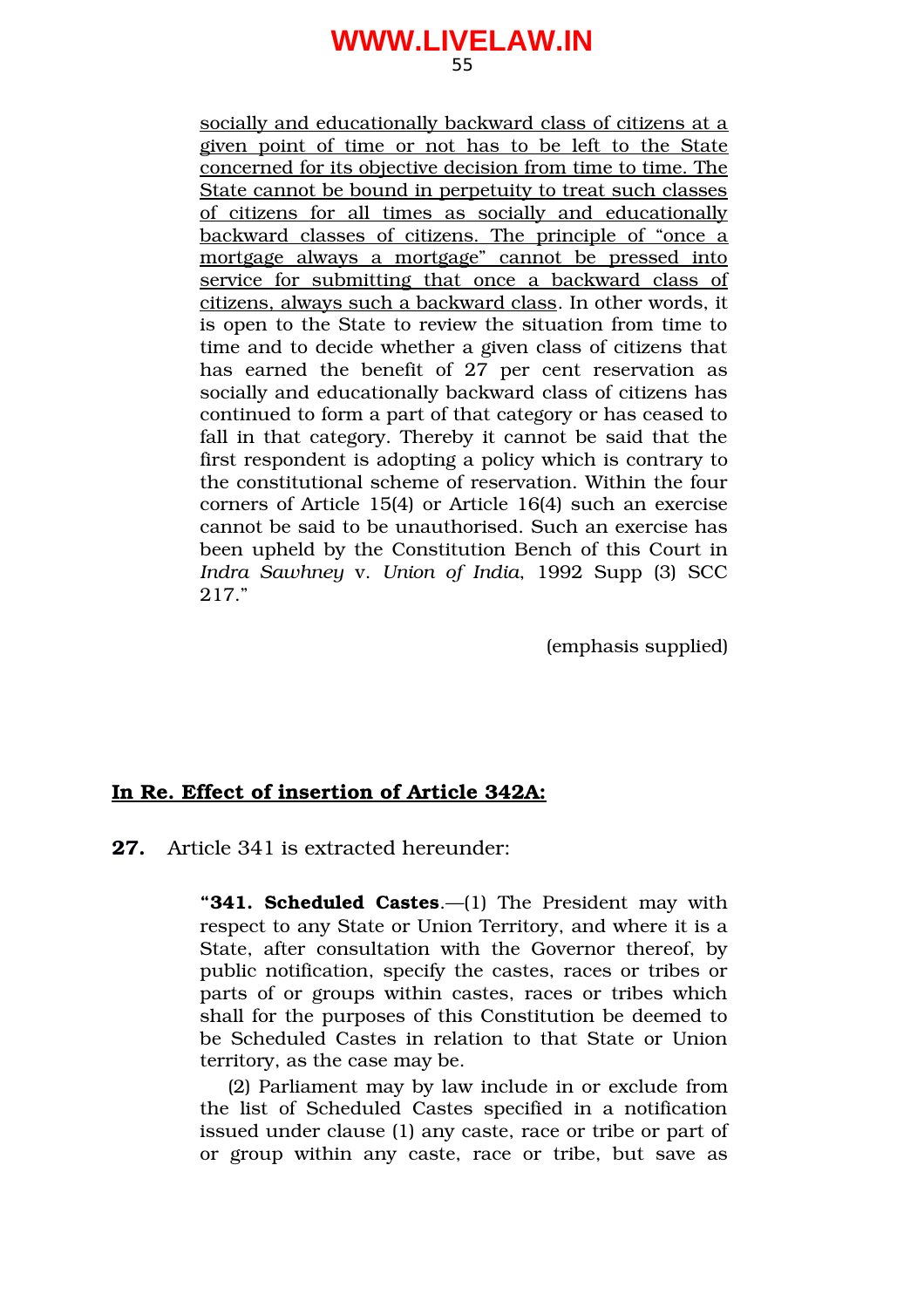aforesaid a notification issued under the said clause shall not be varied by any subsequent notification."

Articles 342 and 342A deal with Scheduled Tribes and socially

and educationally backward classes respectively. They are extracted

hereunder:

"**342. Scheduled Tribes**.—(1) The President may with respect to any State or Union territory, and where it is a State, after consultation with the Governor thereof, by public notification, specify the tribes or tribal communities or parts of or groups within tribes or tribal communities which shall for the purposes of this Constitution be deemed to be Scheduled Tribes in relation to that State or Union territory, as the case may be.

(2) Parliament may by law include in or exclude from the list of Scheduled Tribes specified in a notification issued under clause (1) any tribe or tribal community or part of or group within any tribe or tribal community, but save as aforesaid a notification issued under the said clause shall not be varied by any subsequent notification.

**342A. Socially and educationally backward classes**.— (1) The President may with respect to any State or Union territory, and where it is a State, after consultation with the Governor thereof, by public notification, specify the socially and educationally backward classes which shall for the purposes of this Constitution be deemed to be socially and educationally backward classes in relation to that State or Union territory, as the case may be.

(2) Parliament may by law include in or exclude from the Central List of socially and educationally backward classes specified in a notification issued under clause (1) any socially and educationally backward class, but save as aforesaid a notification issued under the said clause shall not be varied by any subsequent notification."

It is provided in Article 341(1) that the President may specify the

castes, races or tribes or parts of or groups within castes, races or

tribes in relation to a State or Union territory. As per Article 341(2),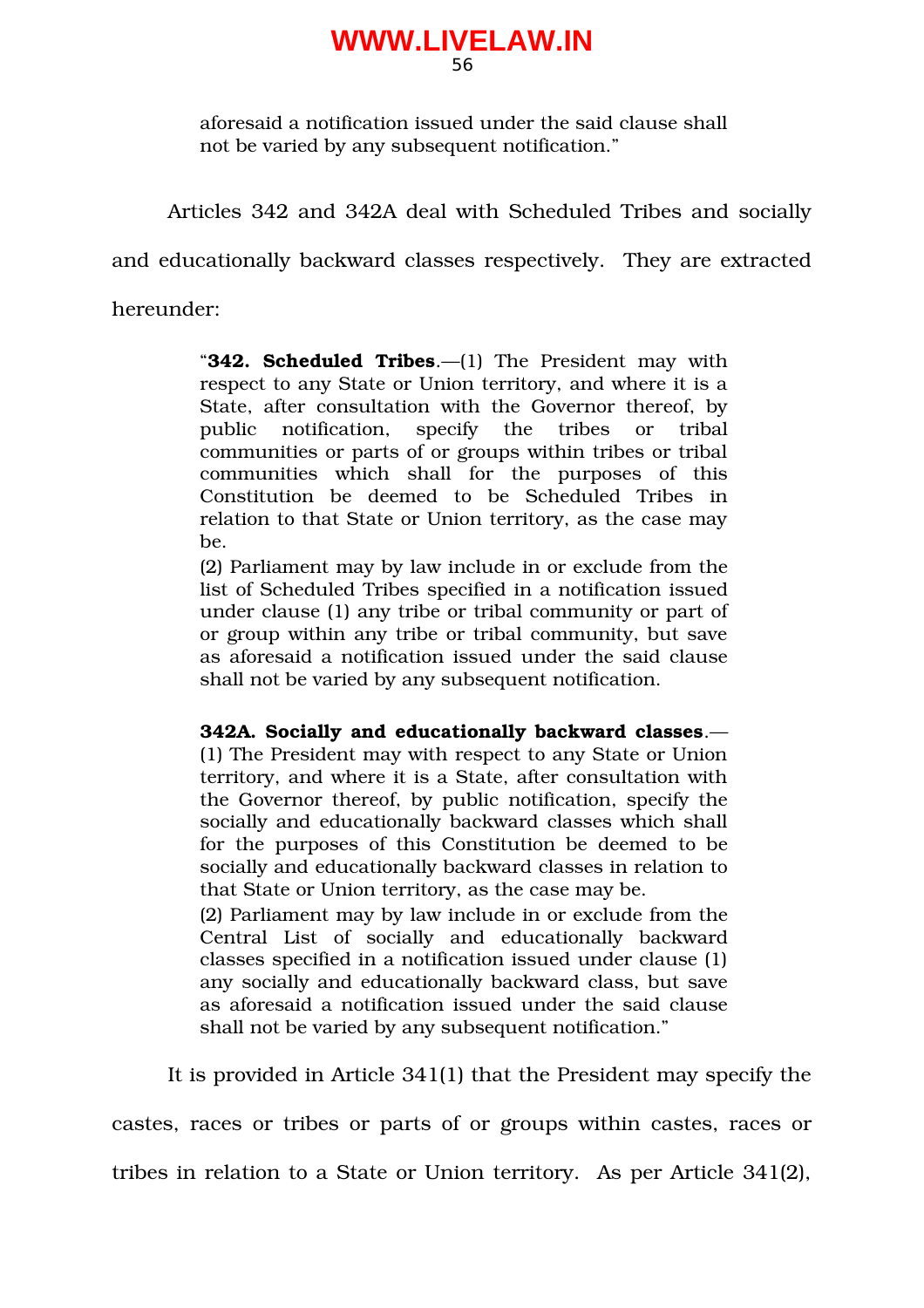the Parliament has the power to include or exclude from the list of

Scheduled Castes. Article 366 defines 'Scheduled Castes', 'Scheduled

Tribes' and 'Socially and Educationally Backward Classes', thus:

**"366. Definitions.—In this Constitution, unless the context otherwise requires, the following expressions have the meanings hereby respectively assigned to them, that is to say—**

**(24) "Scheduled Castes" means such castes, races or tribes or parts of or groups within such castes, races or tribes as are deemed under article 341 to be Scheduled Castes for the purposes of this Constitution;"**

**(25) "Scheduled Tribes" means such tribes or tribal communities or parts of or groups within such tribes or tribal communities as are deemed under Article 342 to be Scheduled Tribes for the purposes of this Constitution;**

**(26C) "socially and educationally backward classes" means such backward classes as are so deemed under article 342A for the purposes of this Constitution;"**

Article 342A has been inserted by the Constitution (One Hundred and Second Amendment) Act, 2018, w.e.f. 14.8.2018. In *Indra Sawhney*, the question of reservation of socially and educationally backward classes was involved. Article 342A's provisions are *pari materia* to Articles 341 and 342 dealing with Scheduled Castes and Scheduled Tribes. Under Article 342A the President is empowered to issue public notification with respect to socially, and educationally backward classes which shall for the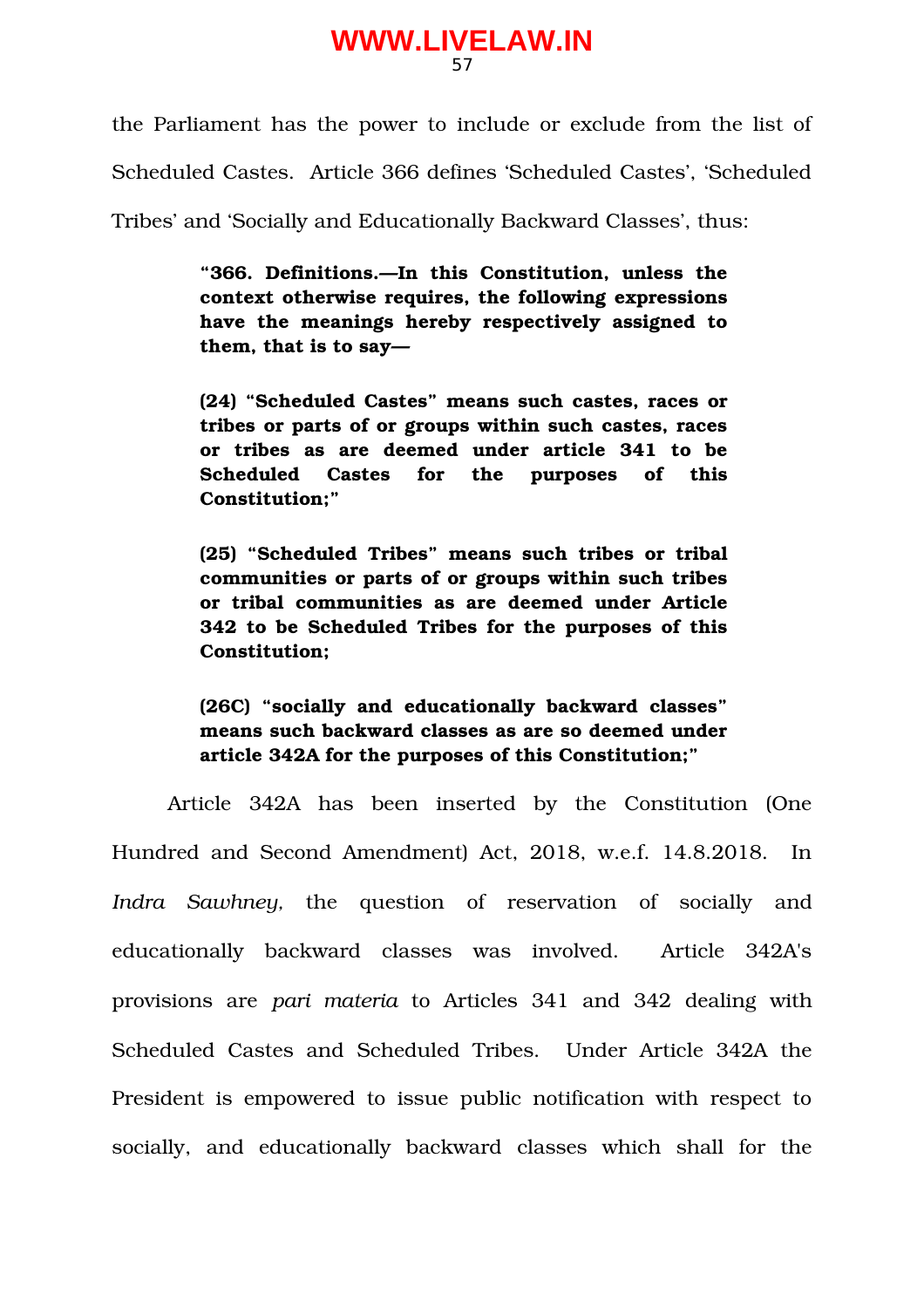Constitution be deemed to be socially and educationally backward classes in relation to that State or Union territory and the Parliament may by law has the power to include in or exclude from the Central list of socially and educationally backward class. The power of variation can be exercised only once. When we consider the definition of 'socially and educationally backward classes' as defined in Article 366(26C), it means such backward classes as are so deemed under Article 342A for the purposes of the Constitution. In order to be recognised, it is necessary that socially and educationally class to find a place in the notification issued under Article 342A(1). The provisions of Articles 341, 342, and 342A are *pari materia*, and the reservation for socially and educationally backward classes was the subject matter under consideration in *Indra Sawhney*. Thus, the question arises how different opinions can be expressed with respect to Scheduled Castes, Scheduled Tribes, and socially and educationally backward classes for the purposes of the classification. The provisions of Article 16(4) and Article 342A indicate that it would not be permissible to adopt different criteria for Scheduled Castes, Scheduled Tribes, and socially and educationally backward classes. The authoritative pronouncement is required with respect to the effect of aforesaid provisions of the Constitution and whether subclassification is permissible only with respect to the socially and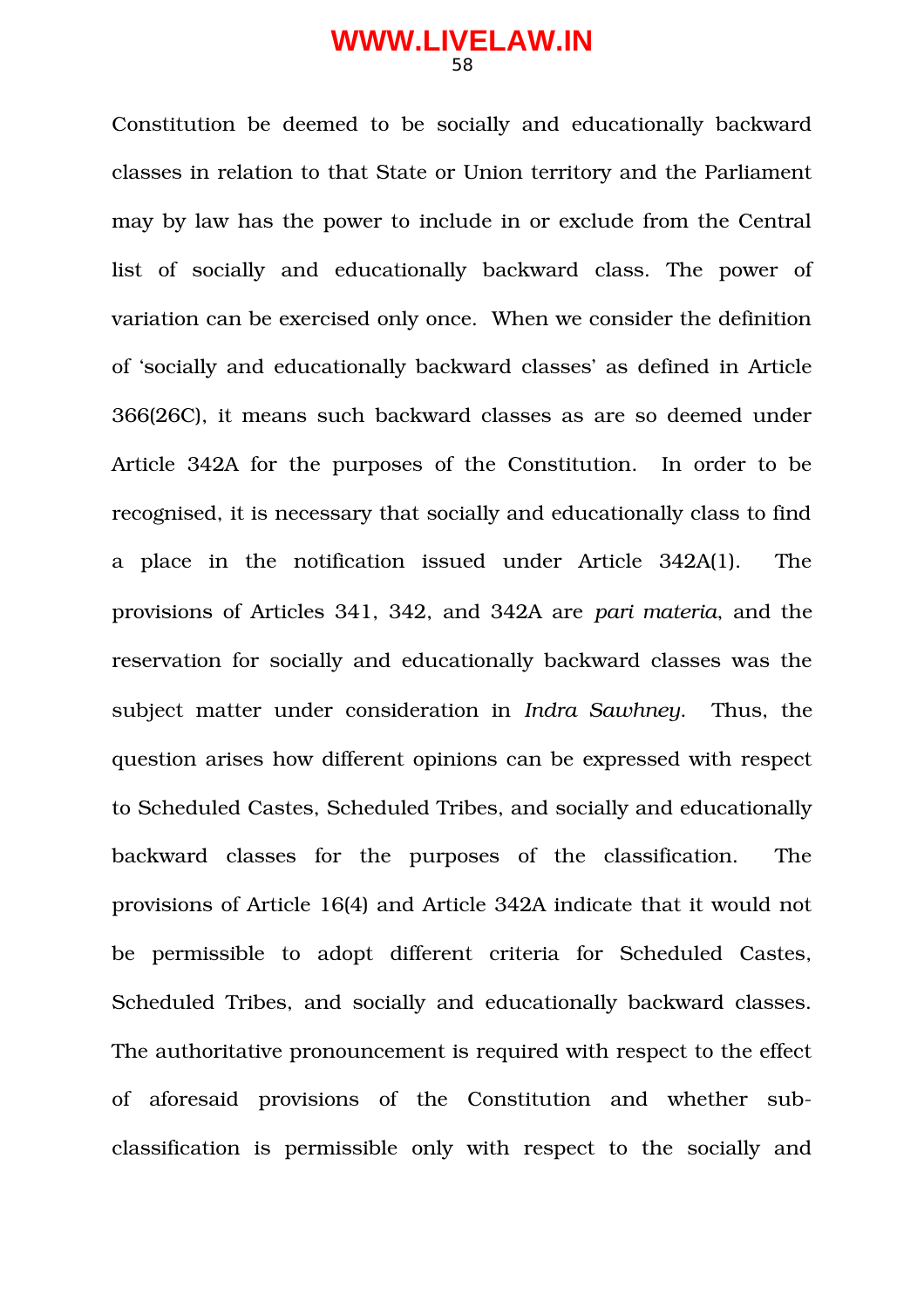educationally backward classes covered under Article 342A read with Article 366(26C) and not with respect to Scheduled Castes and Scheduled Tribes covered under similar provisions, i.e., under Articles 341 and 342 read with Article 366(24) and 366(25) respectively. The question of immense public importance arises in view of the insertion of Article 342A. When we consider *Indra Sawhney*, permitting such classification of socially and educationally backward class, and provisions of Articles 341, 342, and 342A are *pari materia*, the Court is required to have a fresh look on the decision rendered in *E.V.* Chinnaiah. In the spirit of constitutional provisions, the question is required to be re-examined authoritatively by this Court being of immense public importance. Thus, the case is required to be heard by a larger Bench than the one which decided *E.V. Chinnaiah.*

## Whether sub-classification amounts to exclusion under Article **341(2)?**

**28.** Whether sub-classification amounts to exclusion? What is provided under Articles 341(2), 342(2), and 342A(2) with respect to Scheduled Castes, Scheduled Tribes, and socially and educationally backward classes in the Central list, the Parliament has the power concerning inclusion or exclusion. Once there is exclusion, there is no power to re-include. The Parliament has the power to include in or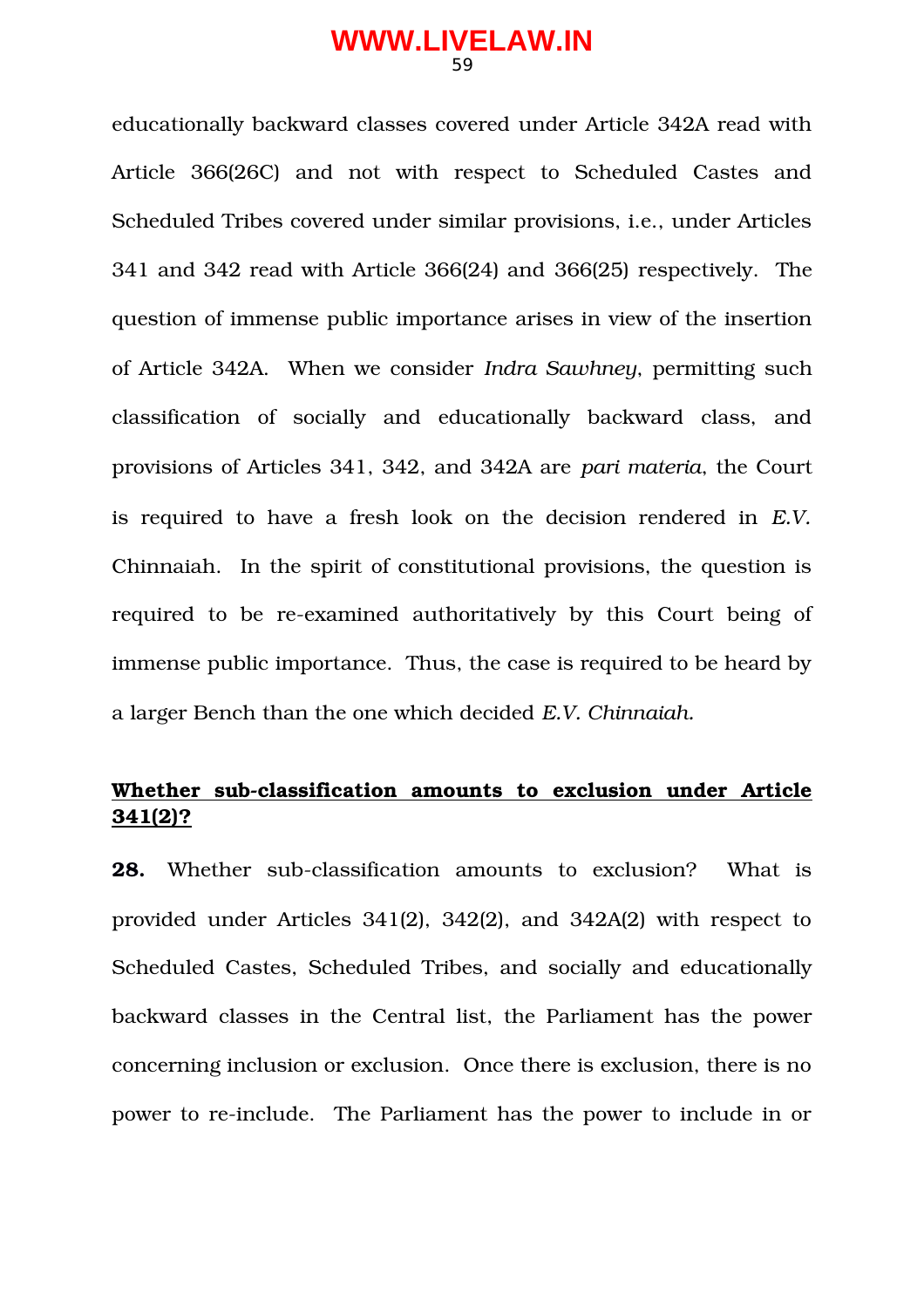exclude from the Central list of Scheduled Castes, Scheduled Tribes, and socially and educationally backward classes.

**29.** The question arising for consideration is whether subclassification made or preferential treatment within the class of Scheduled Castes, Scheduled Tribes and socially and educationally backward classes can be said to be an exercise of inclusion or exclusion particularly when the other castes in the list of Scheduled Caste persons are not deprived of the benefit of reservation in totality. All the castes included in the list of Scheduled Caste are given the benefit of reservation as per representation in service, but only specific percentage fixed for preferential treatment to a caste/class which was not able to enjoy the benefit of reservation on account of their being more backward within the backward classes of Scheduled Castes. The preferential treatment would not tantamount to excluding other classes as total deprivation caused to any of the castes in the list of Scheduled Caste under Article 341(2). Caste is nothing but a class. It is the case of classification to provide benefit to all and to those deprived of the benefit of reservation, being the poorest of the poor. Whether the action based on intelligible differentia to trickle down the benefit can be said to be violative of Articles 14 and 16 of the Constitution and whether sub-classification can be said to be an act of inclusion or exclusion particularly when various reports indicating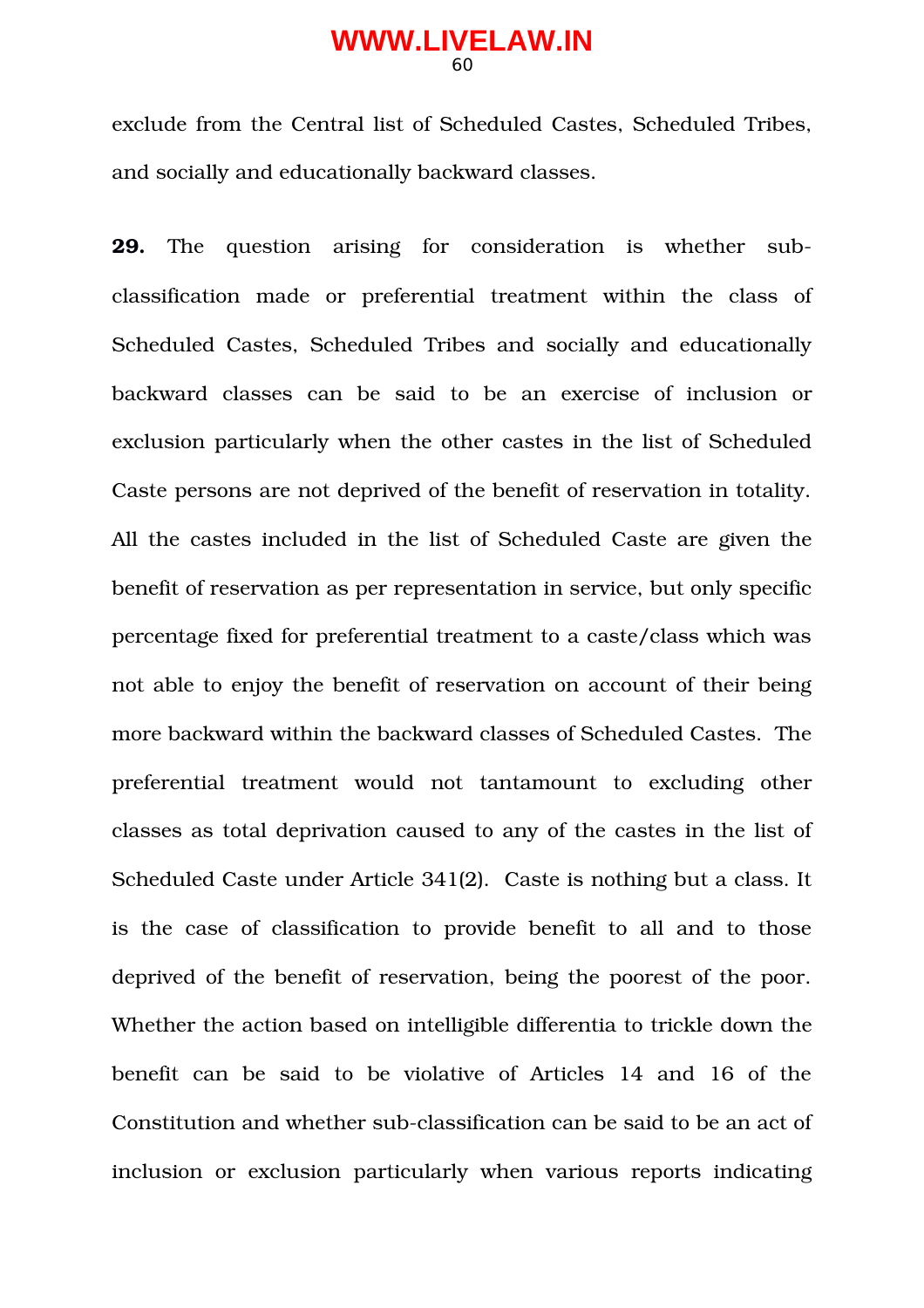that there is inequality inter se various castes included within the list of Scheduled Castes. They do not constitute homogenous class have been relied upon. Based on the report and to give adequate representation to those who continue to remain the most backward of the downtrodden class, the provisions containing a certain percentage of preferential treatment subject to availability without depriving others in the list were made.

**30.** In the Speech made by Dr. Ambedkar in the Constituent Assembly regarding the enactment of Articles 341 and 342, he stated that the object is to eliminate any kind of political factor in the matter of the disturbance in the schedule so published by the President. The same has been referred to in *Milind* thus:

> "14. In the debates of Constituent Assembly **Constitu** Report, Vol. 9) while moving to add new Articles 300A and 300-B after Article 300 (corresponding to Articles 341 and 342 of the Constitution), Dr B.R. Ambedkar explained as follows:

"The object of these two articles, as I stated, was to eliminate the necessity of burdening the Constitution with long lists of Scheduled Castes and Scheduled Tribes. It is now proposed that the President in consultation with the Governor or ruler of a State should have the power to issue a general notification in the Gazette specifying all the castes and tribes or groups thereof deemed to be Scheduled Castes and Scheduled Tribes for the purpose of these privileges which have been defined for them in the Constitution. The only limitation that has been imposed is this: that once a notification has been issued by the President, which, undoubtedly, he will be issuing in consultation with and on the advice of the Government of each State, thereafter, if any elimination was to be made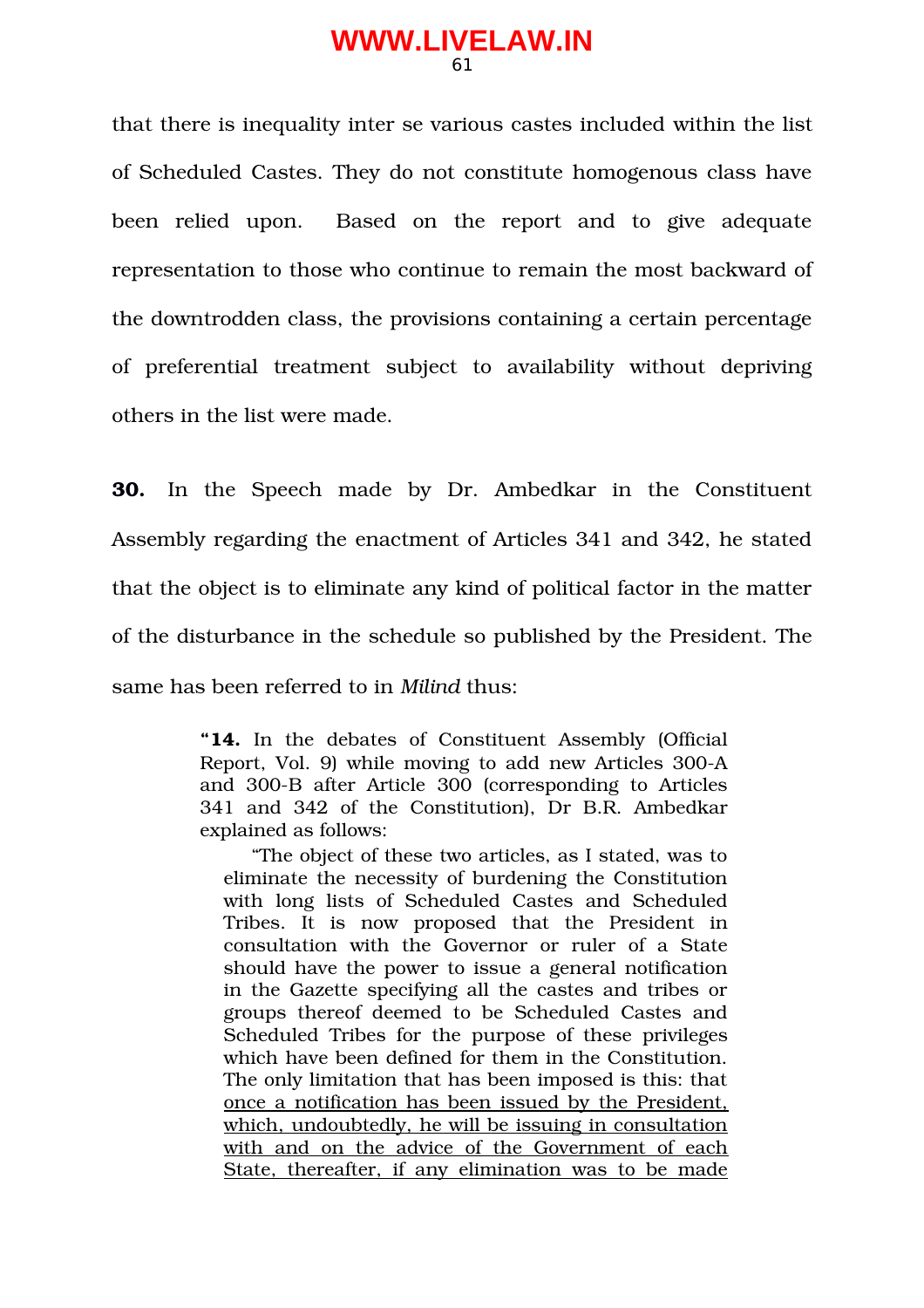from the list so notified or any addition was to be made that must be made by Parliament and not by the President. *The object is to eliminate any kind of political factors having a play in the matter of the disturbance in the schedule so published by the President*."

(emphasis supplied)

**31.** The law is settled that once the President has issued a notification specifying the list included in the Scheduled under Article  $341(1)$ , the Parliament is competent to make the variation in the notification as provided under Article 341(2) from the following decisions:

(i) *B. Basavalingappa v. D. Munichinnappa*, (1965) 1 SCR 316, it was held that the power was given to the Parliament to modify the notification and any subsequent notification shall not vary same; hence, the making of notification by the President is final for all times except for modification by law as provided by clause (2).

(ii) In *Bhaiya Lal v. Harikishan Singh* (1965) 2 SCR 877, it was observed that before issuing a public notification under Article 341(1), an elaborate enquiry is required to be made. As a result, thereof social justice is sought to be done to the castes, races, or tribes. There can be specifications by reference to different areas in the State. Educational and social backwardness may not be uniform or of the same intensity in the whole of the State.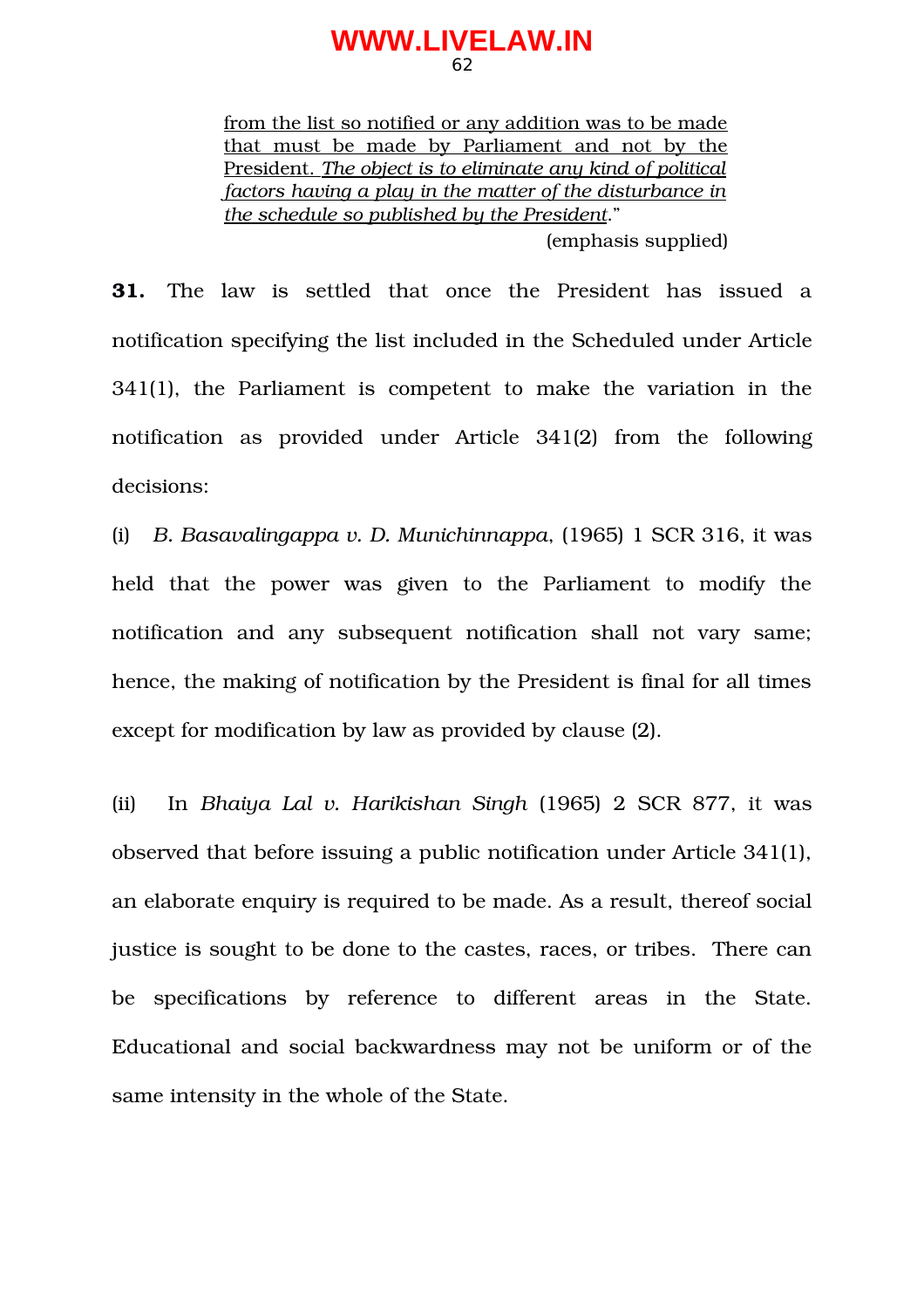(iii) In *Srish Kumar Choudhury v. State of Tripura & Ors*., (1990) Supp. SCC 220, it was opined that the State Government may initiate appropriate proposals for modification in case the claim is genuine and tenable.

(iv) In *Palghat Jilla Thandan Samudhaya Samrakshna Samithi & Anr. v. State of Kerala & Anr*., (1994) 1 SCC 359, it was held that no enquiry could be held or evidence let in to determine whether or not some particular caste falls within it or outside it.

(v) In *Milind*, law to a similar effect was laid down whether a particular Scheduled Caste or Scheduled Tribe in the list is to be determined looking to them as they are. The Article does not permit anyone to seek modification by leading evidence that other caste or tribe is part of the castes or tribes mentioned in the list. No purpose would be served to look at gazetteers or glossaries for establishing the same. It is not open to the court to modify or vary the order.

(vi) In *Bir Singh*, it was held that any expansion/deletion of the list of Scheduled Castes/Scheduled Tribes by any authority except Parliament would be against the constitutional mandate under Articles 341 and 342. If in the opinion of a State it is necessary to extend the benefit of reservation to a class/category of Scheduled Castes/Scheduled Tribes beyond those specified in the lists, the State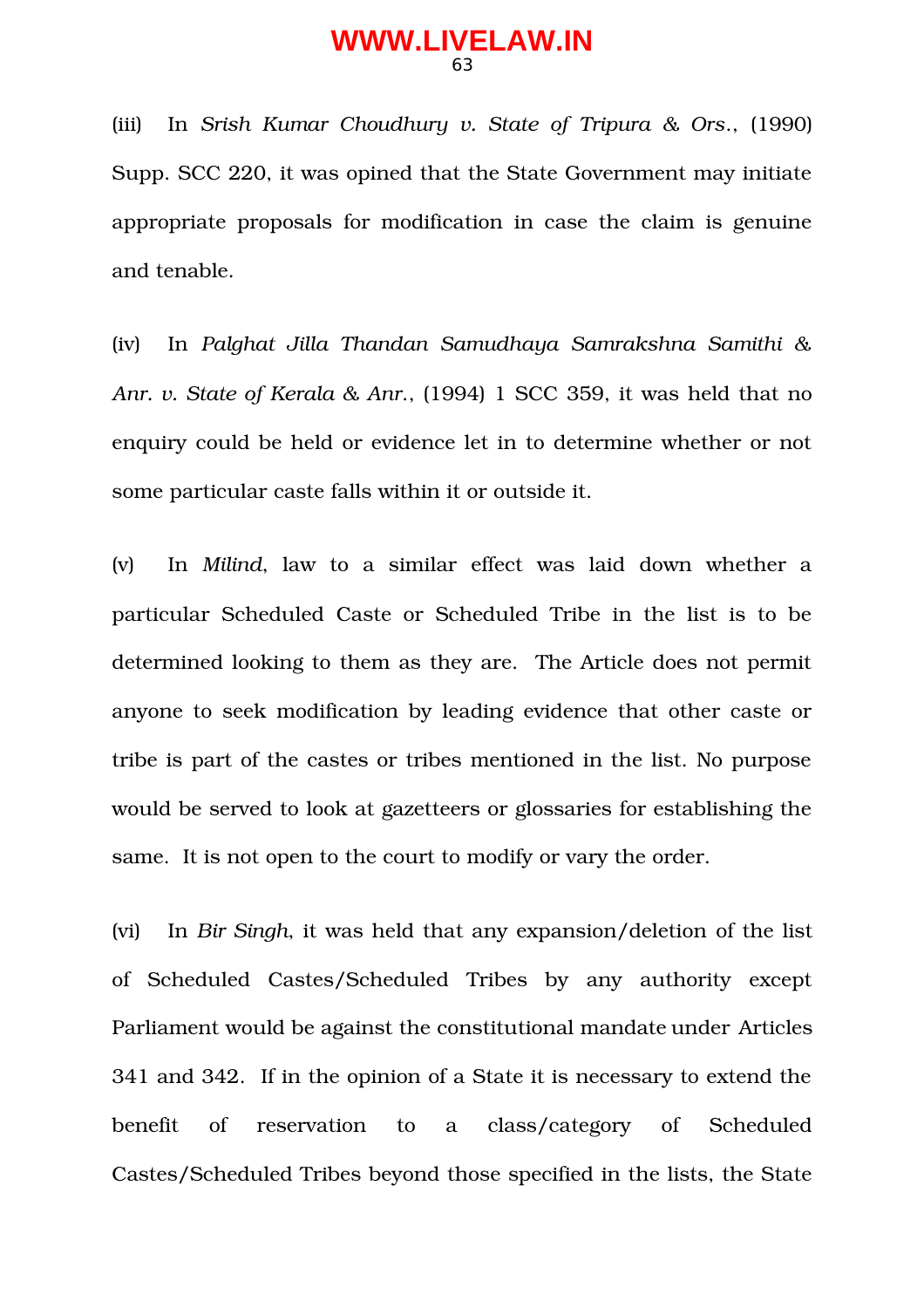to make its views in the matter prevail with the central authority to enable an appropriate parliamentary exercise to be made by an amendment of the lists of Scheduled Castes/Scheduled Tribes.

(vii) In *Heikham Surchandra Singh & Ors. v. Representatives of "Lois" Kakching, Manipur (A scheduled caste uplift body) & Ors*., (1997) 2 SCC 523, it was observed that for the purpose of the Constitution, "Scheduled Tribes" defined under Article 366(25) as substituted under the Act, and the Second Schedule are conclusive.

(viii) In *Shree Surat Valsad Jilla K.M.G. Parishad v. Union of India & Ors*., (2007) 5 SCC 360, law to a similar effect was laid down.

(ix) Article 341(1) protects the Scheduled Caste's members, having regard to their economic and educational backwardness. In that context, the President is empowered to limit the notification to parts or groups within the castes. The notification issued in terms of the said provision is exhaustive. The legal fiction is required to be given its full effect as laid down in *Punit Rai v. Dinesh Chaudhary*, (2003) 8 SCC 204. In *Punit Rai, it was observed that the President has been* authorised to limit the notification to parts or groups within the castes. The notification issued is exhaustive. The object of Article 341(1) is to provide preferential right by way of protection to the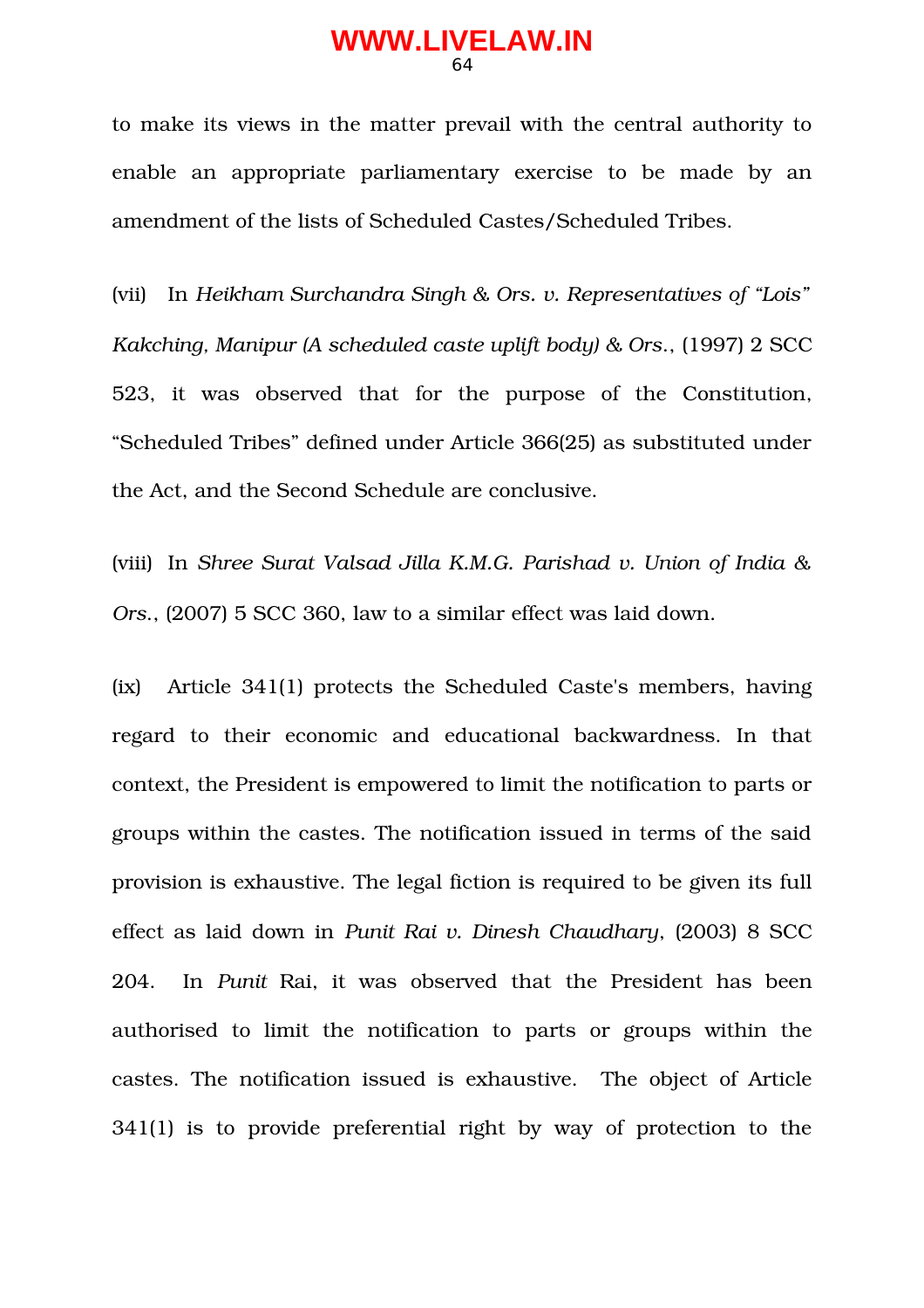members of the Scheduled Castes having regard to the economic and educational backwardness from which they suffer.

(x) In *Subhash Chandra v. Delhi Subordinate Services Selection Board*, (2009) 15 SCC 458, the question arose concerning migrants not listed in the Presidential notification. Whether they could claim the benefit of reservation? It was held that the subject of reservation, vis-à-vis inclusion of castes/tribes. The presence of Articles 338, 338-A, 341, 342 in the Constitution precludes that. The Central Government and the State Government may lay down a policy decision regarding reservation having regard to Articles 15 and 16, but such a policy cannot violate other constitutional provisions.

**32.** For revisiting the decision of *E.V. Chinnaiah* and doctrine of *stare decisis*, several decisions have been cited at the Bar. They are as follows:

(a) In *Sambhu Nath Sarkar v. State of West Bengal & Ors.,* (1973) 1 SCC 856, it was held that the Court would review its earlier decisions if it is satisfied with its error or of the baneful effect such a decision would have on the general interest of the public or if it is inconsistent with the legal philosophy of Constitution, as such perpetuation would be harmful to public interests.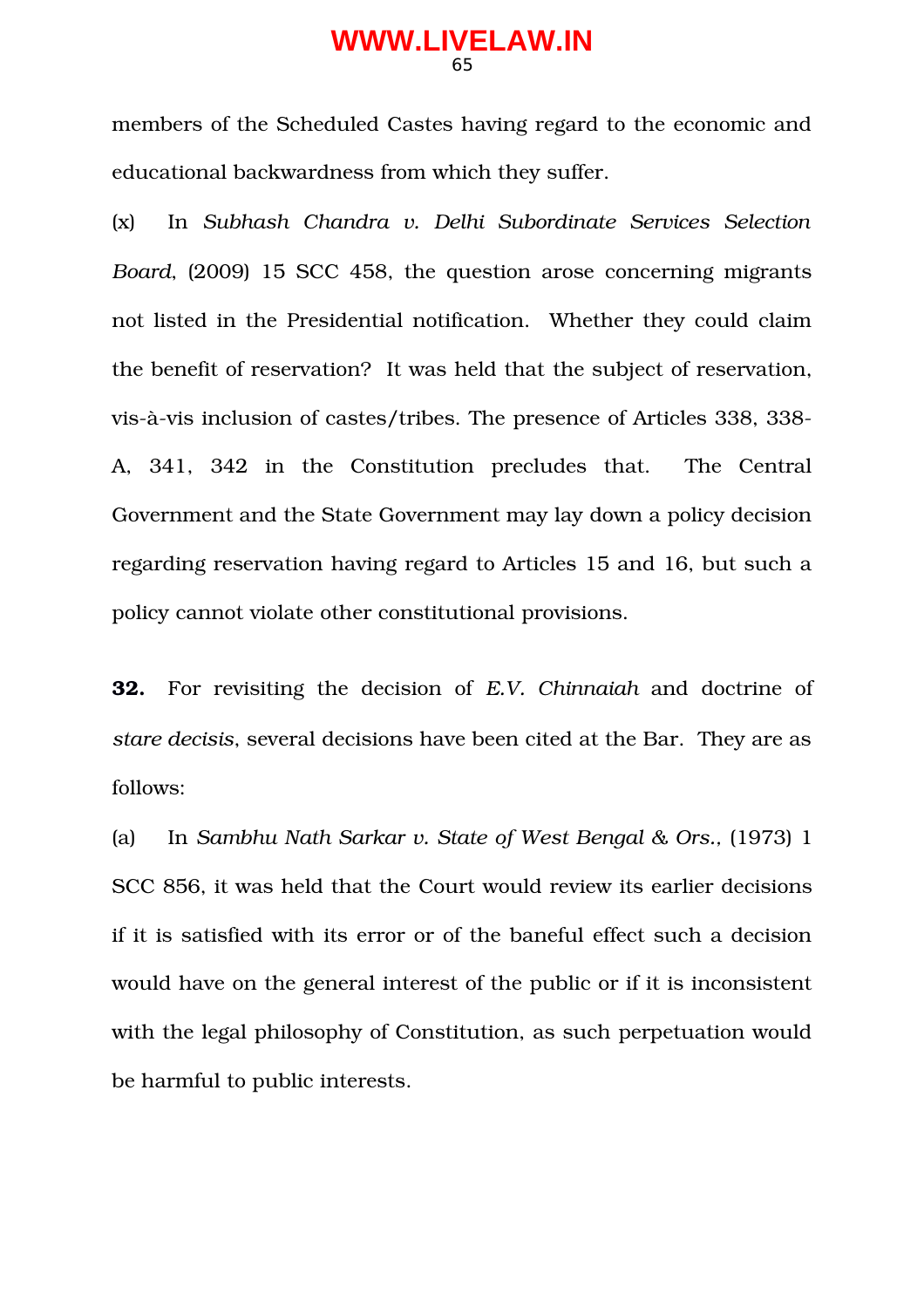(b) In *State of Washington v. Dawson & Co.,* 264 U.S. 219, observed that a judgment seriously affects the lives of men, women, and children, and the general welfare, the stare decisis is not a universal, inexorable command.

(c) In *David Burnet v. Colorado Oil & Gas Company,* 285 U.S. 393, it was observed that in cases involving the Federal Constitution, where correction through legislative action is practically impossible, this court has often overruled its earlier decisions. The court bows to the lessons of experience and the force of better reasoning, recognising that the process of trial and error, fruitful in the physical sciences, is also appropriate in the judicial function.

(d) In *Graves v. People of the State of New York,* 306 U.S. 466, it was observed that the ultimate touchstone of constitutionality is the Constitution itself and not what we have said about it.

(e) In *Martin v. Hunter's Lessee,* 14 U.S. (1 Wheat.) 304; 4 L. Ed. 97, 102, it was held that it could not be foreseen what new changes and modifications of power might be indispensable to effectuate the general objects of the charter; and restrictions and specifications, which, at the present, might seem salutary, might, in the end, prove the overthrow of the system itself.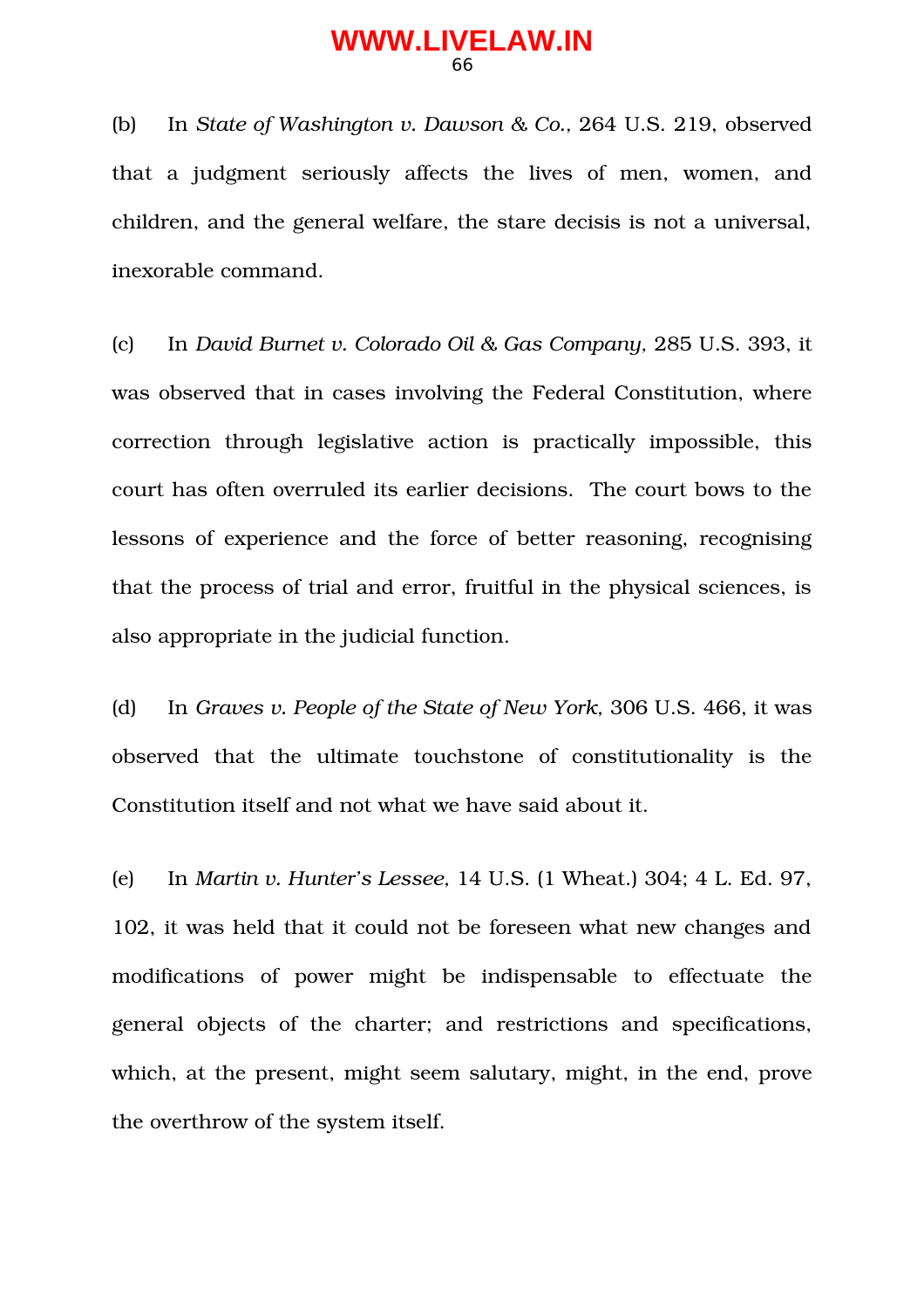(f) In *Bengal Immunity Company Limited v. State of Bihar & Ors.,* (1955) 2 SCR 603, this Court observed that if the Court is convinced of the baneful effect on the general interests of the public, the decision has to be revisited, if its effect is far-reaching as it affects the rights of all consuming public.

(g) In *M. Nagaraj,* it was laid down that a right becomes a fundamental right because it has foundational value. A Constitution is to be given a generous and purposive construction. It would enable the citizens to enjoy the rights guaranteed by it in the fullest measure.

(h) In *I.R. Coelho,* it was held that the Court can also examine additional grounds in the constitutional matters of public interest.

**33.** With respect to the value of binding precedent, Shri Sanjay Hegde, learned senior counsel, has relied upon the following decisions: (a) *Keshav Mills Co. Ltd. v. Commissioner of Income Tax*, (1965) 2 SCR 908, to lay down that unless there are compelling and substantial reasons, the court would be reluctant to entertain pleas for the reconsideration and revision of its earlier decision.

(b) In *Union of India & Anr. v. Raghubir Singh (dead) by LRs. etc*., (1989) 2 SCC 754, while laying down that the doctrine of binding precedent has the merit of promoting certainty and consistency in judicial decisions.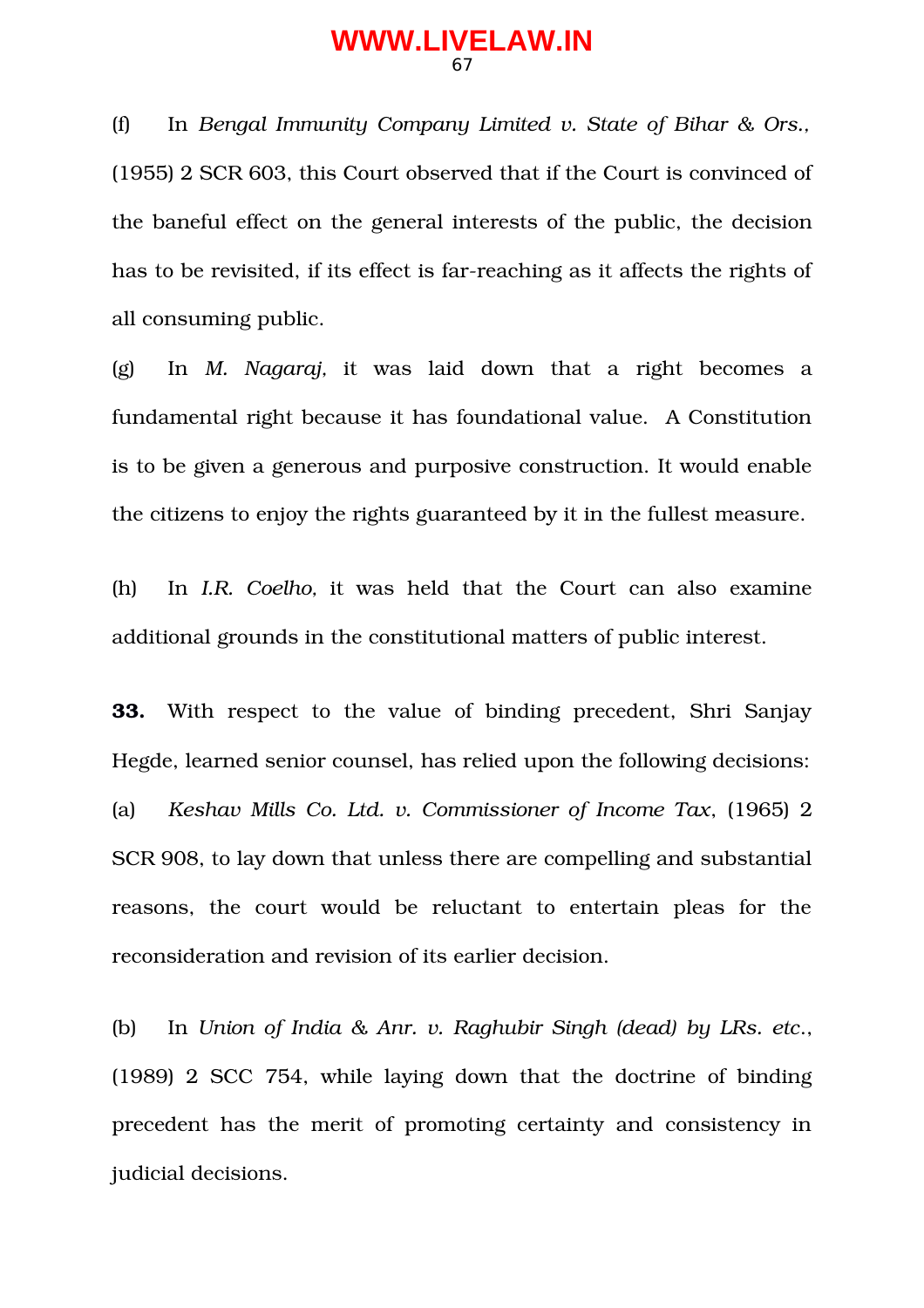**34.** It was rightly pointed out by Shri R. Venkataramani that no provision and indeed no word or expression of the Constitution exists in isolation; they are necessarily related to transforming and, in turn being transformed by other provisions, words and phrases in the Constitution as held in *GVK. Industries Limited & Anr. v. Income Tax Officer & Anr.,* (2011) 4 SCC 36. The observations made are extracted hereunder:

> "**37.** In interpreting any law, including the Constitution, the text of the provision under consideration would be the primary source for discerning the meanings that inhere in the enactment. However, in light of the serious issues it would always be prudent, as a matter of constitutional necessity, to widen the search for the true meaning, purport and ambit of the provision under consideration. No provision, and indeed no word or expression, of the Constitution exists in isolation—they are necessarily related to, transforming and in turn being transformed by, other provisions, words and phrases in the Constitution."

**35.** A Constitutional Court declares law as contained in the Constitution, but in doing so, it rightly reflects that a Constitution is a living and organic thing, which of all instruments has the greatest claim to be construed broadly and liberally as observed in *Goodyear India Ltd. & Ors. v. State of Haryana & Anr.,* (1990) 2 SCC 71.

**36.** This Court discussed the concept of socially and educationally backward classes in *Indra Sawhney;* however, the Court observed in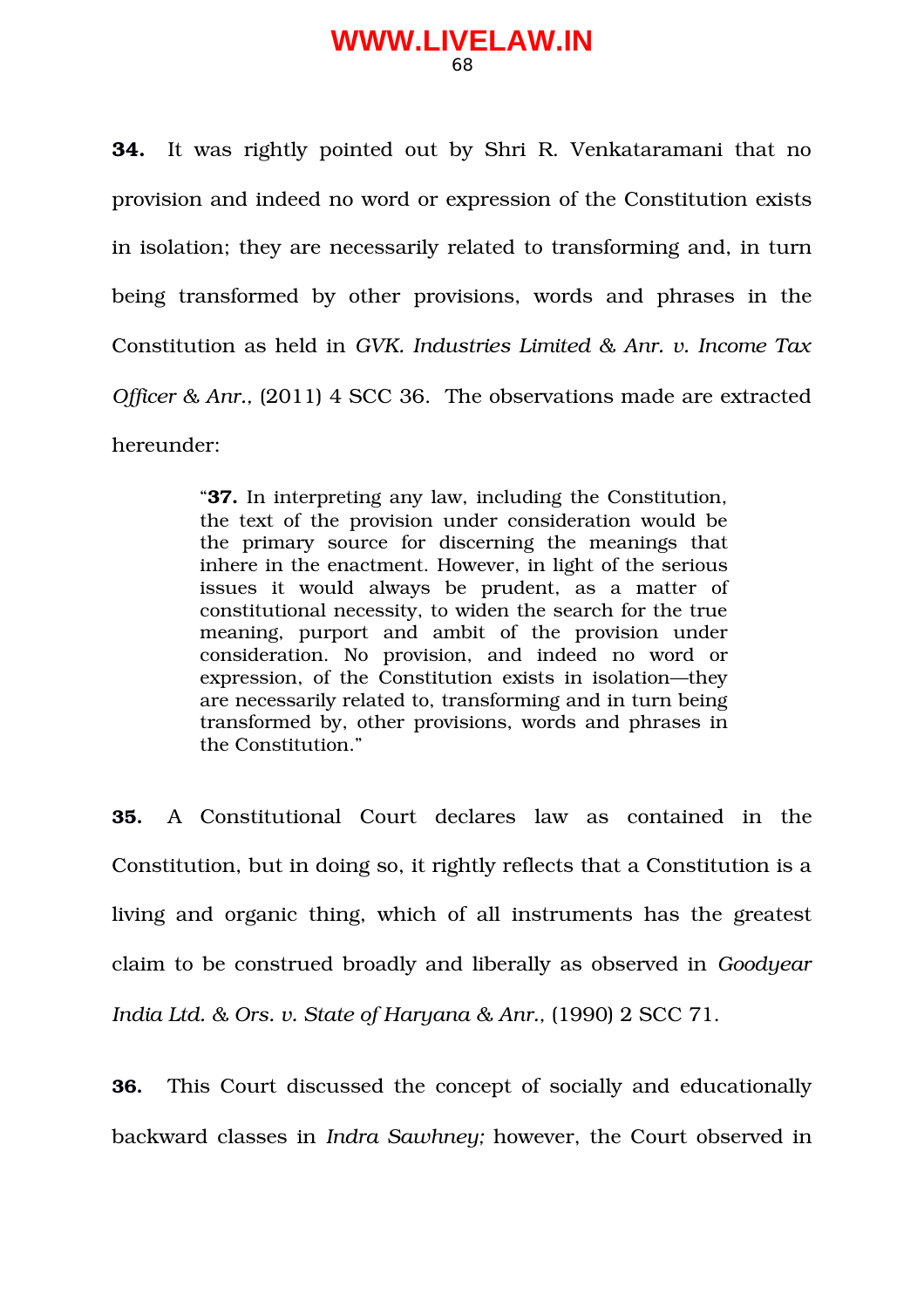paragraph 781 extracted above that Scheduled Castes and Scheduled Tribes are admittedly included within the backward classes, as such there was no need to discuss that. Thus, the discussion was confined to whether socially and educationally backward classes can be included in Article 16(4), it was opined that ken of Article 16(4) is wider than Article 15(4). It was also observed that backward classes contemplated under Article 16(4) do comprise some castes. The Scheduled Castes include quite a few castes. Based on the aforesaid foundational basis, interpretation was made. In our opinion, the decision is relevant for interpreting Article 16(4) provisions in their application to Scheduled Castes, Scheduled Tribes, and other backward classes. They stand on the similar footing, and they cannot be treated as different from other as also fortified by insertion of Article 342A which is *pari materia* to Article 341 or 342 and considering the definition in Article 366(24) and (26C) and classification of backward classes can be done. The Scheduled Castes and Scheduled Tribes admittedly are backward, and the same yardstick would apply to all. In *Indra Sawhney*, it was held that it is permissible to make sub-classification within socially and educationally backward classes. That discussion would be applicable for Scheduled Castes and Scheduled Tribes as they admittedly fall under Article 16(4).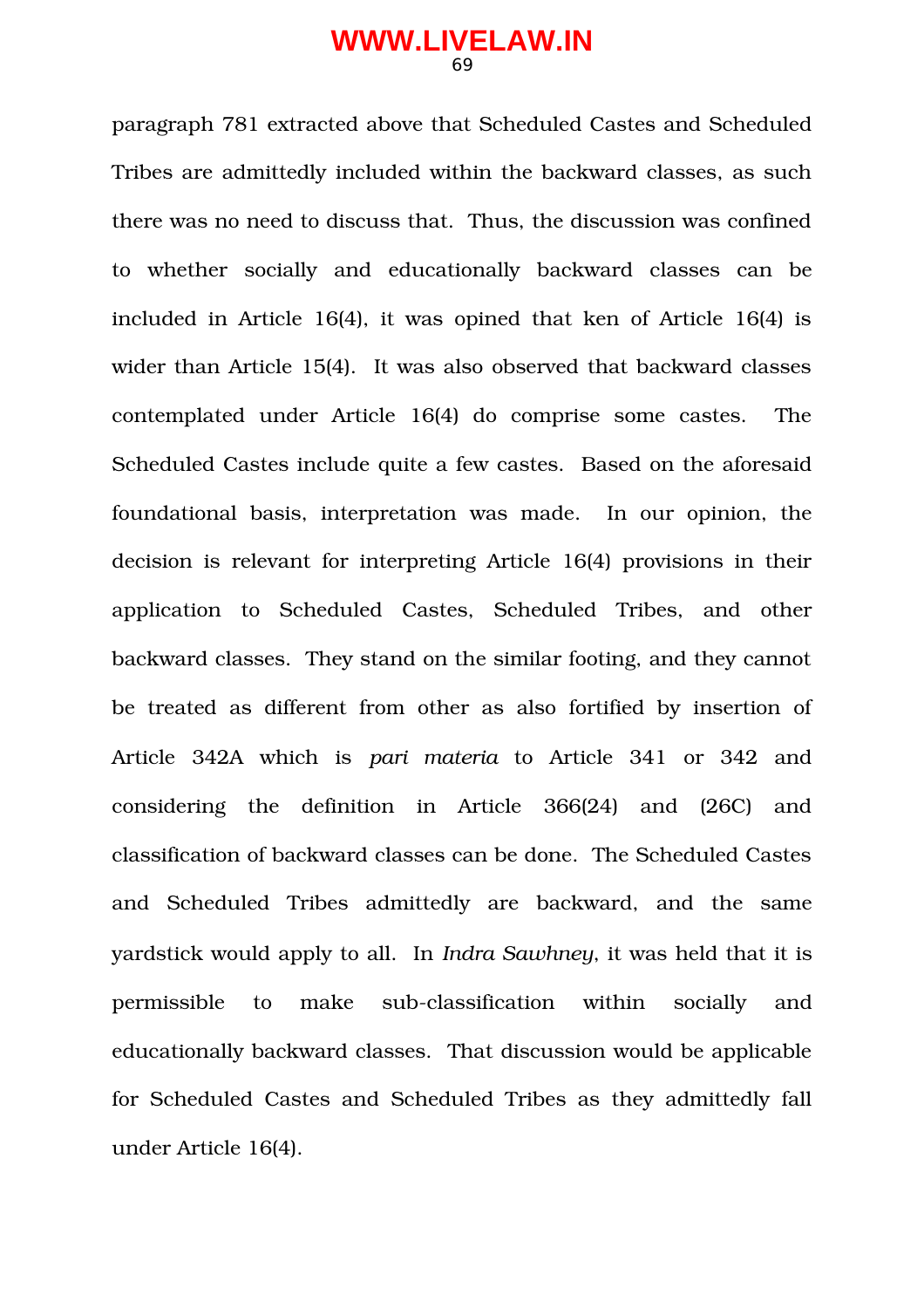**37.** In *Indra Sawhney*, B.P. Jeevan Reddy, J. observed that several castes or tribes within the Scheduled Castes and Scheduled Tribes are not similarly situated. In *N.M. Thomas,* it was held that Scheduled Castes are group of castes, races, tribes, communities, or parts thereof found suitable by the commission and notified by the President. Caste is nothing but a social class or socially homogenous class. It is based on occupational grouping. Its membership is by birth, and they inherit the same occupation.

**38.** The question arises whether sub-classification for providing benefit to all castes can be said to be tinkering with the list under Articles 341, 342 and 342A, in view of the decisions in *Indra Sawhney*, permitting sub-classifications of backward classes and in *Jarnail Singh*, in which, it was opined that 'creamy layer concept' for exclusion of benefit can be applied to the Scheduled Castes and Scheduled Tribes and it does not in any manner tinker with the Presidential list under Article 341 or 342 of the Constitution. The caste or group or sub-group continued exactly as before in the list. It is only those persons within that group or sub-group, who have come out of untouchability or backwardness by virtue of belonging to the creamy layer, who are excluded from the benefit of reservation. The million dollar question is how to trickle down the benefit to the bottom rung;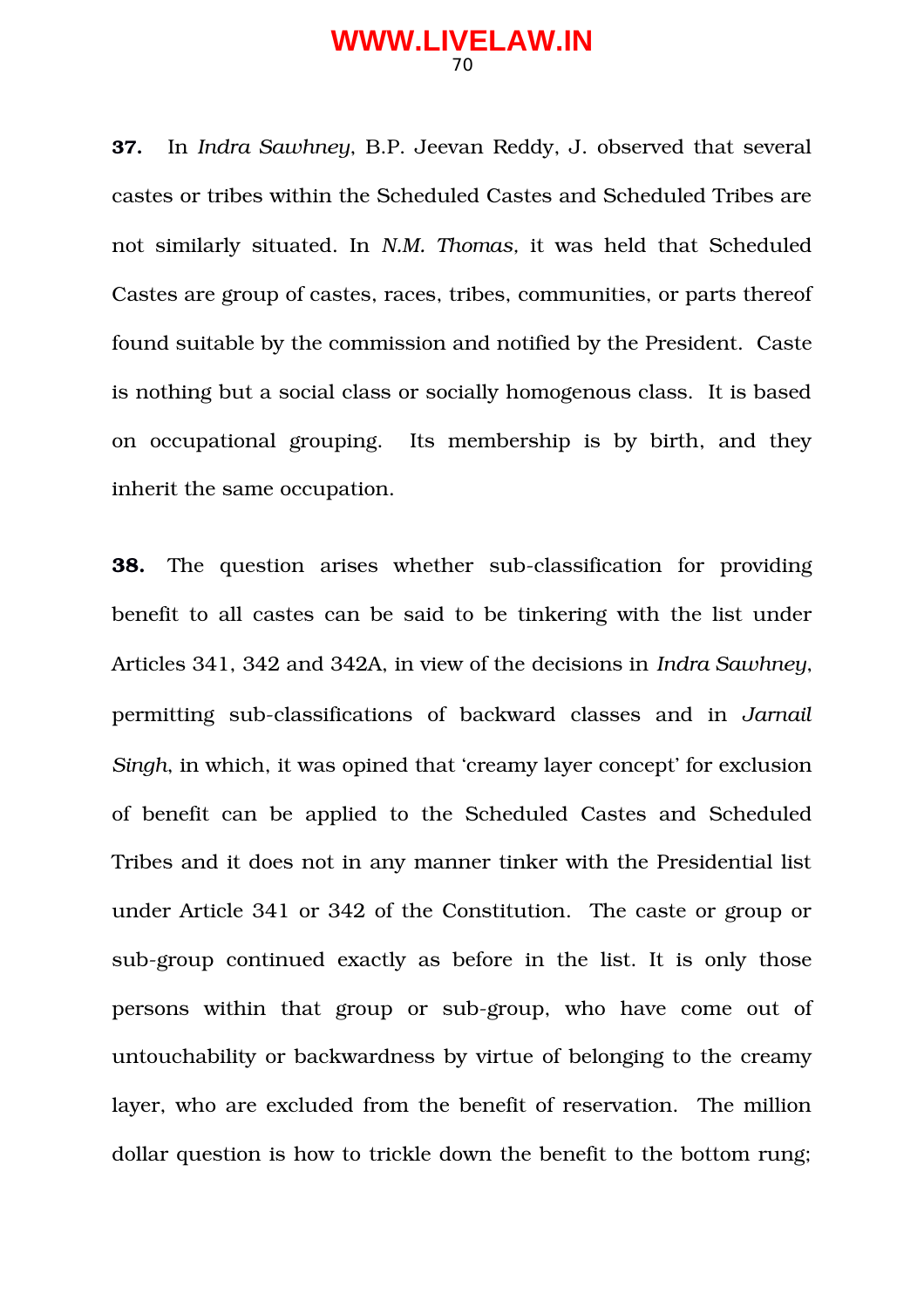reports indicate that benefit is being usurped by those castes (class) who have come up and adequately represented. It is clear that caste, occupation, and poverty are interwoven. The State cannot be deprived of the power to take care of the qualitative and quantitative difference between different classes to take ameliorative measures.

**39.** Reservation was not contemplated for all the time by the framers of the Constitution. On the one hand, there is no exclusion of those who have come up, on the other hand, if sub-classification is denied, it would defeat right to equality by treating unequal as equal. In *Chebrolu Leela Prasad Rao & Ors. v. State of A.P. & Ors.,* 2020 SCC OnLine SC 383, the necessity of revising lists was pointed out relying on *Indra Sawney and Union of India & Ors. v. Rakesh Kumar & Ors*., (2010) 4 SCC 50.

**40.** There is cry, and caste struggle within the reserved class as benefit of reservation in services and education is being enjoyed, who are doing better hereditary occupation. The scavenger class given the name of *Balmikis* remains more or less where it was, and so on, disparity within Scheduled Caste is writ large from various reports. The sub-classification was made under Section 4(5) of the Punjab Act to ensure that the benefit of the reservation percolate down to the deprived section and do not remain on paper and to provide benefit to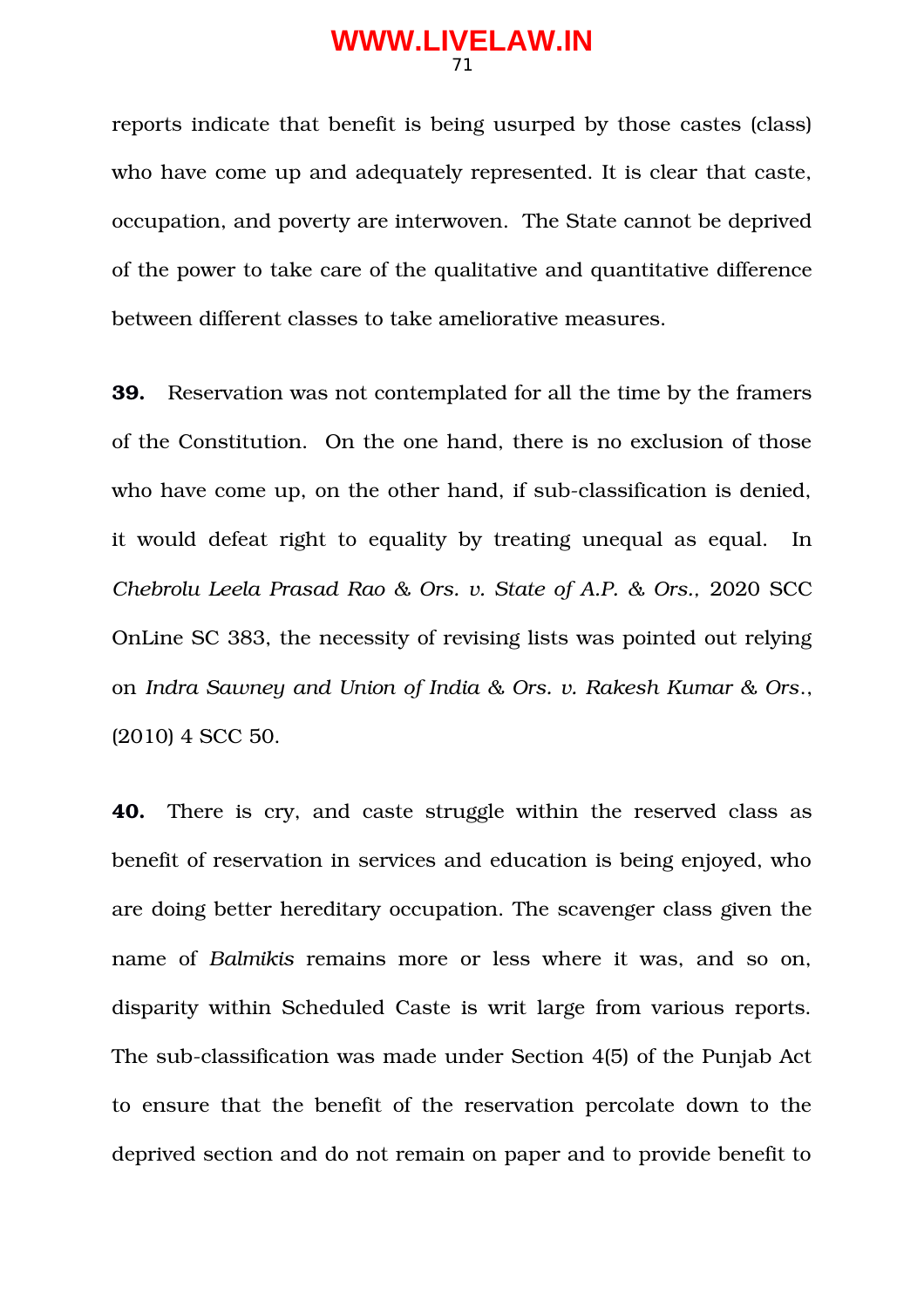all and give them equal treatment, whether it is violative of Article 14? In our opinion, it would be permissible on rationale basis to make such sub-classification to provide benefit to all to bring equality, and it would not amount to exclusion from the list as no class (caste) is deprived of reservation in totality. In case benefit which is meant for the emancipation of all the castes, included in the list of Scheduled Castes, is permitted to be usurped by few castes those who are adequately represented, have advanced and belonged to the creamy layer, then it would tantamount to creating inequality whereas in case of hunger every person is required to be fed and provided bread. The entire basket of fruits cannot be given to mighty at the cost of others under the guise of forming a homogenous class.

**41.** The Constitution is an effective tool of social transformation; removal of inequalities intends to wipe off tears from every eye. The social realities cannot be ignored and overlooked while the Constitution aims at the comprehensive removal of the disparities. The very purpose of providing reservation is to take care of disparities. The Constitution takes care of inequalities. There are unequals within the list of Scheduled Castes, Scheduled Tribes, and socially and educationally backward classes. Various reports indicate that Scheduled Castes and Scheduled Tribes do not constitute a homogenous group. The aspiration of equal treatment of the lowest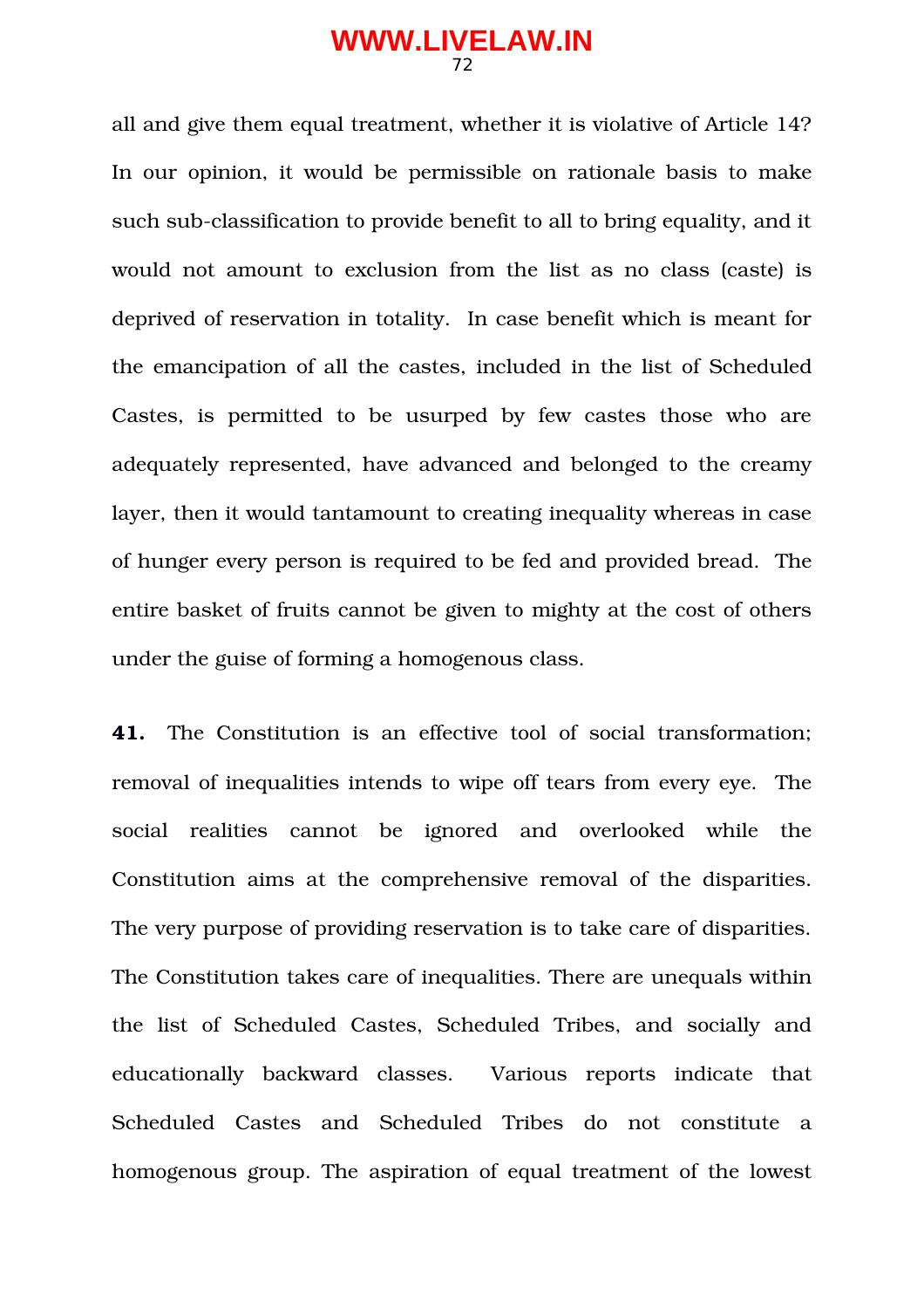strata, to whom the fruits of the reservation have not effectively reached, remains a dream. At the same time, various castes by and large remain where they were, and they remain unequals, are they destined to carry their backwardness till eternity?

**42.** The State's obligation is to undertake the emancipation of the deprived section of the community and eradicate inequalities. When the reservation creates inequalities within the reserved castes itself, it is required to be taken care of by the State making sub-classification and adopting a distributive justice method so that State largesse does not concentrate in few hands and equal justice to all is provided. It involves redistribution and reallocation of resources and opportunities and equitable access to all public and social goods to fulfil the very purpose of the constitutional mandate of equal justice to all.

**43.** Providing a percentage of the reservation within permissible limit is within the powers of the State legislatures. It cannot be deprived of its concomitant power to make reasonable classification within the particular classes of Scheduled Castes, Scheduled Tribes, and socially and educationally backward classes without depriving others in the list. To achieve the real purpose of reservation, within constitutional dynamics, needy can always be given benefit; otherwise, it would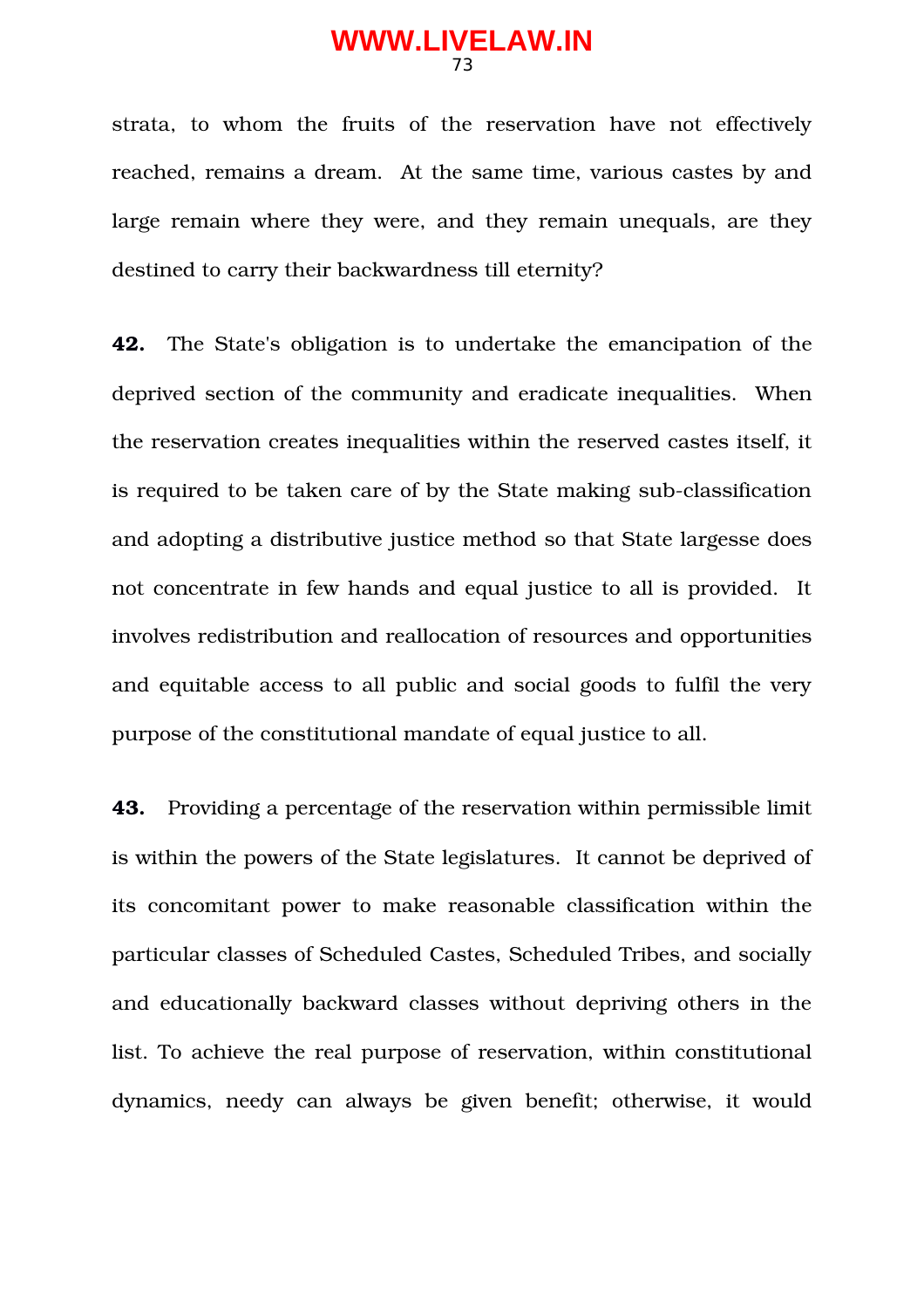mean that inequality being perpetuated within the class if preferential classification is not made ensuring benefit to all.

**44.** The sub-classification is to achieve the very purpose, as envisaged in the original classification itself and based thereupon evolved the very concept of reservation. Whether the subclassification would be a further extension of the principle of said dynamics is the question to be considered authoritatively by the Court.

**45.** The Scheduled Castes as per Presidential List are not frozen for all the time, and neither they are a homogenous group as evident from the vast anthropological and statistical data collected by various Commissions. The State law of preferential treatment to a limited extent, does not amend the list. It adopts the list as it is. The State law intends to provide reservation for all Scheduled Castes in a pragmatic manner based on statistical data. It distributes the benefits of reservations based on the needs of each Scheduled Caste.

**46.** The State has the competence to grant reservation benefit to the Scheduled Castes and Scheduled Tribes in terms of Articles 15(4) and 16(4) and also Articles 341(1) and 342(1). It prescribes the extent/ percentage of reservation to different classes. The State Government can decide the manner and quantum of reservation. As such, the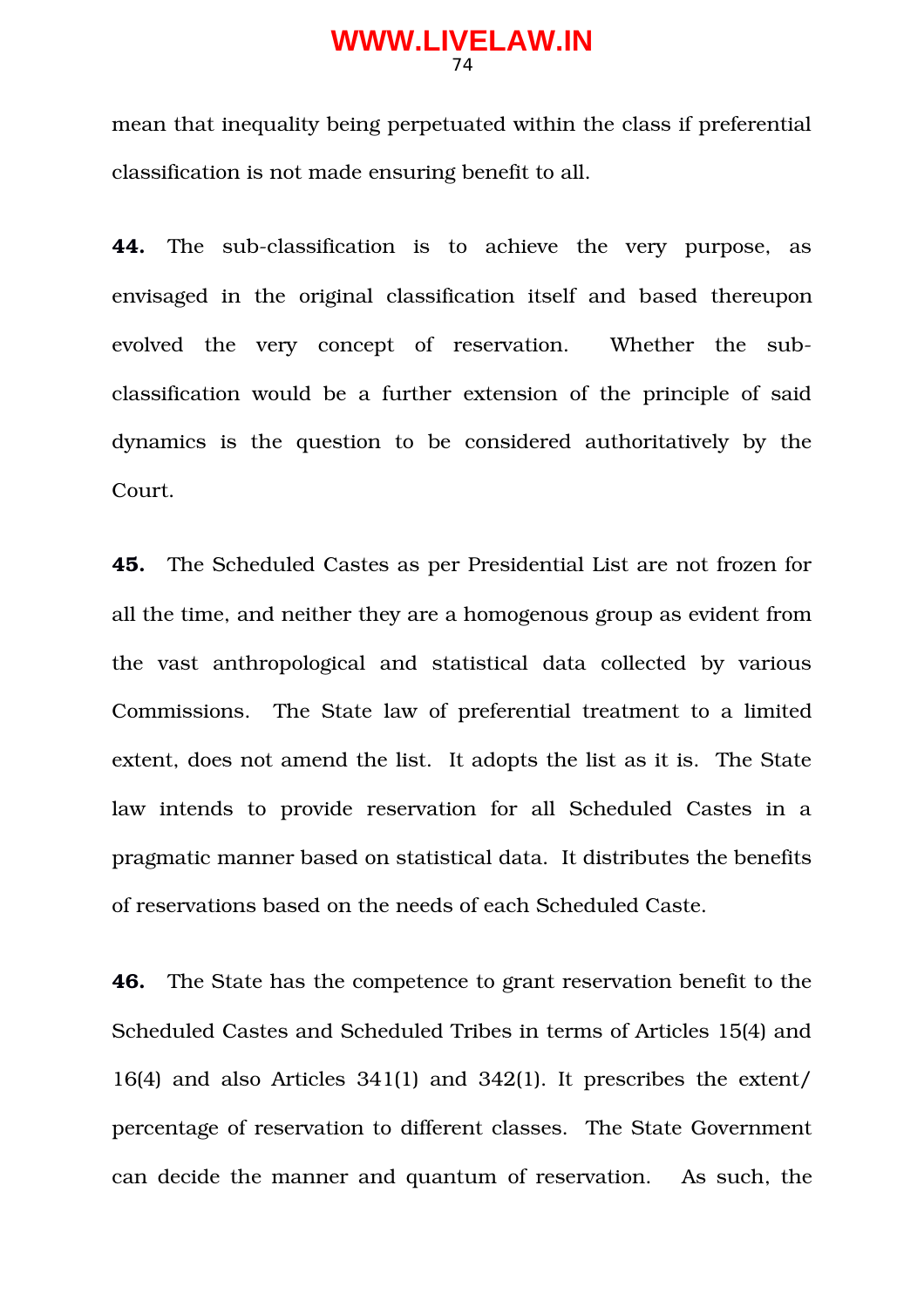State can also make sub-classification when providing reservation to all Scheduled Castes in the list based on the rationale that would conform with the very spirit of Articles 14, 15, and 16 of the Constitution providing reservation. The State Government cannot temper with the list; it can neither include nor exclude any caste in the list or make enquiry whether any synonym exists as held in *Milind.*

**47.** The State Government is conferred with the power to provide reservation and to distribute it equitably. The State Government is the best judge as to the disparities in different areas. In our opinion, it is for the State Government to judge the equitable manner in which reservation has to be distributed. It can work out its methodology and give the preferential treatment to a particular class more backward out of Scheduled Castes without depriving others of benefit.

**48.** Apart from that, the other class out of Scheduled Castes/Scheduled Tribes/socially and educationally backward classes, who is not denied the benefit of reservation, cannot claim that whole or a particular percentage of reservation should have been made available to them. The State can provide such preference on rational criteria to the class within lists requiring upliftment. There is no vested right to claim that reservation should be at a particular percentage. It has to accord with ground reality as no one can claim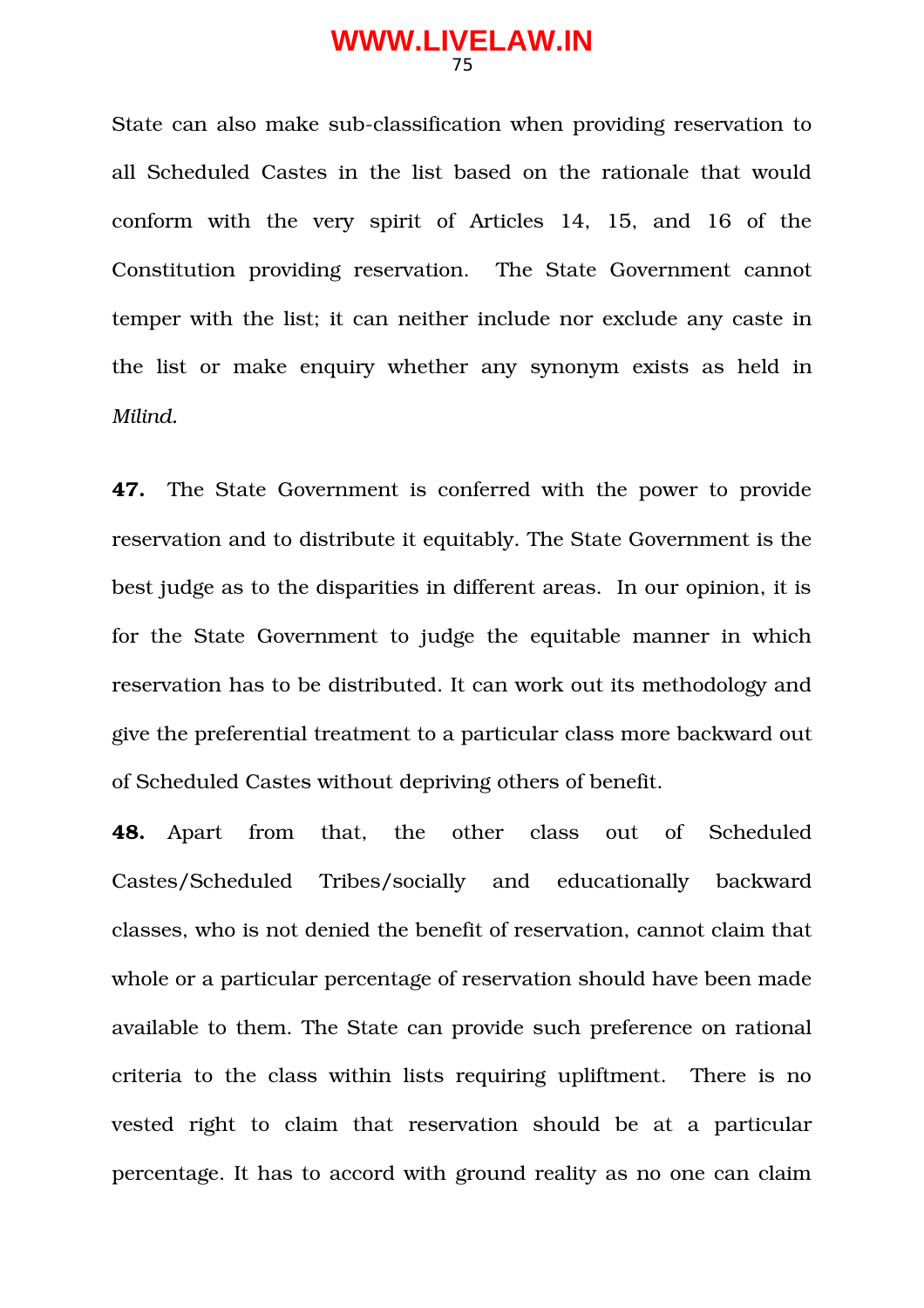the right to enjoy the whole reservation, it can be proportionate one as per requirement. The State cannot be deprived of measures for upliftment of various classes, at the same time, which is the very purpose of providing such measure. The spirit of the reservation is the upliftment of all the classes essential for the nation's progress.

**49.** In the federal structure, the State, as well as the Parliament, have a constitutional directive for the upliftment of Scheduled Castes, Scheduled Tribes, and socially and backward classes. Only inclusion or exclusion in the Presidential notification is by the Parliament. The State Government has the right to provide reservation in the fields of employment and education. There is no constitutional bar to take further affirmative action as taken by the State Government in the cases to achieve the goal. By allotting a specific percentage out of reserved seats and to provide preferential treatment to a particular class, cannot be said to be violative of the list under Articles 341, 342, and 342A as no enlisted caste is denied the benefit of reservation.

**50.** The "inadequate representation" is the fulcrum of the provisions of Article 16(4). In our opinion, it would be open to the State to provide on a rational basis the preferential treatment by fixing reasonable quota out of reserved seats to ensure adequate representation in services. Reservation is a very effective tool for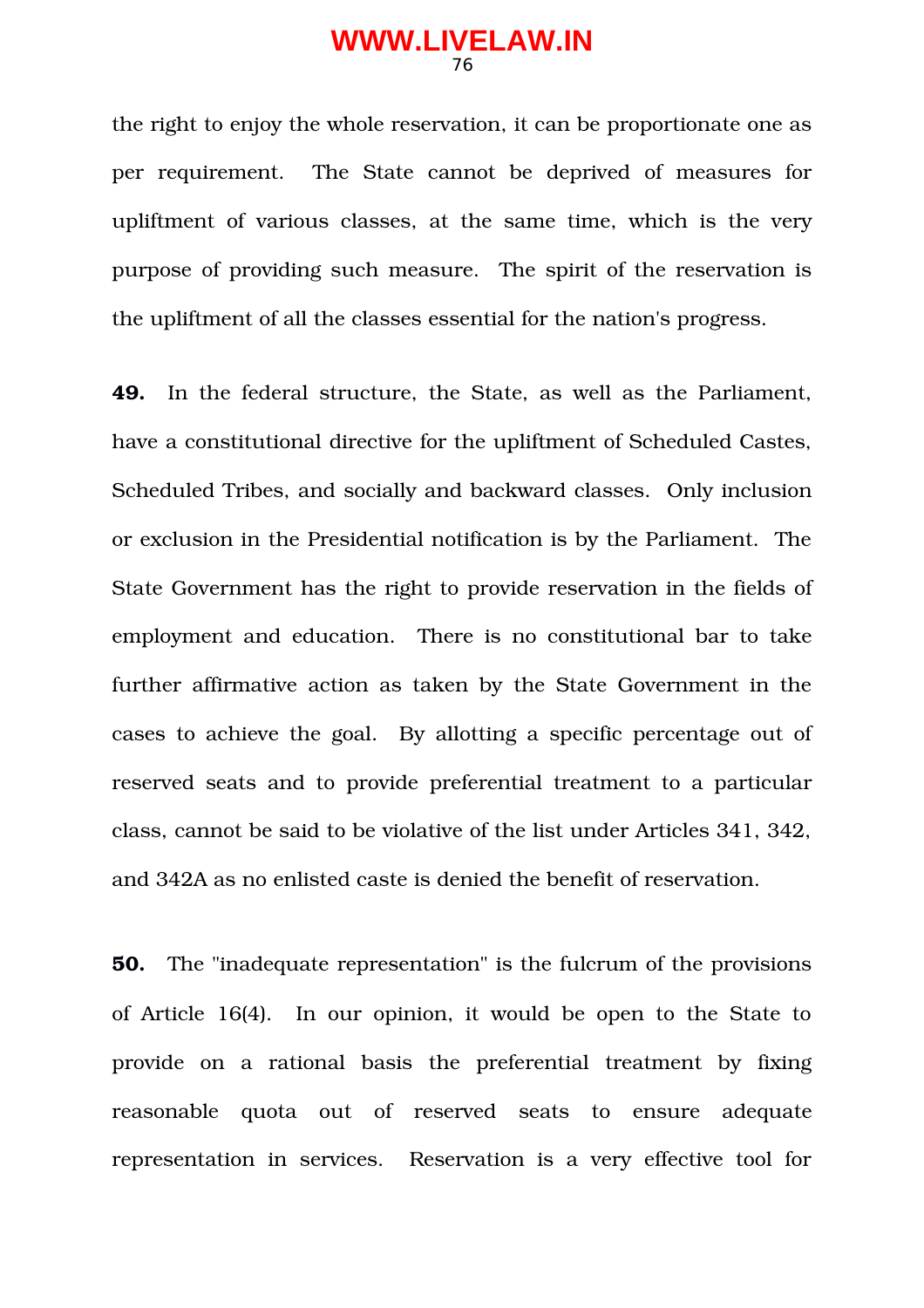emancipation of the oppressed class. The benefit by and large is not percolating down to the neediest and poorest of the poor.

**51.** The interpretation of Articles 14, 15, 16, 338, 341, 342, and 342A is a matter of immense public importance, and correct interpretation of binding precedents in *Indra Sawhney* and other decisions. Though we have full respect for the principle of *stare decisis*, at the same time, the Court cannot be a silent spectator and shut eyes to stark realities. The constitutional goal of social transformation cannot be achieved without taking into account changing social realities.

**52.** We endorse the opinion of a Bench of 3 Judges that *E.V. Chinnaiah* is required to be revisited by a larger Bench; more so, in view of further development and the amendment of the Constitution, which have taken place.

We cannot revisit *E.V.* Chinnaiah being Bench of coordinate strength. We request the Hon'ble Chief Justice to place the matters before a Bench comprising of 7 Judges or more as considered appropriate.

> **...………………….J. (Arun Mishra)**